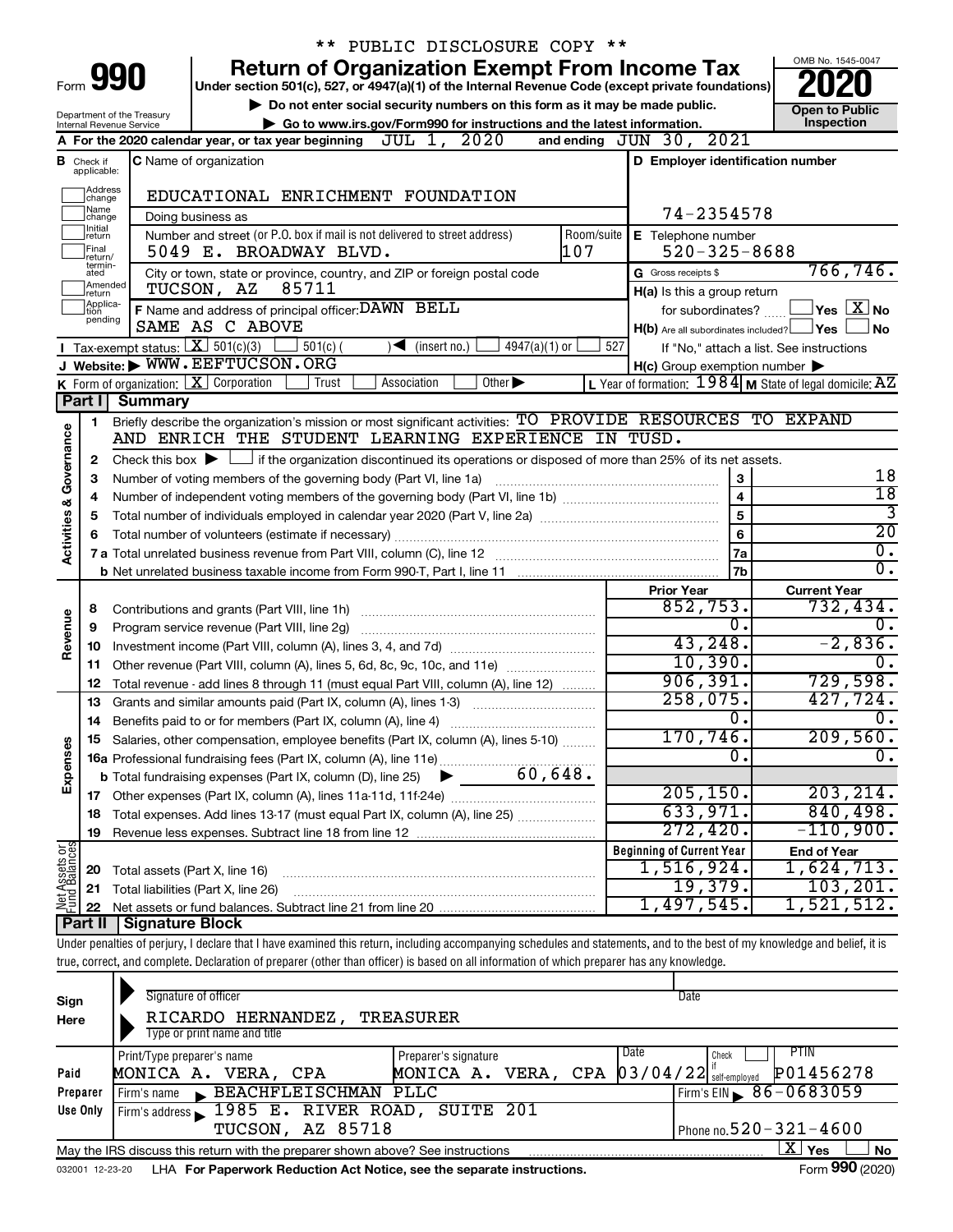|              | 74-2354578<br>EDUCATIONAL ENRICHMENT FOUNDATION<br>Page 2<br>Form 990 (2020)<br>Part III   Statement of Program Service Accomplishments                                                                                                                                              |
|--------------|--------------------------------------------------------------------------------------------------------------------------------------------------------------------------------------------------------------------------------------------------------------------------------------|
|              | $\boxed{\textbf{X}}$                                                                                                                                                                                                                                                                 |
| 1            | Briefly describe the organization's mission:<br>TO PROVIDE RESOURCES TO EXPAND AND ENRICH THE STUDENT LEARNING                                                                                                                                                                       |
|              | EXPERIENCE IN THE TUCSON UNIFIED SCHOOL DISTRICT.                                                                                                                                                                                                                                    |
| $\mathbf{2}$ | Did the organization undertake any significant program services during the year which were not listed on the                                                                                                                                                                         |
|              | $\overline{\ }$ Yes $\overline{\ \ \ }$ No<br>prior Form 990 or 990-EZ?<br>If "Yes," describe these new services on Schedule O.                                                                                                                                                      |
| 3            | $\vert$ Yes $\vert$ $\overline{\mathrm{X}}$ $\vert$ No<br>Did the organization cease conducting, or make significant changes in how it conducts, any program services?<br>If "Yes," describe these changes on Schedule O.                                                            |
| 4            | Describe the organization's program service accomplishments for each of its three largest program services, as measured by expenses.<br>Section 501(c)(3) and 501(c)(4) organizations are required to report the amount of grants and allocations to others, the total expenses, and |
| 4a           | revenue, if any, for each program service reported.<br>$\overline{427,724.}$ (Revenue \$<br>590, 928 . including grants of \$<br>) (Expenses \$<br>(Code:<br>EEF OFFERS THE FOLLOWING PROGRAMS TO TUSD STUDENTS AND EDUCATORS:                                                       |
|              | -STUDENT NEEDS: DISADVANTAGED TUSD STUDENTS ARE HELPED TO OBTAIN SHOES,<br>HEARING AIDS, CLOTHING, EYE EXAMS AND GLASSES.                                                                                                                                                            |
|              |                                                                                                                                                                                                                                                                                      |
|              | -CLASSROOM GRANTS AND AWARDS: CLASSROOM GRANTS CONNECT FUNDERS AND<br>CLASSROOMS, CHANNELING RESOURCES DIRECTLY TO K-12 TEACHERS WHO DEVELOP                                                                                                                                         |
|              | AND IMPLEMENT UNIQUE PROJECTS THAT STIMULATE LEARNING AND EXPLORE                                                                                                                                                                                                                    |
|              | CONCEPTS, IDEAS, AND PRINCIPLES BEYOND NORMAL CLASSROOM CURRICULUM.                                                                                                                                                                                                                  |
|              | CONTINUED ON SCHEDULE O)                                                                                                                                                                                                                                                             |
|              |                                                                                                                                                                                                                                                                                      |
| 4b           | including grants of \$<br>$(\mathsf{Expenses} \$<br>(Revenue \$<br>(Code:                                                                                                                                                                                                            |
|              |                                                                                                                                                                                                                                                                                      |
|              |                                                                                                                                                                                                                                                                                      |
|              |                                                                                                                                                                                                                                                                                      |
|              |                                                                                                                                                                                                                                                                                      |
|              |                                                                                                                                                                                                                                                                                      |
|              |                                                                                                                                                                                                                                                                                      |
|              |                                                                                                                                                                                                                                                                                      |
|              |                                                                                                                                                                                                                                                                                      |
|              |                                                                                                                                                                                                                                                                                      |
| 4с           | ) (Revenue \$<br>(Code:<br>) (Expenses \$<br>including grants of \$                                                                                                                                                                                                                  |
|              |                                                                                                                                                                                                                                                                                      |
|              |                                                                                                                                                                                                                                                                                      |
|              |                                                                                                                                                                                                                                                                                      |
|              |                                                                                                                                                                                                                                                                                      |
|              |                                                                                                                                                                                                                                                                                      |
|              |                                                                                                                                                                                                                                                                                      |
| 4d           | Other program services (Describe on Schedule O.)<br>(Expenses \$<br>including grants of \$<br>(Revenue \$                                                                                                                                                                            |
|              | 590, 928.<br>4e Total program service expenses                                                                                                                                                                                                                                       |
|              | Form 990 (2020)<br>SEE SCHEDULE O FOR CONTINUATION(S)<br>032002 12-23-20                                                                                                                                                                                                             |
|              | 2                                                                                                                                                                                                                                                                                    |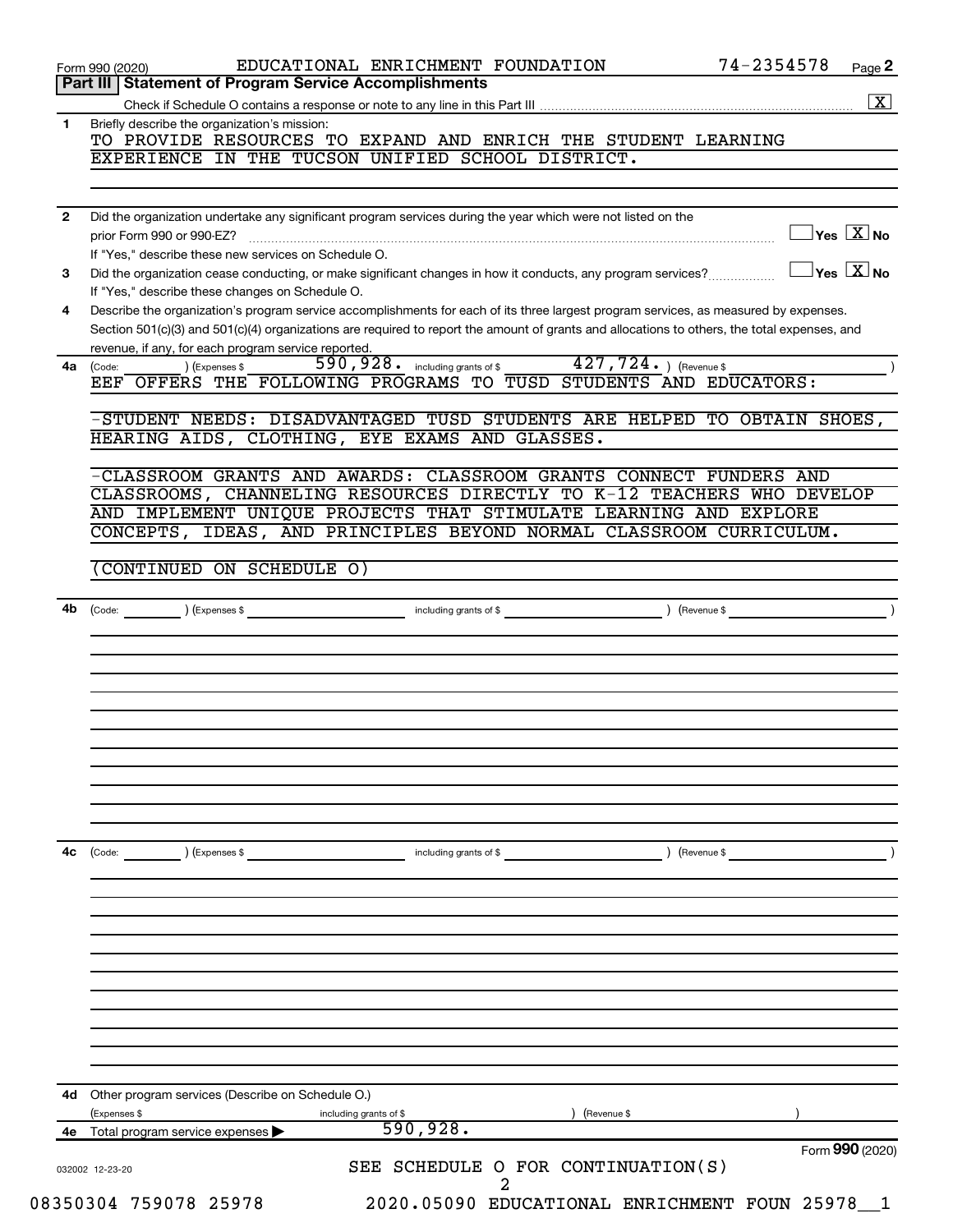|  | Form 990 (2020) |
|--|-----------------|
|  |                 |

**Part IV Checklist of Required Schedules**

Form 990 (2020)  ${\rm EDUCATIONAL-ENRICHMENT-FOUNDATION} \qquad \qquad 74-2354578 \qquad \qquad {\rm Page}$ 

|    |                                                                                                                                                                 |                 | Yes                   | No                      |
|----|-----------------------------------------------------------------------------------------------------------------------------------------------------------------|-----------------|-----------------------|-------------------------|
| 1. | Is the organization described in section $501(c)(3)$ or $4947(a)(1)$ (other than a private foundation)?                                                         |                 |                       |                         |
|    | If "Yes," complete Schedule A                                                                                                                                   | 1               | х                     |                         |
| 2  | Is the organization required to complete Schedule B, Schedule of Contributors? [11] The organization required to complete Schedule B, Schedule of Contributors? | $\overline{2}$  | $\overline{\text{x}}$ |                         |
| 3  | Did the organization engage in direct or indirect political campaign activities on behalf of or in opposition to candidates for                                 |                 |                       |                         |
|    | public office? If "Yes," complete Schedule C, Part I                                                                                                            | 3               |                       | х                       |
| 4  | Section 501(c)(3) organizations. Did the organization engage in lobbying activities, or have a section 501(h) election in effect                                | 4               |                       | х                       |
| 5  | Is the organization a section 501(c)(4), 501(c)(5), or 501(c)(6) organization that receives membership dues, assessments, or                                    |                 |                       |                         |
|    |                                                                                                                                                                 | 5               |                       | х                       |
| 6  | Did the organization maintain any donor advised funds or any similar funds or accounts for which donors have the right to                                       |                 |                       |                         |
|    | provide advice on the distribution or investment of amounts in such funds or accounts? If "Yes," complete Schedule D, Part I                                    | 6               |                       | х                       |
| 7  | Did the organization receive or hold a conservation easement, including easements to preserve open space,                                                       |                 |                       |                         |
|    | .                                                                                                                                                               | $\overline{7}$  |                       | х                       |
| 8  | Did the organization maintain collections of works of art, historical treasures, or other similar assets? If "Yes," complete                                    | 8               |                       | х                       |
| 9  | Did the organization report an amount in Part X, line 21, for escrow or custodial account liability, serve as a custodian for                                   |                 |                       |                         |
|    | amounts not listed in Part X; or provide credit counseling, debt management, credit repair, or debt negotiation services?                                       |                 |                       |                         |
|    |                                                                                                                                                                 | 9               |                       | х                       |
| 10 | Did the organization, directly or through a related organization, hold assets in donor-restricted endowments                                                    |                 |                       |                         |
|    |                                                                                                                                                                 | 10              | х                     |                         |
| 11 | If the organization's answer to any of the following questions is "Yes," then complete Schedule D, Parts VI, VII, VIII, IX, or X<br>as applicable.              |                 |                       |                         |
|    | a Did the organization report an amount for land, buildings, and equipment in Part X, line 10? If "Yes," complete Schedule D,                                   |                 |                       |                         |
|    | Part VI                                                                                                                                                         | 11a             | х                     |                         |
|    | <b>b</b> Did the organization report an amount for investments - other securities in Part X, line 12, that is 5% or more of its total                           |                 |                       |                         |
|    |                                                                                                                                                                 | 11 <sub>b</sub> |                       | х                       |
|    | c Did the organization report an amount for investments - program related in Part X, line 13, that is 5% or more of its total                                   |                 |                       |                         |
|    |                                                                                                                                                                 | 11c             |                       | х                       |
|    | d Did the organization report an amount for other assets in Part X, line 15, that is 5% or more of its total assets reported in                                 |                 |                       |                         |
|    |                                                                                                                                                                 | 11d             |                       | x                       |
|    |                                                                                                                                                                 | 11e             |                       | $\overline{\texttt{x}}$ |
| f  | Did the organization's separate or consolidated financial statements for the tax year include a footnote that addresses                                         |                 |                       |                         |
|    | the organization's liability for uncertain tax positions under FIN 48 (ASC 740)? If "Yes," complete Schedule D, Part X                                          | 11f             | х                     |                         |
|    | 12a Did the organization obtain separate, independent audited financial statements for the tax year? If "Yes," complete<br>Schedule D, Parts XI and XII         | 12a             | х                     |                         |
|    | <b>b</b> Was the organization included in consolidated, independent audited financial statements for the tax year?                                              |                 |                       |                         |
|    | If "Yes," and if the organization answered "No" to line 12a, then completing Schedule D, Parts XI and XII is optional <i>www.</i>                               | 12b             |                       | ∡⊾                      |
| 13 |                                                                                                                                                                 | 13              |                       | $\overline{\textbf{x}}$ |
|    |                                                                                                                                                                 | 14a             |                       | $\overline{\mathtt{x}}$ |
|    | <b>b</b> Did the organization have aggregate revenues or expenses of more than \$10,000 from grantmaking, fundraising, business,                                |                 |                       |                         |
|    | investment, and program service activities outside the United States, or aggregate foreign investments valued at \$100,000                                      |                 |                       | X.                      |
|    | Did the organization report on Part IX, column (A), line 3, more than \$5,000 of grants or other assistance to or for any                                       | 14b             |                       |                         |
| 15 |                                                                                                                                                                 | 15              |                       | x                       |
| 16 | Did the organization report on Part IX, column (A), line 3, more than \$5,000 of aggregate grants or other assistance to                                        |                 |                       |                         |
|    |                                                                                                                                                                 | 16              |                       | x                       |
| 17 | Did the organization report a total of more than \$15,000 of expenses for professional fundraising services on Part IX,                                         |                 |                       |                         |
|    |                                                                                                                                                                 | 17              |                       | x                       |
| 18 | Did the organization report more than \$15,000 total of fundraising event gross income and contributions on Part VIII, lines                                    |                 |                       |                         |
|    |                                                                                                                                                                 | 18              |                       | X.                      |
| 19 | Did the organization report more than \$15,000 of gross income from gaming activities on Part VIII, line 9a? If "Yes,"                                          |                 |                       |                         |
|    |                                                                                                                                                                 | 19              |                       | х                       |
|    |                                                                                                                                                                 | 20a             |                       | $\overline{\texttt{x}}$ |
|    | <b>b</b> If "Yes" to line 20a, did the organization attach a copy of its audited financial statements to this return?                                           | 20 <sub>b</sub> |                       |                         |
| 21 | Did the organization report more than \$5,000 of grants or other assistance to any domestic organization or                                                     |                 |                       |                         |
|    |                                                                                                                                                                 | 21              |                       | X.                      |

032003 12-23-20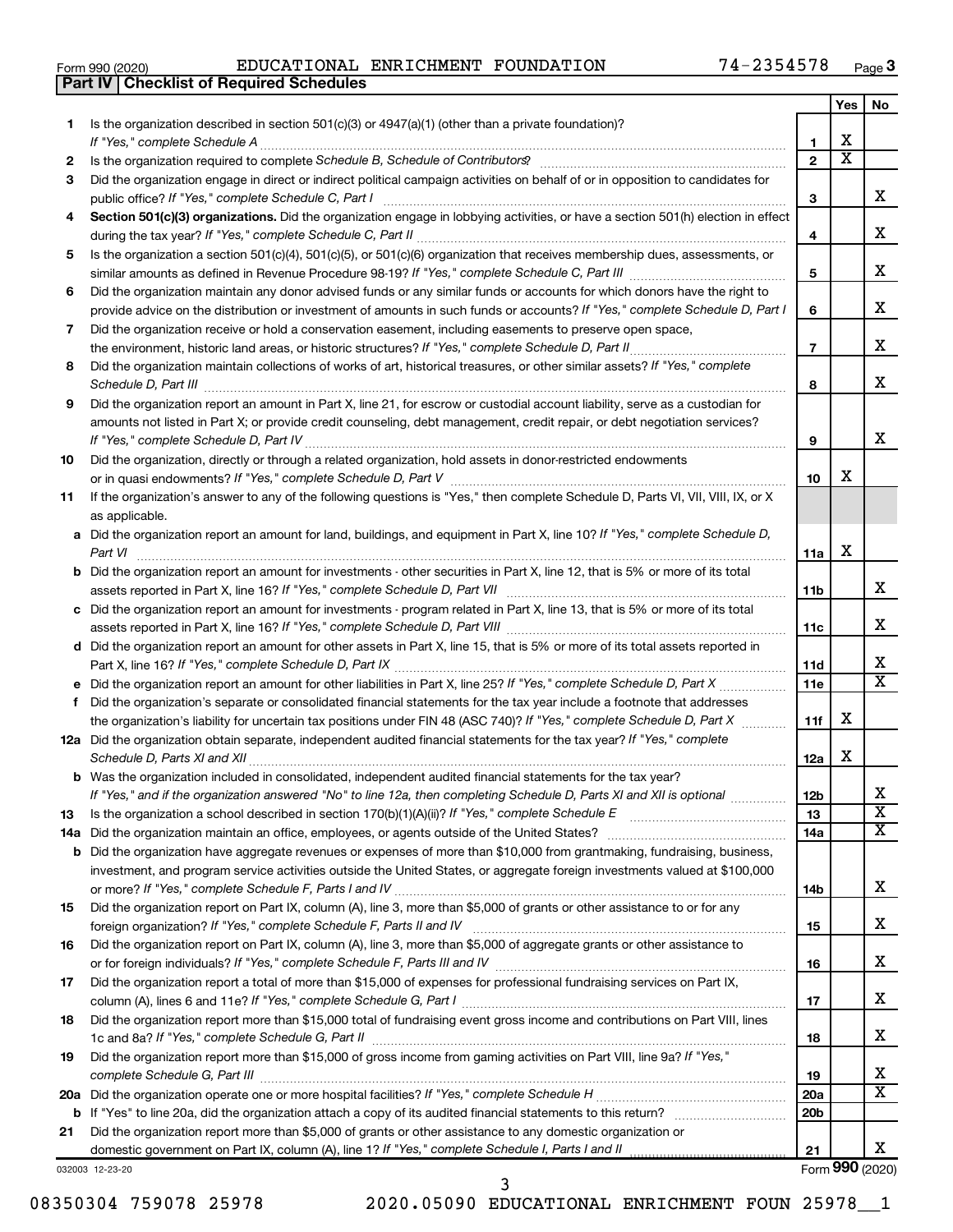|  | Form 990 (2020) |
|--|-----------------|
|  |                 |

*(continued)* **Part IV Checklist of Required Schedules**

|               |                                                                                                                                                                                                                                              |                 | Yes | No.                     |
|---------------|----------------------------------------------------------------------------------------------------------------------------------------------------------------------------------------------------------------------------------------------|-----------------|-----|-------------------------|
| 22            | Did the organization report more than \$5,000 of grants or other assistance to or for domestic individuals on                                                                                                                                |                 |     |                         |
|               |                                                                                                                                                                                                                                              | 22              | х   |                         |
| 23            | Did the organization answer "Yes" to Part VII, Section A, line 3, 4, or 5 about compensation of the organization's current<br>and former officers, directors, trustees, key employees, and highest compensated employees? If "Yes," complete |                 |     |                         |
|               | Schedule J                                                                                                                                                                                                                                   | 23              |     | x                       |
|               | 24a Did the organization have a tax-exempt bond issue with an outstanding principal amount of more than \$100,000 as of the                                                                                                                  |                 |     |                         |
|               | last day of the year, that was issued after December 31, 2002? If "Yes," answer lines 24b through 24d and complete                                                                                                                           |                 |     |                         |
|               | Schedule K. If "No," go to line 25a                                                                                                                                                                                                          | 24a             |     | x                       |
|               |                                                                                                                                                                                                                                              | 24 <sub>b</sub> |     |                         |
|               | c Did the organization maintain an escrow account other than a refunding escrow at any time during the year to defease                                                                                                                       |                 |     |                         |
|               |                                                                                                                                                                                                                                              | 24c             |     |                         |
|               |                                                                                                                                                                                                                                              | 24d             |     |                         |
|               | 25a Section 501(c)(3), 501(c)(4), and 501(c)(29) organizations. Did the organization engage in an excess benefit                                                                                                                             |                 |     | x                       |
|               | <b>b</b> Is the organization aware that it engaged in an excess benefit transaction with a disqualified person in a prior year, and                                                                                                          | 25a             |     |                         |
|               | that the transaction has not been reported on any of the organization's prior Forms 990 or 990-EZ? If "Yes," complete                                                                                                                        |                 |     |                         |
|               | Schedule L, Part I                                                                                                                                                                                                                           | 25b             |     | х                       |
| 26            | Did the organization report any amount on Part X, line 5 or 22, for receivables from or payables to any current                                                                                                                              |                 |     |                         |
|               | or former officer, director, trustee, key employee, creator or founder, substantial contributor, or 35%                                                                                                                                      |                 |     |                         |
|               |                                                                                                                                                                                                                                              | 26              |     | х                       |
| 27            | Did the organization provide a grant or other assistance to any current or former officer, director, trustee, key employee,                                                                                                                  |                 |     |                         |
|               | creator or founder, substantial contributor or employee thereof, a grant selection committee member, or to a 35% controlled                                                                                                                  |                 |     |                         |
|               | entity (including an employee thereof) or family member of any of these persons? If "Yes," complete Schedule L, Part III                                                                                                                     | 27              |     | x                       |
| 28            | Was the organization a party to a business transaction with one of the following parties (see Schedule L, Part IV                                                                                                                            |                 |     |                         |
|               | instructions, for applicable filing thresholds, conditions, and exceptions):<br>a A current or former officer, director, trustee, key employee, creator or founder, or substantial contributor? If                                           |                 |     |                         |
|               |                                                                                                                                                                                                                                              | 28a             |     | х                       |
|               |                                                                                                                                                                                                                                              | 28 <sub>b</sub> |     | $\overline{\texttt{x}}$ |
|               | c A 35% controlled entity of one or more individuals and/or organizations described in lines 28a or 28b?If                                                                                                                                   |                 |     |                         |
|               |                                                                                                                                                                                                                                              | 28c             |     | х                       |
| 29            |                                                                                                                                                                                                                                              | 29              | х   |                         |
| 30            | Did the organization receive contributions of art, historical treasures, or other similar assets, or qualified conservation                                                                                                                  |                 |     |                         |
|               |                                                                                                                                                                                                                                              | 30              |     | x                       |
| 31            | Did the organization liquidate, terminate, or dissolve and cease operations? If "Yes," complete Schedule N, Part I                                                                                                                           | 31              |     | $\overline{\texttt{x}}$ |
| 32            | Did the organization sell, exchange, dispose of, or transfer more than 25% of its net assets? If "Yes," complete                                                                                                                             |                 |     | х                       |
|               | Schedule N, Part II                                                                                                                                                                                                                          | 32              |     |                         |
| 33            | Did the organization own 100% of an entity disregarded as separate from the organization under Regulations                                                                                                                                   | 33              |     | х                       |
| 34            | Was the organization related to any tax-exempt or taxable entity? If "Yes," complete Schedule R, Part II, III, or IV, and                                                                                                                    |                 |     |                         |
|               | Part V, line 1                                                                                                                                                                                                                               | 34              |     | х                       |
|               |                                                                                                                                                                                                                                              | 35a             |     | $\overline{\text{X}}$   |
|               | b If "Yes" to line 35a, did the organization receive any payment from or engage in any transaction with a controlled entity                                                                                                                  |                 |     |                         |
|               |                                                                                                                                                                                                                                              | 35b             |     |                         |
| 36            | Section 501(c)(3) organizations. Did the organization make any transfers to an exempt non-charitable related organization?                                                                                                                   |                 |     |                         |
|               |                                                                                                                                                                                                                                              | 36              |     | x                       |
| 37            | Did the organization conduct more than 5% of its activities through an entity that is not a related organization                                                                                                                             |                 |     | x                       |
|               | and that is treated as a partnership for federal income tax purposes? If "Yes," complete Schedule R, Part VI<br>Did the organization complete Schedule O and provide explanations in Schedule O for Part VI, lines 11b and 19?               | 37              |     |                         |
| 38            |                                                                                                                                                                                                                                              | 38              | х   |                         |
| <b>Part V</b> | <b>Statements Regarding Other IRS Filings and Tax Compliance</b>                                                                                                                                                                             |                 |     |                         |
|               |                                                                                                                                                                                                                                              |                 |     |                         |
|               |                                                                                                                                                                                                                                              |                 | Yes | No                      |
|               | 1a                                                                                                                                                                                                                                           |                 |     |                         |
|               | 0<br>1b                                                                                                                                                                                                                                      |                 |     |                         |
|               | c Did the organization comply with backup withholding rules for reportable payments to vendors and reportable gaming                                                                                                                         |                 |     |                         |
|               |                                                                                                                                                                                                                                              | 1c              | х   |                         |
|               | 032004 12-23-20<br>4                                                                                                                                                                                                                         |                 |     | Form 990 (2020)         |

08350304 759078 25978 2020.05090 EDUCATIONAL ENRICHMENT FOUN 25978\_\_1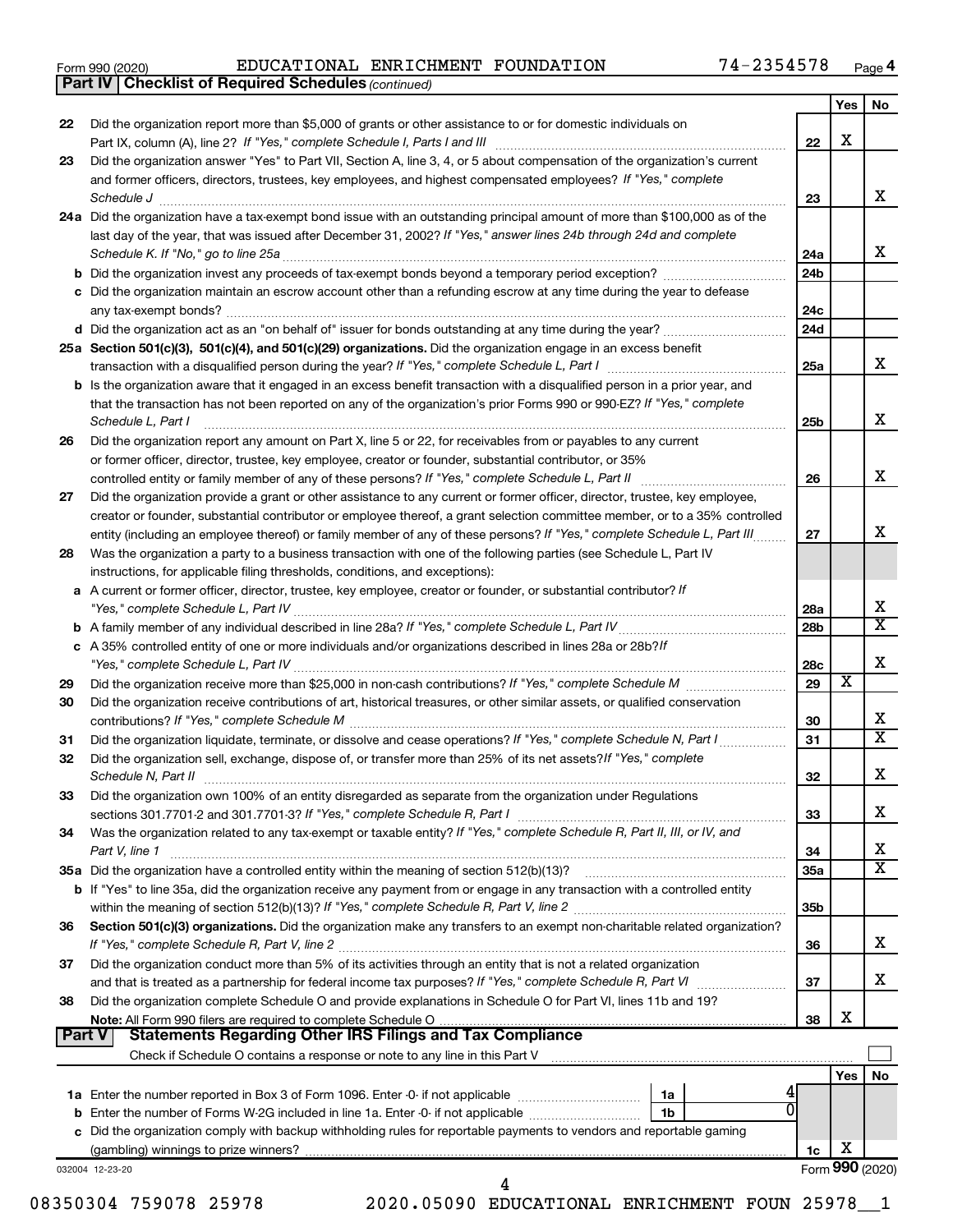| Form 990 (2020) |  |  | EDUCATIONAL ENRICHMENT FOUNDATION |  | 74-2354578 | Page |  |
|-----------------|--|--|-----------------------------------|--|------------|------|--|
|-----------------|--|--|-----------------------------------|--|------------|------|--|

**Part V Statements Regarding Other IRS Filings and Tax Compliance**

*(continued)*

|    |                                                                                                                                                 |                | Yes | No |
|----|-------------------------------------------------------------------------------------------------------------------------------------------------|----------------|-----|----|
|    | 2a Enter the number of employees reported on Form W-3, Transmittal of Wage and Tax Statements,                                                  |                |     |    |
|    | 31<br>2a<br>filed for the calendar year ending with or within the year covered by this return                                                   |                |     |    |
|    |                                                                                                                                                 | 2 <sub>b</sub> | X   |    |
|    |                                                                                                                                                 |                |     |    |
|    | 3a Did the organization have unrelated business gross income of \$1,000 or more during the year?                                                | За             |     | x  |
|    | <b>b</b> If "Yes," has it filed a Form 990-T for this year? If "No" to line 3b, provide an explanation on Schedule O                            | 3b             |     |    |
|    | 4a At any time during the calendar year, did the organization have an interest in, or a signature or other authority over, a                    |                |     |    |
|    | financial account in a foreign country (such as a bank account, securities account, or other financial account)?                                | 4a             |     | x  |
|    | <b>b</b> If "Yes," enter the name of the foreign country                                                                                        |                |     |    |
|    | See instructions for filing requirements for FinCEN Form 114, Report of Foreign Bank and Financial Accounts (FBAR).                             |                |     |    |
|    |                                                                                                                                                 | 5a             |     | х  |
| b  |                                                                                                                                                 | 5 <sub>b</sub> |     | X  |
|    |                                                                                                                                                 | 5 <sub>c</sub> |     |    |
|    | 6a Does the organization have annual gross receipts that are normally greater than \$100,000, and did the organization solicit                  |                |     | x  |
|    | any contributions that were not tax deductible as charitable contributions?                                                                     | 6а             |     |    |
|    | b If "Yes," did the organization include with every solicitation an express statement that such contributions or gifts                          |                |     |    |
| 7  | were not tax deductible?<br>Organizations that may receive deductible contributions under section 170(c).                                       | 6b             |     |    |
| a  | Did the organization receive a payment in excess of \$75 made partly as a contribution and partly for goods and services provided to the payor? | 7а             |     | X. |
|    | If "Yes," did the organization notify the donor of the value of the goods or services provided?                                                 | 7b             |     |    |
| c  | Did the organization sell, exchange, or otherwise dispose of tangible personal property for which it was required                               |                |     |    |
|    | to file Form 8282?                                                                                                                              | 7c             |     | x  |
|    | 7d                                                                                                                                              |                |     |    |
| е  | Did the organization receive any funds, directly or indirectly, to pay premiums on a personal benefit contract?                                 | 7е             |     | х  |
|    |                                                                                                                                                 | 7f             |     | X  |
|    | If the organization received a contribution of qualified intellectual property, did the organization file Form 8899 as required?                | 7g             |     |    |
| h. | If the organization received a contribution of cars, boats, airplanes, or other vehicles, did the organization file a Form 1098-C?              | 7h             |     |    |
| 8  | Sponsoring organizations maintaining donor advised funds. Did a donor advised fund maintained by the                                            |                |     |    |
|    | sponsoring organization have excess business holdings at any time during the year?                                                              | 8              |     |    |
| 9  | Sponsoring organizations maintaining donor advised funds.                                                                                       |                |     |    |
| а  | Did the sponsoring organization make any taxable distributions under section 4966?                                                              | 9а             |     |    |
| b  |                                                                                                                                                 | 9b             |     |    |
| 10 | Section 501(c)(7) organizations. Enter:                                                                                                         |                |     |    |
| а  | 10a                                                                                                                                             |                |     |    |
| b  | 10 <sub>b</sub><br>Gross receipts, included on Form 990, Part VIII, line 12, for public use of club facilities                                  |                |     |    |
| 11 | Section 501(c)(12) organizations. Enter:<br> 11a                                                                                                |                |     |    |
|    | <b>b</b> Gross income from other sources (Do not net amounts due or paid to other sources against                                               |                |     |    |
|    | amounts due or received from them.)<br>11b                                                                                                      |                |     |    |
|    | 12a Section 4947(a)(1) non-exempt charitable trusts. Is the organization filing Form 990 in lieu of Form 1041?                                  | 12a            |     |    |
|    | <b>b</b> If "Yes," enter the amount of tax-exempt interest received or accrued during the year<br>12b                                           |                |     |    |
| 13 | Section 501(c)(29) qualified nonprofit health insurance issuers.                                                                                |                |     |    |
|    | a Is the organization licensed to issue qualified health plans in more than one state?                                                          | 13a            |     |    |
|    | Note: See the instructions for additional information the organization must report on Schedule O.                                               |                |     |    |
|    | <b>b</b> Enter the amount of reserves the organization is required to maintain by the states in which the                                       |                |     |    |
|    | 13 <sub>b</sub>                                                                                                                                 |                |     |    |
|    | 13с                                                                                                                                             |                |     |    |
|    | 14a Did the organization receive any payments for indoor tanning services during the tax year?                                                  | 14a            |     | х  |
|    | <b>b</b> If "Yes," has it filed a Form 720 to report these payments? If "No," provide an explanation on Schedule O                              | 14b            |     |    |
| 15 | Is the organization subject to the section 4960 tax on payment(s) of more than \$1,000,000 in remuneration or                                   |                |     |    |
|    |                                                                                                                                                 | 15             |     | x. |
|    | If "Yes," see instructions and file Form 4720, Schedule N.                                                                                      |                |     |    |
| 16 | Is the organization an educational institution subject to the section 4968 excise tax on net investment income?                                 | 16             |     | х  |
|    | If "Yes," complete Form 4720, Schedule O.                                                                                                       |                |     |    |

Form (2020) **990**

032005 12-23-20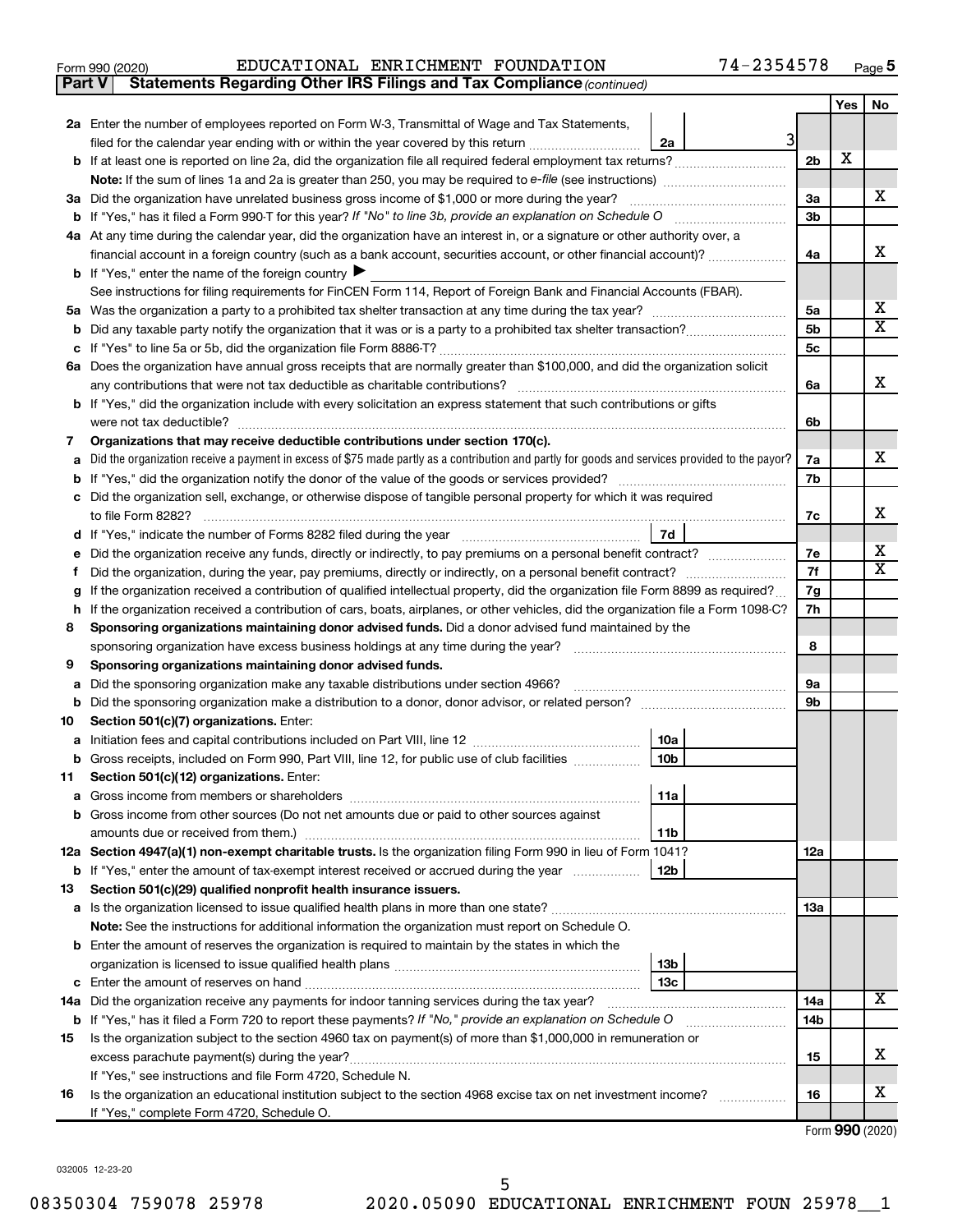| Form 990 (2020) |  |
|-----------------|--|
|-----------------|--|

**Part VI** Governance, Management, and Disclosure For each "Yes" response to lines 2 through 7b below, and for a "No" response *to line 8a, 8b, or 10b below, describe the circumstances, processes, or changes on Schedule O. See instructions.*

|     |                                                                                                                                                                                                                                |    |  |                 |                         | $\mathbf{X}$ |
|-----|--------------------------------------------------------------------------------------------------------------------------------------------------------------------------------------------------------------------------------|----|--|-----------------|-------------------------|--------------|
|     | <b>Section A. Governing Body and Management</b>                                                                                                                                                                                |    |  |                 |                         |              |
|     |                                                                                                                                                                                                                                |    |  |                 | Yes                     | No           |
|     | 1a Enter the number of voting members of the governing body at the end of the tax year manuscom                                                                                                                                | 1a |  | 18              |                         |              |
|     | If there are material differences in voting rights among members of the governing body, or if the governing                                                                                                                    |    |  |                 |                         |              |
|     | body delegated broad authority to an executive committee or similar committee, explain on Schedule O.                                                                                                                          |    |  |                 |                         |              |
| b   | Enter the number of voting members included on line 1a, above, who are independent                                                                                                                                             | 1b |  | 18              |                         |              |
| 2   | Did any officer, director, trustee, or key employee have a family relationship or a business relationship with any other                                                                                                       |    |  |                 |                         |              |
|     |                                                                                                                                                                                                                                |    |  | $\mathbf{2}$    |                         | х            |
| 3   | Did the organization delegate control over management duties customarily performed by or under the direct supervision                                                                                                          |    |  |                 |                         |              |
|     |                                                                                                                                                                                                                                |    |  | 3               |                         |              |
| 4   | Did the organization make any significant changes to its governing documents since the prior Form 990 was filed?                                                                                                               |    |  | 4               |                         |              |
| 5   |                                                                                                                                                                                                                                |    |  | 5               |                         |              |
| 6   |                                                                                                                                                                                                                                |    |  | 6               |                         |              |
| 7a  | Did the organization have members, stockholders, or other persons who had the power to elect or appoint one or                                                                                                                 |    |  |                 |                         |              |
|     |                                                                                                                                                                                                                                |    |  | 7a              |                         |              |
| b   | Are any governance decisions of the organization reserved to (or subject to approval by) members, stockholders, or                                                                                                             |    |  |                 |                         |              |
|     |                                                                                                                                                                                                                                |    |  | 7b              |                         |              |
| 8   | Did the organization contemporaneously document the meetings held or written actions undertaken during the year by the following:                                                                                              |    |  |                 |                         |              |
| а   |                                                                                                                                                                                                                                |    |  | 8а              | х                       |              |
|     |                                                                                                                                                                                                                                |    |  | 8b              | $\overline{\mathbf{x}}$ |              |
| 9   | Is there any officer, director, trustee, or key employee listed in Part VII, Section A, who cannot be reached at the                                                                                                           |    |  |                 |                         |              |
|     |                                                                                                                                                                                                                                |    |  | 9               |                         |              |
|     | Section B. Policies (This Section B requests information about policies not required by the Internal Revenue Code.)                                                                                                            |    |  |                 |                         |              |
|     |                                                                                                                                                                                                                                |    |  |                 | Yes                     |              |
|     |                                                                                                                                                                                                                                |    |  | 10a             |                         |              |
|     | <b>b</b> If "Yes," did the organization have written policies and procedures governing the activities of such chapters, affiliates,                                                                                            |    |  |                 |                         |              |
|     |                                                                                                                                                                                                                                |    |  | 10 <sub>b</sub> |                         |              |
|     | 11a Has the organization provided a complete copy of this Form 990 to all members of its governing body before filing the form?                                                                                                |    |  | 11a             | х                       |              |
|     | Describe in Schedule O the process, if any, used by the organization to review this Form 990.                                                                                                                                  |    |  |                 |                         |              |
| 12a |                                                                                                                                                                                                                                |    |  | 12a             | х                       |              |
|     | Were officers, directors, or trustees, and key employees required to disclose annually interests that could give rise to conflicts?                                                                                            |    |  | 12 <sub>b</sub> | $\overline{\textbf{x}}$ |              |
| с   | Did the organization regularly and consistently monitor and enforce compliance with the policy? If "Yes," describe                                                                                                             |    |  |                 |                         |              |
|     | in Schedule O how this was done manufactured and contain a series of the state of the state of the state of th                                                                                                                 |    |  | 12c             | х                       |              |
| 13  |                                                                                                                                                                                                                                |    |  | 13              | $\overline{\textbf{x}}$ |              |
| 14  |                                                                                                                                                                                                                                |    |  | 14              | $\overline{\mathbf{X}}$ |              |
| 15  | Did the process for determining compensation of the following persons include a review and approval by independent                                                                                                             |    |  |                 |                         |              |
|     | persons, comparability data, and contemporaneous substantiation of the deliberation and decision?                                                                                                                              |    |  |                 |                         |              |
| а   | The organization's CEO, Executive Director, or top management official manufactured content of the organization's CEO, Executive Director, or top management official manufactured content of the state of the state of the st |    |  | 15a             | х                       |              |
|     |                                                                                                                                                                                                                                |    |  | 15b             |                         |              |
|     | If "Yes" to line 15a or 15b, describe the process in Schedule O (see instructions).                                                                                                                                            |    |  |                 |                         |              |
|     | 16a Did the organization invest in, contribute assets to, or participate in a joint venture or similar arrangement with a                                                                                                      |    |  |                 |                         |              |
|     | taxable entity during the year?                                                                                                                                                                                                |    |  | 16a             |                         |              |
|     | b If "Yes," did the organization follow a written policy or procedure requiring the organization to evaluate its participation                                                                                                 |    |  |                 |                         |              |
|     | in joint venture arrangements under applicable federal tax law, and take steps to safeguard the organization's                                                                                                                 |    |  |                 |                         |              |
|     | exempt status with respect to such arrangements?                                                                                                                                                                               |    |  | 16b             |                         |              |
|     | <b>Section C. Disclosure</b>                                                                                                                                                                                                   |    |  |                 |                         |              |
| 17  | <b>NONE</b><br>List the states with which a copy of this Form 990 is required to be filed $\blacktriangleright$                                                                                                                |    |  |                 |                         |              |
| 18  | Section 6104 requires an organization to make its Forms 1023 (1024 or 1024-A, if applicable), 990, and 990-T (Section 501(c)(3)s only) available                                                                               |    |  |                 |                         |              |
|     | for public inspection. Indicate how you made these available. Check all that apply.                                                                                                                                            |    |  |                 |                         |              |
|     | $\lfloor x \rfloor$ Upon request<br>Another's website<br>Other (explain on Schedule O)<br>Own website                                                                                                                          |    |  |                 |                         |              |
| 19  | Describe on Schedule O whether (and if so, how) the organization made its governing documents, conflict of interest policy, and financial                                                                                      |    |  |                 |                         |              |
|     | statements available to the public during the tax year.                                                                                                                                                                        |    |  |                 |                         |              |
| 20  | State the name, address, and telephone number of the person who possesses the organization's books and records                                                                                                                 |    |  |                 |                         |              |
|     | RICARDO HERNANDEZ - 520-325-8688                                                                                                                                                                                               |    |  |                 |                         |              |
|     | 85711<br>5049 E. BROADWAY BLVD., NO. 107, TUCSON, AZ                                                                                                                                                                           |    |  |                 |                         |              |
|     | 032006 12-23-20                                                                                                                                                                                                                |    |  |                 | Form 990 (2020)         |              |
|     | 6                                                                                                                                                                                                                              |    |  |                 |                         |              |
|     | 08350304 759078 25978<br>2020.05090 EDUCATIONAL ENRICHMENT FOUN 25978 1                                                                                                                                                        |    |  |                 |                         |              |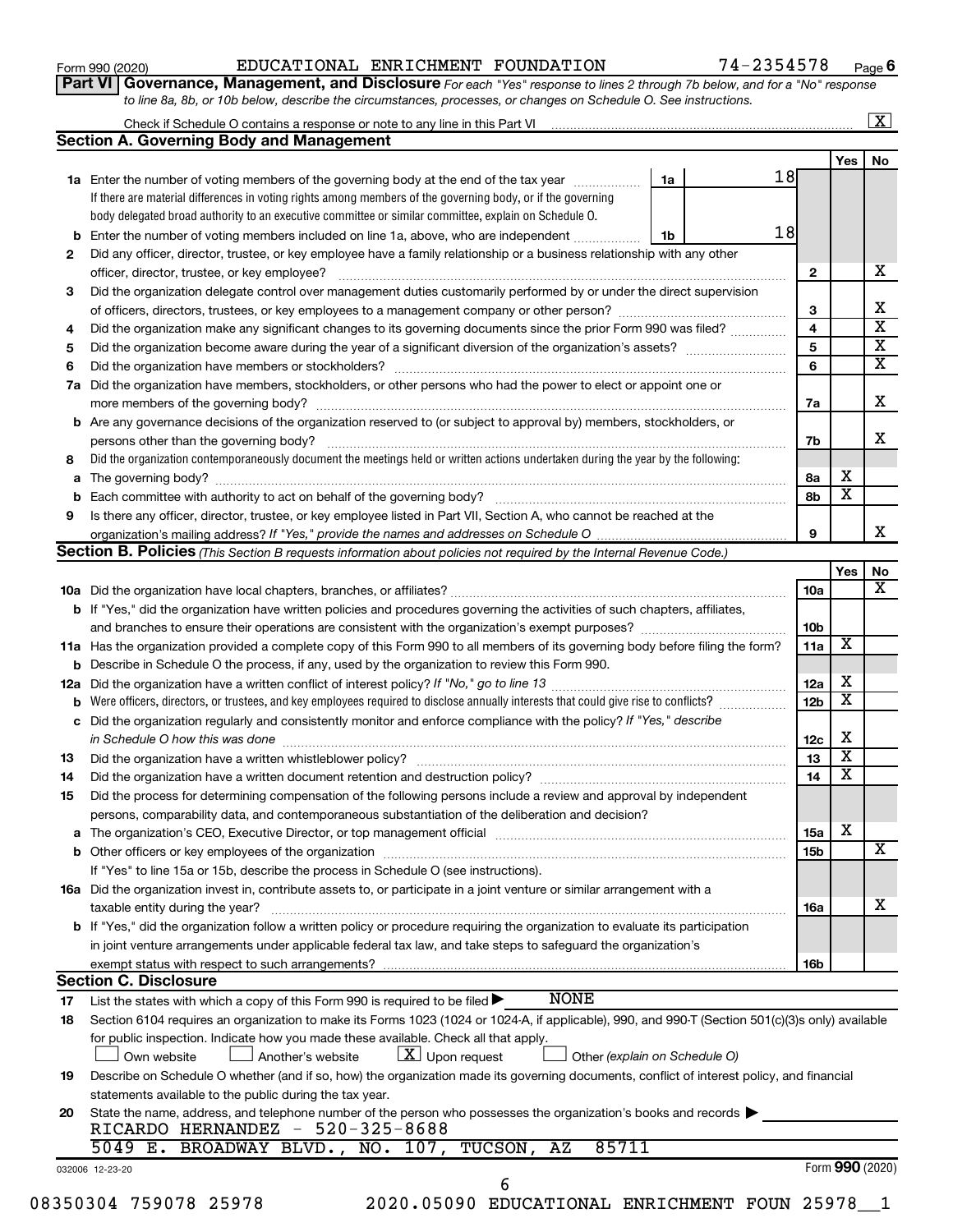$\Box$ 

| Part VII Compensation of Officers, Directors, Trustees, Key Employees, Highest Compensated |  |
|--------------------------------------------------------------------------------------------|--|
| <b>Employees, and Independent Contractors</b>                                              |  |

Check if Schedule O contains a response or note to any line in this Part VII

**Section A. Officers, Directors, Trustees, Key Employees, and Highest Compensated Employees**

**1a**  Complete this table for all persons required to be listed. Report compensation for the calendar year ending with or within the organization's tax year.  $\bullet$  List all of the organization's current officers, directors, trustees (whether individuals or organizations), regardless of amount of compensation.

Enter -0- in columns (D), (E), and (F) if no compensation was paid.

**•** List all of the organization's current key employees, if any. See instructions for definition of "key employee."

• List the organization's five *current* highest compensated employees (other than an officer, director, trustee, or key employee) who received reportable compensation (Box 5 of Form W-2 and/or Box 7 of Form 1099-MISC) of more than \$100,000 from the organization and any related organizations.

 $\bullet$  List all of the organization's former officers, key employees, and highest compensated employees who received more than \$100,000 of reportable compensation from the organization and any related organizations.

**•** List all of the organization's former directors or trustees that received, in the capacity as a former director or trustee of the organization, more than \$10,000 of reportable compensation from the organization and any related organizations.

See instructions for the order in which to list the persons above.

Check this box if neither the organization nor any related organization compensated any current officer, director, or trustee.  $\Box$ 

| (A)                      | (B)                      |                               |                                                                  | (C)         |              |                                   |        | (D)             | (E)             | (F)                         |
|--------------------------|--------------------------|-------------------------------|------------------------------------------------------------------|-------------|--------------|-----------------------------------|--------|-----------------|-----------------|-----------------------------|
| Name and title           | Average                  |                               | (do not check more than one                                      | Position    |              |                                   |        | Reportable      | Reportable      | Estimated                   |
|                          | hours per                |                               | box, unless person is both an<br>officer and a director/trustee) |             |              |                                   |        | compensation    | compensation    | amount of                   |
|                          | week                     |                               |                                                                  |             |              |                                   |        | from            | from related    | other                       |
|                          | (list any                |                               |                                                                  |             |              |                                   |        | the             | organizations   | compensation                |
|                          | hours for                |                               |                                                                  |             |              |                                   |        | organization    | (W-2/1099-MISC) | from the                    |
|                          | related<br>organizations |                               |                                                                  |             |              |                                   |        | (W-2/1099-MISC) |                 | organization<br>and related |
|                          | below                    |                               |                                                                  |             |              |                                   |        |                 |                 | organizations               |
|                          | line)                    | ndividual trustee or director | Institutional trustee                                            | Officer     | Key employee | Highest compensated<br>  employee | Former |                 |                 |                             |
| DAWN BELL<br>(1)         | 40.00                    |                               |                                                                  |             |              |                                   |        |                 |                 |                             |
| EXECUTIVE DIRECTOR       |                          |                               |                                                                  | $\mathbf X$ |              |                                   |        | 31,160.         | $\mathbf 0$ .   | 6,422.                      |
| RYAN C. ANDERSON<br>(2)  | 2.00                     |                               |                                                                  |             |              |                                   |        |                 |                 |                             |
| <b>BOARD MEMBER</b>      |                          | X                             |                                                                  |             |              |                                   |        | $\mathbf 0$ .   | $\mathbf 0$ .   | $\mathbf 0$ .               |
| AGNES ATTAKAI<br>(3)     | 2.00                     |                               |                                                                  |             |              |                                   |        |                 |                 |                             |
| BOARD MEMBER             |                          | $\mathbf X$                   |                                                                  |             |              |                                   |        | 0.              | $\mathbf 0$     | $\mathbf 0$ .               |
| DR. ANNE DUDLEY<br>(4)   | 2.00                     |                               |                                                                  |             |              |                                   |        |                 |                 |                             |
| <b>BOARD MEMBER</b>      |                          | $\mathbf X$                   |                                                                  |             |              |                                   |        | $\mathbf 0$     | 0.              | $\boldsymbol{0}$ .          |
| IVAN ESCOBOSA<br>(5)     | 2.00                     |                               |                                                                  |             |              |                                   |        |                 |                 |                             |
| <b>BOARD MEMBER</b>      |                          | X                             |                                                                  |             |              |                                   |        | 0               | 0.              | $\mathbf 0$ .               |
| MELINDA GOMEZ<br>(6)     | 2.00                     |                               |                                                                  |             |              |                                   |        |                 |                 |                             |
| <b>BOARD MEMBER</b>      |                          | X                             |                                                                  |             |              |                                   |        | 0               | 0.              | $\mathbf 0$ .               |
| LISA GONZALES<br>(7)     | 2.00                     |                               |                                                                  |             |              |                                   |        |                 |                 |                             |
| <b>BOARD MEMBER</b>      |                          | X                             |                                                                  |             |              |                                   |        | $\mathbf 0$ .   | $\mathbf 0$     | $\mathbf 0$ .               |
| RICARDO HERNANDEZ<br>(8) | 2.00                     |                               |                                                                  |             |              |                                   |        |                 |                 |                             |
| <b>BOARD MEMBER</b>      |                          | X                             |                                                                  |             |              |                                   |        | $\mathbf 0$     | 0.              | $\mathbf 0$ .               |
| ALMA INIGUEZ<br>(9)      | 2.00                     |                               |                                                                  |             |              |                                   |        |                 |                 |                             |
| <b>BOARD MEMBER</b>      |                          | $\mathbf X$                   |                                                                  |             |              |                                   |        | $\mathbf 0$ .   | $\mathbf 0$ .   | $\mathbf 0$ .               |
| (10) CONNIE MCDONALD     | 2.00                     |                               |                                                                  |             |              |                                   |        |                 |                 |                             |
| <b>BOARD MEMBER</b>      |                          | X                             |                                                                  |             |              |                                   |        | 0.              | $\mathbf 0$ .   | 0.                          |
| (11) MARICELA MEZA       | 2.00                     |                               |                                                                  |             |              |                                   |        |                 |                 |                             |
| <b>BOARD MEMBER</b>      |                          | $\mathbf X$                   |                                                                  |             |              |                                   |        | $\mathbf 0$     | $\mathbf 0$     | $\mathbf 0$ .               |
| (12) MARIA PARHAM        | 2.00                     |                               |                                                                  |             |              |                                   |        |                 |                 |                             |
| <b>BOARD MEMBER</b>      |                          | X                             |                                                                  |             |              |                                   |        | 0               | $\mathbf 0$ .   | $\mathbf 0$ .               |
| (13) DR. SHANNON ROBERTS | 2.00                     |                               |                                                                  |             |              |                                   |        |                 |                 |                             |
| <b>BOARD MEMBER</b>      |                          | X                             |                                                                  |             |              |                                   |        | 0               | 0.              | $\mathbf 0$ .               |
| (14) MARISSA L. SITES    | 2.00                     |                               |                                                                  |             |              |                                   |        |                 |                 |                             |
| <b>BOARD MEMBER</b>      |                          | $\mathbf X$                   |                                                                  |             |              |                                   |        | $\mathbf 0$ .   | $\mathbf 0$ .   | $\mathbf 0$ .               |
| (15) MELISSA TURPIE      | 2.00                     |                               |                                                                  |             |              |                                   |        |                 |                 |                             |
| <b>BOARD MEMBER</b>      |                          | $\mathbf X$                   |                                                                  |             |              |                                   |        | 0               | $\mathbf 0$     | $\mathbf 0$ .               |
| (16) XAVIER WALKER       | 2.00                     |                               |                                                                  |             |              |                                   |        |                 |                 |                             |
| PRESIDENT                |                          | X                             |                                                                  | X           |              |                                   |        | $\mathbf 0$ .   | $\mathbf 0$ .   | 0.                          |
| (17) JEFFREY SAWYER      | 2.00                     |                               |                                                                  |             |              |                                   |        |                 |                 |                             |
| VICE PRESIDENT           |                          | X                             |                                                                  | X           |              |                                   |        | 0.              | $\mathbf 0$     | 0.                          |
| 032007 12-23-20          |                          |                               |                                                                  |             |              |                                   |        |                 |                 | Form 990 (2020)             |

7

08350304 759078 25978 2020.05090 EDUCATIONAL ENRICHMENT FOUN 25978 1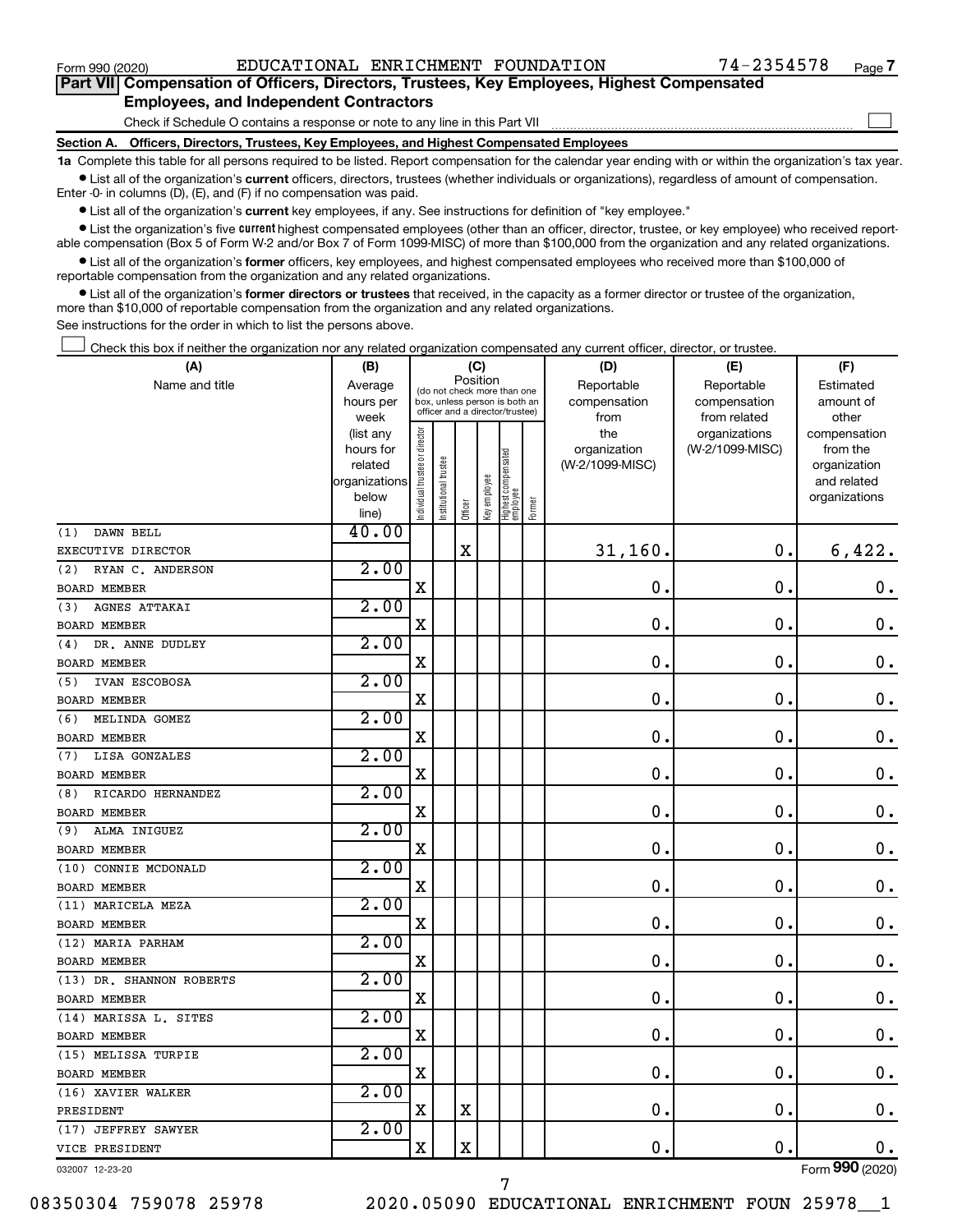| Section A. Officers, Directors, Trustees, Key Employees, and Highest Compensated Employees (continued)<br>(B)<br>(C)<br>(A)<br>(D)<br>(F)<br>(E)<br>Position<br>Average<br>Name and title<br>Reportable<br>Reportable<br>Estimated<br>(do not check more than one<br>hours per<br>compensation<br>compensation<br>amount of<br>box, unless person is both an<br>officer and a director/trustee)<br>week<br>from related<br>other<br>from<br>(list any<br>Individual trustee or director<br>the<br>organizations<br>compensation<br>hours for<br>(W-2/1099-MISC)<br>organization<br>from the<br>  Highest compensated<br>  employee<br>Institutional trustee<br>related<br>(W-2/1099-MISC)<br>organization<br>organizations<br>Key employee<br>and related<br>below<br>organizations<br>Former<br>Officer<br>line)<br>2.00<br>X<br>X<br>0.<br>0.<br>0.<br>2.00<br>X<br>X<br>0.<br>0.<br>0.<br>31,160.<br>6,422.<br>Ο.<br>$\overline{0}$ .<br>σ.<br>σ.<br>c Total from continuation sheets to Part VII, Section A <b>Constitution</b><br>6,422.<br>31,160.<br>О.<br>Total number of individuals (including but not limited to those listed above) who received more than \$100,000 of reportable<br>2<br>0<br>compensation from the organization $\blacktriangleright$<br>Yes<br>No<br>3<br>Did the organization list any former officer, director, trustee, key employee, or highest compensated employee on<br>х<br>line 1a? If "Yes," complete Schedule J for such individual [11] manufacture in the term in the set of the set o<br>3<br>For any individual listed on line 1a, is the sum of reportable compensation and other compensation from the organization<br>х<br>and related organizations greater than \$150,000? If "Yes," complete Schedule J for such individual<br>4<br>Did any person listed on line 1a receive or accrue compensation from any unrelated organization or individual for services<br>5<br>х<br>5<br><b>Section B. Independent Contractors</b><br>Complete this table for your five highest compensated independent contractors that received more than \$100,000 of compensation from<br>1<br>the organization. Report compensation for the calendar year ending with or within the organization's tax year.<br>(C)<br>(A)<br>(B)<br>Name and business address<br>Description of services<br>Compensation<br><b>NONE</b><br>Total number of independent contractors (including but not limited to those listed above) who received more than<br>2<br>0<br>\$100,000 of compensation from the organization | Form 990 (2020)    | EDUCATIONAL ENRICHMENT FOUNDATION |  |  |  | 74-2354578 |  | Page 8 |
|---------------------------------------------------------------------------------------------------------------------------------------------------------------------------------------------------------------------------------------------------------------------------------------------------------------------------------------------------------------------------------------------------------------------------------------------------------------------------------------------------------------------------------------------------------------------------------------------------------------------------------------------------------------------------------------------------------------------------------------------------------------------------------------------------------------------------------------------------------------------------------------------------------------------------------------------------------------------------------------------------------------------------------------------------------------------------------------------------------------------------------------------------------------------------------------------------------------------------------------------------------------------------------------------------------------------------------------------------------------------------------------------------------------------------------------------------------------------------------------------------------------------------------------------------------------------------------------------------------------------------------------------------------------------------------------------------------------------------------------------------------------------------------------------------------------------------------------------------------------------------------------------------------------------------------------------------------------------------------------------------------------------------------------------------------------------------------------------------------------------------------------------------------------------------------------------------------------------------------------------------------------------------------------------------------------------------------------------------------------------------------------------------------------------------------------------------------------------------------------------------------------------------------------------|--------------------|-----------------------------------|--|--|--|------------|--|--------|
|                                                                                                                                                                                                                                                                                                                                                                                                                                                                                                                                                                                                                                                                                                                                                                                                                                                                                                                                                                                                                                                                                                                                                                                                                                                                                                                                                                                                                                                                                                                                                                                                                                                                                                                                                                                                                                                                                                                                                                                                                                                                                                                                                                                                                                                                                                                                                                                                                                                                                                                                             | <b>Part VII</b>    |                                   |  |  |  |            |  |        |
|                                                                                                                                                                                                                                                                                                                                                                                                                                                                                                                                                                                                                                                                                                                                                                                                                                                                                                                                                                                                                                                                                                                                                                                                                                                                                                                                                                                                                                                                                                                                                                                                                                                                                                                                                                                                                                                                                                                                                                                                                                                                                                                                                                                                                                                                                                                                                                                                                                                                                                                                             |                    |                                   |  |  |  |            |  |        |
|                                                                                                                                                                                                                                                                                                                                                                                                                                                                                                                                                                                                                                                                                                                                                                                                                                                                                                                                                                                                                                                                                                                                                                                                                                                                                                                                                                                                                                                                                                                                                                                                                                                                                                                                                                                                                                                                                                                                                                                                                                                                                                                                                                                                                                                                                                                                                                                                                                                                                                                                             |                    |                                   |  |  |  |            |  |        |
|                                                                                                                                                                                                                                                                                                                                                                                                                                                                                                                                                                                                                                                                                                                                                                                                                                                                                                                                                                                                                                                                                                                                                                                                                                                                                                                                                                                                                                                                                                                                                                                                                                                                                                                                                                                                                                                                                                                                                                                                                                                                                                                                                                                                                                                                                                                                                                                                                                                                                                                                             |                    |                                   |  |  |  |            |  |        |
|                                                                                                                                                                                                                                                                                                                                                                                                                                                                                                                                                                                                                                                                                                                                                                                                                                                                                                                                                                                                                                                                                                                                                                                                                                                                                                                                                                                                                                                                                                                                                                                                                                                                                                                                                                                                                                                                                                                                                                                                                                                                                                                                                                                                                                                                                                                                                                                                                                                                                                                                             |                    |                                   |  |  |  |            |  |        |
|                                                                                                                                                                                                                                                                                                                                                                                                                                                                                                                                                                                                                                                                                                                                                                                                                                                                                                                                                                                                                                                                                                                                                                                                                                                                                                                                                                                                                                                                                                                                                                                                                                                                                                                                                                                                                                                                                                                                                                                                                                                                                                                                                                                                                                                                                                                                                                                                                                                                                                                                             |                    |                                   |  |  |  |            |  |        |
|                                                                                                                                                                                                                                                                                                                                                                                                                                                                                                                                                                                                                                                                                                                                                                                                                                                                                                                                                                                                                                                                                                                                                                                                                                                                                                                                                                                                                                                                                                                                                                                                                                                                                                                                                                                                                                                                                                                                                                                                                                                                                                                                                                                                                                                                                                                                                                                                                                                                                                                                             |                    |                                   |  |  |  |            |  |        |
|                                                                                                                                                                                                                                                                                                                                                                                                                                                                                                                                                                                                                                                                                                                                                                                                                                                                                                                                                                                                                                                                                                                                                                                                                                                                                                                                                                                                                                                                                                                                                                                                                                                                                                                                                                                                                                                                                                                                                                                                                                                                                                                                                                                                                                                                                                                                                                                                                                                                                                                                             |                    |                                   |  |  |  |            |  |        |
|                                                                                                                                                                                                                                                                                                                                                                                                                                                                                                                                                                                                                                                                                                                                                                                                                                                                                                                                                                                                                                                                                                                                                                                                                                                                                                                                                                                                                                                                                                                                                                                                                                                                                                                                                                                                                                                                                                                                                                                                                                                                                                                                                                                                                                                                                                                                                                                                                                                                                                                                             |                    |                                   |  |  |  |            |  |        |
| $F_{\alpha r m}$ QQ $\Omega$ (2020)                                                                                                                                                                                                                                                                                                                                                                                                                                                                                                                                                                                                                                                                                                                                                                                                                                                                                                                                                                                                                                                                                                                                                                                                                                                                                                                                                                                                                                                                                                                                                                                                                                                                                                                                                                                                                                                                                                                                                                                                                                                                                                                                                                                                                                                                                                                                                                                                                                                                                                         |                    |                                   |  |  |  |            |  |        |
|                                                                                                                                                                                                                                                                                                                                                                                                                                                                                                                                                                                                                                                                                                                                                                                                                                                                                                                                                                                                                                                                                                                                                                                                                                                                                                                                                                                                                                                                                                                                                                                                                                                                                                                                                                                                                                                                                                                                                                                                                                                                                                                                                                                                                                                                                                                                                                                                                                                                                                                                             | (18) AMANDA THOMAS |                                   |  |  |  |            |  |        |
|                                                                                                                                                                                                                                                                                                                                                                                                                                                                                                                                                                                                                                                                                                                                                                                                                                                                                                                                                                                                                                                                                                                                                                                                                                                                                                                                                                                                                                                                                                                                                                                                                                                                                                                                                                                                                                                                                                                                                                                                                                                                                                                                                                                                                                                                                                                                                                                                                                                                                                                                             | TREASURER          |                                   |  |  |  |            |  |        |
|                                                                                                                                                                                                                                                                                                                                                                                                                                                                                                                                                                                                                                                                                                                                                                                                                                                                                                                                                                                                                                                                                                                                                                                                                                                                                                                                                                                                                                                                                                                                                                                                                                                                                                                                                                                                                                                                                                                                                                                                                                                                                                                                                                                                                                                                                                                                                                                                                                                                                                                                             | (19) MEGAN O'LEARY |                                   |  |  |  |            |  |        |
|                                                                                                                                                                                                                                                                                                                                                                                                                                                                                                                                                                                                                                                                                                                                                                                                                                                                                                                                                                                                                                                                                                                                                                                                                                                                                                                                                                                                                                                                                                                                                                                                                                                                                                                                                                                                                                                                                                                                                                                                                                                                                                                                                                                                                                                                                                                                                                                                                                                                                                                                             | <b>SECRETARY</b>   |                                   |  |  |  |            |  |        |
|                                                                                                                                                                                                                                                                                                                                                                                                                                                                                                                                                                                                                                                                                                                                                                                                                                                                                                                                                                                                                                                                                                                                                                                                                                                                                                                                                                                                                                                                                                                                                                                                                                                                                                                                                                                                                                                                                                                                                                                                                                                                                                                                                                                                                                                                                                                                                                                                                                                                                                                                             |                    |                                   |  |  |  |            |  |        |
|                                                                                                                                                                                                                                                                                                                                                                                                                                                                                                                                                                                                                                                                                                                                                                                                                                                                                                                                                                                                                                                                                                                                                                                                                                                                                                                                                                                                                                                                                                                                                                                                                                                                                                                                                                                                                                                                                                                                                                                                                                                                                                                                                                                                                                                                                                                                                                                                                                                                                                                                             |                    |                                   |  |  |  |            |  |        |
|                                                                                                                                                                                                                                                                                                                                                                                                                                                                                                                                                                                                                                                                                                                                                                                                                                                                                                                                                                                                                                                                                                                                                                                                                                                                                                                                                                                                                                                                                                                                                                                                                                                                                                                                                                                                                                                                                                                                                                                                                                                                                                                                                                                                                                                                                                                                                                                                                                                                                                                                             |                    |                                   |  |  |  |            |  |        |
|                                                                                                                                                                                                                                                                                                                                                                                                                                                                                                                                                                                                                                                                                                                                                                                                                                                                                                                                                                                                                                                                                                                                                                                                                                                                                                                                                                                                                                                                                                                                                                                                                                                                                                                                                                                                                                                                                                                                                                                                                                                                                                                                                                                                                                                                                                                                                                                                                                                                                                                                             |                    |                                   |  |  |  |            |  |        |
|                                                                                                                                                                                                                                                                                                                                                                                                                                                                                                                                                                                                                                                                                                                                                                                                                                                                                                                                                                                                                                                                                                                                                                                                                                                                                                                                                                                                                                                                                                                                                                                                                                                                                                                                                                                                                                                                                                                                                                                                                                                                                                                                                                                                                                                                                                                                                                                                                                                                                                                                             |                    |                                   |  |  |  |            |  |        |
|                                                                                                                                                                                                                                                                                                                                                                                                                                                                                                                                                                                                                                                                                                                                                                                                                                                                                                                                                                                                                                                                                                                                                                                                                                                                                                                                                                                                                                                                                                                                                                                                                                                                                                                                                                                                                                                                                                                                                                                                                                                                                                                                                                                                                                                                                                                                                                                                                                                                                                                                             |                    |                                   |  |  |  |            |  |        |
|                                                                                                                                                                                                                                                                                                                                                                                                                                                                                                                                                                                                                                                                                                                                                                                                                                                                                                                                                                                                                                                                                                                                                                                                                                                                                                                                                                                                                                                                                                                                                                                                                                                                                                                                                                                                                                                                                                                                                                                                                                                                                                                                                                                                                                                                                                                                                                                                                                                                                                                                             |                    |                                   |  |  |  |            |  |        |
|                                                                                                                                                                                                                                                                                                                                                                                                                                                                                                                                                                                                                                                                                                                                                                                                                                                                                                                                                                                                                                                                                                                                                                                                                                                                                                                                                                                                                                                                                                                                                                                                                                                                                                                                                                                                                                                                                                                                                                                                                                                                                                                                                                                                                                                                                                                                                                                                                                                                                                                                             |                    |                                   |  |  |  |            |  |        |
|                                                                                                                                                                                                                                                                                                                                                                                                                                                                                                                                                                                                                                                                                                                                                                                                                                                                                                                                                                                                                                                                                                                                                                                                                                                                                                                                                                                                                                                                                                                                                                                                                                                                                                                                                                                                                                                                                                                                                                                                                                                                                                                                                                                                                                                                                                                                                                                                                                                                                                                                             |                    |                                   |  |  |  |            |  |        |
|                                                                                                                                                                                                                                                                                                                                                                                                                                                                                                                                                                                                                                                                                                                                                                                                                                                                                                                                                                                                                                                                                                                                                                                                                                                                                                                                                                                                                                                                                                                                                                                                                                                                                                                                                                                                                                                                                                                                                                                                                                                                                                                                                                                                                                                                                                                                                                                                                                                                                                                                             |                    |                                   |  |  |  |            |  |        |
|                                                                                                                                                                                                                                                                                                                                                                                                                                                                                                                                                                                                                                                                                                                                                                                                                                                                                                                                                                                                                                                                                                                                                                                                                                                                                                                                                                                                                                                                                                                                                                                                                                                                                                                                                                                                                                                                                                                                                                                                                                                                                                                                                                                                                                                                                                                                                                                                                                                                                                                                             |                    |                                   |  |  |  |            |  |        |
|                                                                                                                                                                                                                                                                                                                                                                                                                                                                                                                                                                                                                                                                                                                                                                                                                                                                                                                                                                                                                                                                                                                                                                                                                                                                                                                                                                                                                                                                                                                                                                                                                                                                                                                                                                                                                                                                                                                                                                                                                                                                                                                                                                                                                                                                                                                                                                                                                                                                                                                                             |                    |                                   |  |  |  |            |  |        |
|                                                                                                                                                                                                                                                                                                                                                                                                                                                                                                                                                                                                                                                                                                                                                                                                                                                                                                                                                                                                                                                                                                                                                                                                                                                                                                                                                                                                                                                                                                                                                                                                                                                                                                                                                                                                                                                                                                                                                                                                                                                                                                                                                                                                                                                                                                                                                                                                                                                                                                                                             |                    |                                   |  |  |  |            |  |        |
|                                                                                                                                                                                                                                                                                                                                                                                                                                                                                                                                                                                                                                                                                                                                                                                                                                                                                                                                                                                                                                                                                                                                                                                                                                                                                                                                                                                                                                                                                                                                                                                                                                                                                                                                                                                                                                                                                                                                                                                                                                                                                                                                                                                                                                                                                                                                                                                                                                                                                                                                             |                    |                                   |  |  |  |            |  |        |
|                                                                                                                                                                                                                                                                                                                                                                                                                                                                                                                                                                                                                                                                                                                                                                                                                                                                                                                                                                                                                                                                                                                                                                                                                                                                                                                                                                                                                                                                                                                                                                                                                                                                                                                                                                                                                                                                                                                                                                                                                                                                                                                                                                                                                                                                                                                                                                                                                                                                                                                                             |                    |                                   |  |  |  |            |  |        |
|                                                                                                                                                                                                                                                                                                                                                                                                                                                                                                                                                                                                                                                                                                                                                                                                                                                                                                                                                                                                                                                                                                                                                                                                                                                                                                                                                                                                                                                                                                                                                                                                                                                                                                                                                                                                                                                                                                                                                                                                                                                                                                                                                                                                                                                                                                                                                                                                                                                                                                                                             |                    |                                   |  |  |  |            |  |        |
|                                                                                                                                                                                                                                                                                                                                                                                                                                                                                                                                                                                                                                                                                                                                                                                                                                                                                                                                                                                                                                                                                                                                                                                                                                                                                                                                                                                                                                                                                                                                                                                                                                                                                                                                                                                                                                                                                                                                                                                                                                                                                                                                                                                                                                                                                                                                                                                                                                                                                                                                             |                    |                                   |  |  |  |            |  |        |
|                                                                                                                                                                                                                                                                                                                                                                                                                                                                                                                                                                                                                                                                                                                                                                                                                                                                                                                                                                                                                                                                                                                                                                                                                                                                                                                                                                                                                                                                                                                                                                                                                                                                                                                                                                                                                                                                                                                                                                                                                                                                                                                                                                                                                                                                                                                                                                                                                                                                                                                                             |                    |                                   |  |  |  |            |  |        |
|                                                                                                                                                                                                                                                                                                                                                                                                                                                                                                                                                                                                                                                                                                                                                                                                                                                                                                                                                                                                                                                                                                                                                                                                                                                                                                                                                                                                                                                                                                                                                                                                                                                                                                                                                                                                                                                                                                                                                                                                                                                                                                                                                                                                                                                                                                                                                                                                                                                                                                                                             |                    |                                   |  |  |  |            |  |        |
|                                                                                                                                                                                                                                                                                                                                                                                                                                                                                                                                                                                                                                                                                                                                                                                                                                                                                                                                                                                                                                                                                                                                                                                                                                                                                                                                                                                                                                                                                                                                                                                                                                                                                                                                                                                                                                                                                                                                                                                                                                                                                                                                                                                                                                                                                                                                                                                                                                                                                                                                             |                    |                                   |  |  |  |            |  |        |
|                                                                                                                                                                                                                                                                                                                                                                                                                                                                                                                                                                                                                                                                                                                                                                                                                                                                                                                                                                                                                                                                                                                                                                                                                                                                                                                                                                                                                                                                                                                                                                                                                                                                                                                                                                                                                                                                                                                                                                                                                                                                                                                                                                                                                                                                                                                                                                                                                                                                                                                                             |                    |                                   |  |  |  |            |  |        |
|                                                                                                                                                                                                                                                                                                                                                                                                                                                                                                                                                                                                                                                                                                                                                                                                                                                                                                                                                                                                                                                                                                                                                                                                                                                                                                                                                                                                                                                                                                                                                                                                                                                                                                                                                                                                                                                                                                                                                                                                                                                                                                                                                                                                                                                                                                                                                                                                                                                                                                                                             |                    |                                   |  |  |  |            |  |        |
|                                                                                                                                                                                                                                                                                                                                                                                                                                                                                                                                                                                                                                                                                                                                                                                                                                                                                                                                                                                                                                                                                                                                                                                                                                                                                                                                                                                                                                                                                                                                                                                                                                                                                                                                                                                                                                                                                                                                                                                                                                                                                                                                                                                                                                                                                                                                                                                                                                                                                                                                             |                    |                                   |  |  |  |            |  |        |
|                                                                                                                                                                                                                                                                                                                                                                                                                                                                                                                                                                                                                                                                                                                                                                                                                                                                                                                                                                                                                                                                                                                                                                                                                                                                                                                                                                                                                                                                                                                                                                                                                                                                                                                                                                                                                                                                                                                                                                                                                                                                                                                                                                                                                                                                                                                                                                                                                                                                                                                                             |                    |                                   |  |  |  |            |  |        |
|                                                                                                                                                                                                                                                                                                                                                                                                                                                                                                                                                                                                                                                                                                                                                                                                                                                                                                                                                                                                                                                                                                                                                                                                                                                                                                                                                                                                                                                                                                                                                                                                                                                                                                                                                                                                                                                                                                                                                                                                                                                                                                                                                                                                                                                                                                                                                                                                                                                                                                                                             |                    |                                   |  |  |  |            |  |        |
|                                                                                                                                                                                                                                                                                                                                                                                                                                                                                                                                                                                                                                                                                                                                                                                                                                                                                                                                                                                                                                                                                                                                                                                                                                                                                                                                                                                                                                                                                                                                                                                                                                                                                                                                                                                                                                                                                                                                                                                                                                                                                                                                                                                                                                                                                                                                                                                                                                                                                                                                             |                    |                                   |  |  |  |            |  |        |
|                                                                                                                                                                                                                                                                                                                                                                                                                                                                                                                                                                                                                                                                                                                                                                                                                                                                                                                                                                                                                                                                                                                                                                                                                                                                                                                                                                                                                                                                                                                                                                                                                                                                                                                                                                                                                                                                                                                                                                                                                                                                                                                                                                                                                                                                                                                                                                                                                                                                                                                                             |                    |                                   |  |  |  |            |  |        |
|                                                                                                                                                                                                                                                                                                                                                                                                                                                                                                                                                                                                                                                                                                                                                                                                                                                                                                                                                                                                                                                                                                                                                                                                                                                                                                                                                                                                                                                                                                                                                                                                                                                                                                                                                                                                                                                                                                                                                                                                                                                                                                                                                                                                                                                                                                                                                                                                                                                                                                                                             |                    |                                   |  |  |  |            |  |        |
|                                                                                                                                                                                                                                                                                                                                                                                                                                                                                                                                                                                                                                                                                                                                                                                                                                                                                                                                                                                                                                                                                                                                                                                                                                                                                                                                                                                                                                                                                                                                                                                                                                                                                                                                                                                                                                                                                                                                                                                                                                                                                                                                                                                                                                                                                                                                                                                                                                                                                                                                             |                    |                                   |  |  |  |            |  |        |
|                                                                                                                                                                                                                                                                                                                                                                                                                                                                                                                                                                                                                                                                                                                                                                                                                                                                                                                                                                                                                                                                                                                                                                                                                                                                                                                                                                                                                                                                                                                                                                                                                                                                                                                                                                                                                                                                                                                                                                                                                                                                                                                                                                                                                                                                                                                                                                                                                                                                                                                                             |                    |                                   |  |  |  |            |  |        |
|                                                                                                                                                                                                                                                                                                                                                                                                                                                                                                                                                                                                                                                                                                                                                                                                                                                                                                                                                                                                                                                                                                                                                                                                                                                                                                                                                                                                                                                                                                                                                                                                                                                                                                                                                                                                                                                                                                                                                                                                                                                                                                                                                                                                                                                                                                                                                                                                                                                                                                                                             |                    |                                   |  |  |  |            |  |        |
|                                                                                                                                                                                                                                                                                                                                                                                                                                                                                                                                                                                                                                                                                                                                                                                                                                                                                                                                                                                                                                                                                                                                                                                                                                                                                                                                                                                                                                                                                                                                                                                                                                                                                                                                                                                                                                                                                                                                                                                                                                                                                                                                                                                                                                                                                                                                                                                                                                                                                                                                             |                    |                                   |  |  |  |            |  |        |
|                                                                                                                                                                                                                                                                                                                                                                                                                                                                                                                                                                                                                                                                                                                                                                                                                                                                                                                                                                                                                                                                                                                                                                                                                                                                                                                                                                                                                                                                                                                                                                                                                                                                                                                                                                                                                                                                                                                                                                                                                                                                                                                                                                                                                                                                                                                                                                                                                                                                                                                                             |                    |                                   |  |  |  |            |  |        |
|                                                                                                                                                                                                                                                                                                                                                                                                                                                                                                                                                                                                                                                                                                                                                                                                                                                                                                                                                                                                                                                                                                                                                                                                                                                                                                                                                                                                                                                                                                                                                                                                                                                                                                                                                                                                                                                                                                                                                                                                                                                                                                                                                                                                                                                                                                                                                                                                                                                                                                                                             |                    |                                   |  |  |  |            |  |        |
|                                                                                                                                                                                                                                                                                                                                                                                                                                                                                                                                                                                                                                                                                                                                                                                                                                                                                                                                                                                                                                                                                                                                                                                                                                                                                                                                                                                                                                                                                                                                                                                                                                                                                                                                                                                                                                                                                                                                                                                                                                                                                                                                                                                                                                                                                                                                                                                                                                                                                                                                             |                    |                                   |  |  |  |            |  |        |
|                                                                                                                                                                                                                                                                                                                                                                                                                                                                                                                                                                                                                                                                                                                                                                                                                                                                                                                                                                                                                                                                                                                                                                                                                                                                                                                                                                                                                                                                                                                                                                                                                                                                                                                                                                                                                                                                                                                                                                                                                                                                                                                                                                                                                                                                                                                                                                                                                                                                                                                                             |                    |                                   |  |  |  |            |  |        |
|                                                                                                                                                                                                                                                                                                                                                                                                                                                                                                                                                                                                                                                                                                                                                                                                                                                                                                                                                                                                                                                                                                                                                                                                                                                                                                                                                                                                                                                                                                                                                                                                                                                                                                                                                                                                                                                                                                                                                                                                                                                                                                                                                                                                                                                                                                                                                                                                                                                                                                                                             |                    |                                   |  |  |  |            |  |        |
|                                                                                                                                                                                                                                                                                                                                                                                                                                                                                                                                                                                                                                                                                                                                                                                                                                                                                                                                                                                                                                                                                                                                                                                                                                                                                                                                                                                                                                                                                                                                                                                                                                                                                                                                                                                                                                                                                                                                                                                                                                                                                                                                                                                                                                                                                                                                                                                                                                                                                                                                             |                    |                                   |  |  |  |            |  |        |
|                                                                                                                                                                                                                                                                                                                                                                                                                                                                                                                                                                                                                                                                                                                                                                                                                                                                                                                                                                                                                                                                                                                                                                                                                                                                                                                                                                                                                                                                                                                                                                                                                                                                                                                                                                                                                                                                                                                                                                                                                                                                                                                                                                                                                                                                                                                                                                                                                                                                                                                                             |                    |                                   |  |  |  |            |  |        |
|                                                                                                                                                                                                                                                                                                                                                                                                                                                                                                                                                                                                                                                                                                                                                                                                                                                                                                                                                                                                                                                                                                                                                                                                                                                                                                                                                                                                                                                                                                                                                                                                                                                                                                                                                                                                                                                                                                                                                                                                                                                                                                                                                                                                                                                                                                                                                                                                                                                                                                                                             |                    |                                   |  |  |  |            |  |        |
|                                                                                                                                                                                                                                                                                                                                                                                                                                                                                                                                                                                                                                                                                                                                                                                                                                                                                                                                                                                                                                                                                                                                                                                                                                                                                                                                                                                                                                                                                                                                                                                                                                                                                                                                                                                                                                                                                                                                                                                                                                                                                                                                                                                                                                                                                                                                                                                                                                                                                                                                             |                    |                                   |  |  |  |            |  |        |
|                                                                                                                                                                                                                                                                                                                                                                                                                                                                                                                                                                                                                                                                                                                                                                                                                                                                                                                                                                                                                                                                                                                                                                                                                                                                                                                                                                                                                                                                                                                                                                                                                                                                                                                                                                                                                                                                                                                                                                                                                                                                                                                                                                                                                                                                                                                                                                                                                                                                                                                                             |                    |                                   |  |  |  |            |  |        |
|                                                                                                                                                                                                                                                                                                                                                                                                                                                                                                                                                                                                                                                                                                                                                                                                                                                                                                                                                                                                                                                                                                                                                                                                                                                                                                                                                                                                                                                                                                                                                                                                                                                                                                                                                                                                                                                                                                                                                                                                                                                                                                                                                                                                                                                                                                                                                                                                                                                                                                                                             |                    |                                   |  |  |  |            |  |        |

032008 12-23-20

Form (2020) **990**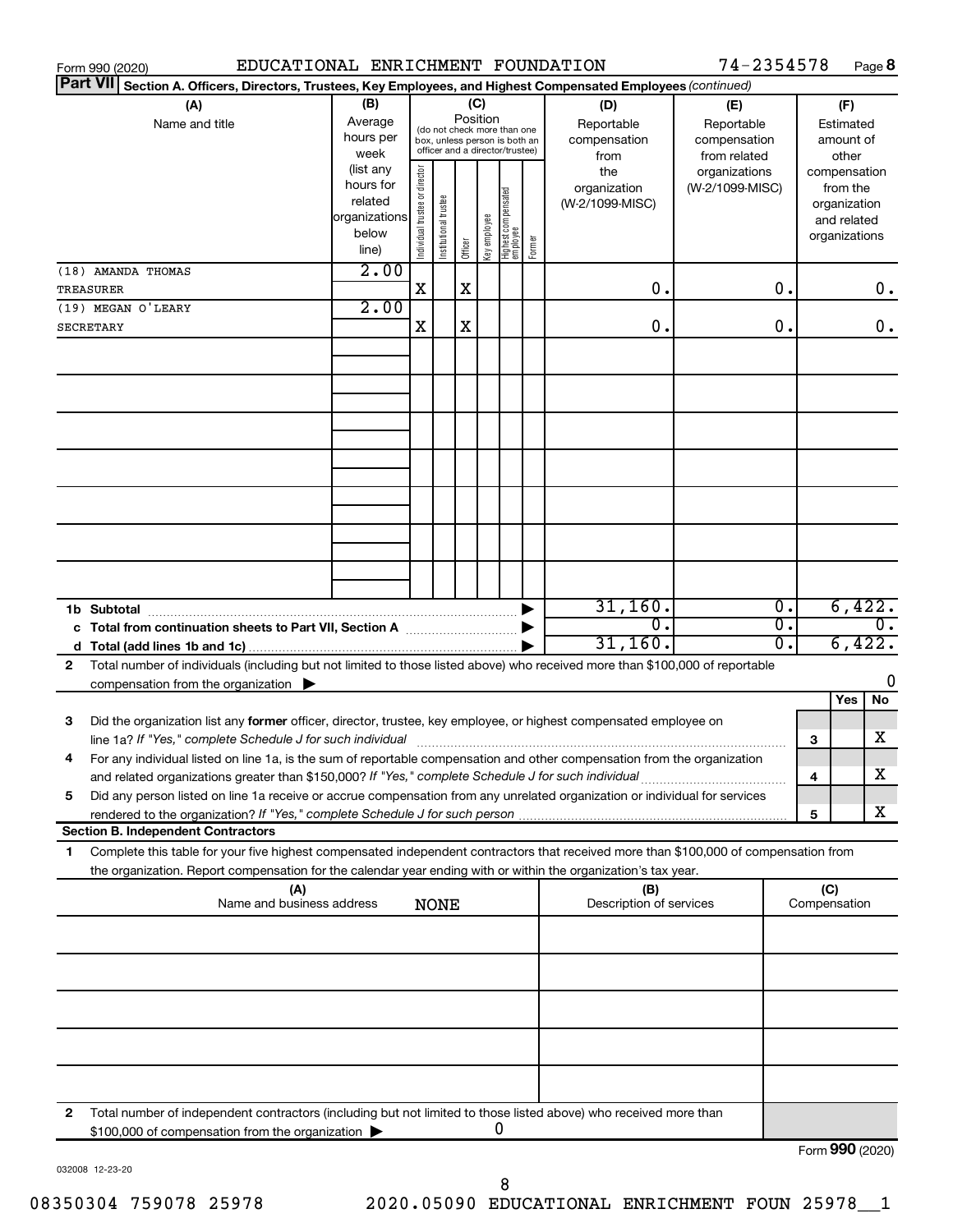|                                                                                         |             |                                            | EDUCATIONAL ENRICHMENT FOUNDATION<br>Form 990 (2020)                                                                                                                                                                                                                                                                                                                                                                                                                                                                                                                                    |                                             |               |                                       | 74-2354578                    | Page 9                                                          |
|-----------------------------------------------------------------------------------------|-------------|--------------------------------------------|-----------------------------------------------------------------------------------------------------------------------------------------------------------------------------------------------------------------------------------------------------------------------------------------------------------------------------------------------------------------------------------------------------------------------------------------------------------------------------------------------------------------------------------------------------------------------------------------|---------------------------------------------|---------------|---------------------------------------|-------------------------------|-----------------------------------------------------------------|
| <b>Part VIII</b>                                                                        |             |                                            | <b>Statement of Revenue</b>                                                                                                                                                                                                                                                                                                                                                                                                                                                                                                                                                             |                                             |               |                                       |                               |                                                                 |
|                                                                                         |             |                                            |                                                                                                                                                                                                                                                                                                                                                                                                                                                                                                                                                                                         |                                             |               |                                       |                               |                                                                 |
|                                                                                         |             |                                            |                                                                                                                                                                                                                                                                                                                                                                                                                                                                                                                                                                                         |                                             | Total revenue | Related or exempt<br>function revenue | Unrelated<br>business revenue | (D)<br>Revenue excluded<br>from tax under<br>sections 512 - 514 |
| Contributions, Gifts, Grants<br>and Other Similar Amounts<br>Program Service<br>Revenue |             | b<br>с<br>d<br>е<br>g<br>2a<br>b<br>с<br>d | 1a<br>1 a Federated campaigns<br>1 <sub>b</sub><br>Membership dues<br>$\ldots \ldots \ldots \ldots \ldots$<br>1 <sub>c</sub><br>Fundraising events<br>1 <sub>d</sub><br>Related organizations<br>Government grants (contributions)<br>1e<br>f All other contributions, gifts, grants, and<br>similar amounts not included above<br>1f<br>$1g$ \$<br>Noncash contributions included in lines 1a-1f<br><u> 1989 - Johann Barn, mars et al. (b. 1989)</u><br>the control of the control of the control of the control of the control of<br>the contract of the contract of the contract of | 732,434.<br>77,367.<br><b>Business Code</b> | 732,434.      |                                       |                               |                                                                 |
|                                                                                         |             | е<br>f                                     |                                                                                                                                                                                                                                                                                                                                                                                                                                                                                                                                                                                         |                                             |               |                                       |                               |                                                                 |
|                                                                                         |             |                                            |                                                                                                                                                                                                                                                                                                                                                                                                                                                                                                                                                                                         |                                             |               |                                       |                               |                                                                 |
|                                                                                         | 3<br>4<br>5 | a                                          | Investment income (including dividends, interest, and<br>Income from investment of tax-exempt bond proceeds                                                                                                                                                                                                                                                                                                                                                                                                                                                                             |                                             | 34,312.       |                                       |                               | 34,312.                                                         |
|                                                                                         |             | b<br>с                                     | (i) Real<br>6a<br>6 a Gross rents<br>6b<br>Less: rental expenses<br>6c<br>Rental income or (loss)                                                                                                                                                                                                                                                                                                                                                                                                                                                                                       | (ii) Personal                               |               |                                       |                               |                                                                 |
| evenue                                                                                  |             | d                                          | Net rental income or (loss)<br>7 a Gross amount from sales of<br>(i) Securities<br>assets other than inventory<br>7a<br><b>b</b> Less: cost or other basis<br>36, 230.<br>7 <sub>b</sub><br>and sales expenses                                                                                                                                                                                                                                                                                                                                                                          | (ii) Other<br>918.                          |               |                                       |                               |                                                                 |
|                                                                                         |             |                                            | $-36, 230.$<br>7c<br>c Gain or (loss)                                                                                                                                                                                                                                                                                                                                                                                                                                                                                                                                                   | $-918.$                                     |               |                                       |                               |                                                                 |
| Other                                                                                   |             |                                            | 8 a Gross income from fundraising events (not<br>including \$<br>$\overline{\phantom{a}}$ of<br>contributions reported on line 1c). See                                                                                                                                                                                                                                                                                                                                                                                                                                                 |                                             | $-37,148.$    |                                       |                               | $-37,148.$                                                      |
|                                                                                         |             |                                            | 8b<br>b Less: direct expenses                                                                                                                                                                                                                                                                                                                                                                                                                                                                                                                                                           |                                             |               |                                       |                               |                                                                 |
|                                                                                         |             | с                                          | Net income or (loss) from fundraising events                                                                                                                                                                                                                                                                                                                                                                                                                                                                                                                                            |                                             |               |                                       |                               |                                                                 |
|                                                                                         |             |                                            | 9 a Gross income from gaming activities. See                                                                                                                                                                                                                                                                                                                                                                                                                                                                                                                                            |                                             |               |                                       |                               |                                                                 |
|                                                                                         |             |                                            | 9b<br>c Net income or (loss) from gaming activities<br>10 a Gross sales of inventory, less returns                                                                                                                                                                                                                                                                                                                                                                                                                                                                                      |                                             |               |                                       |                               |                                                                 |
|                                                                                         |             |                                            | 10 <sub>b</sub><br><b>b</b> Less: cost of goods sold                                                                                                                                                                                                                                                                                                                                                                                                                                                                                                                                    |                                             |               |                                       |                               |                                                                 |
|                                                                                         |             |                                            | c Net income or (loss) from sales of inventory                                                                                                                                                                                                                                                                                                                                                                                                                                                                                                                                          |                                             |               |                                       |                               |                                                                 |
| Miscellaneous<br>Revenue                                                                | 11 a        |                                            | <u> 1980 - Johann John Stein, markin fan it ferstjer fan it ferstjer fan it ferstjer fan it ferstjer fan it fers</u>                                                                                                                                                                                                                                                                                                                                                                                                                                                                    | <b>Business Code</b>                        |               |                                       |                               |                                                                 |
|                                                                                         |             | b                                          | the control of the control of the control of the control of the control of                                                                                                                                                                                                                                                                                                                                                                                                                                                                                                              |                                             |               |                                       |                               |                                                                 |
|                                                                                         |             | с                                          |                                                                                                                                                                                                                                                                                                                                                                                                                                                                                                                                                                                         |                                             |               |                                       |                               |                                                                 |
|                                                                                         |             |                                            |                                                                                                                                                                                                                                                                                                                                                                                                                                                                                                                                                                                         |                                             |               |                                       |                               |                                                                 |
|                                                                                         |             |                                            |                                                                                                                                                                                                                                                                                                                                                                                                                                                                                                                                                                                         |                                             |               | $\overline{0}$ .                      | $0 \cdot$                     | $-2,836.$                                                       |
| 032009 12-23-20                                                                         | 12          |                                            |                                                                                                                                                                                                                                                                                                                                                                                                                                                                                                                                                                                         |                                             | 729,598.      |                                       |                               | Form 990 (2020)                                                 |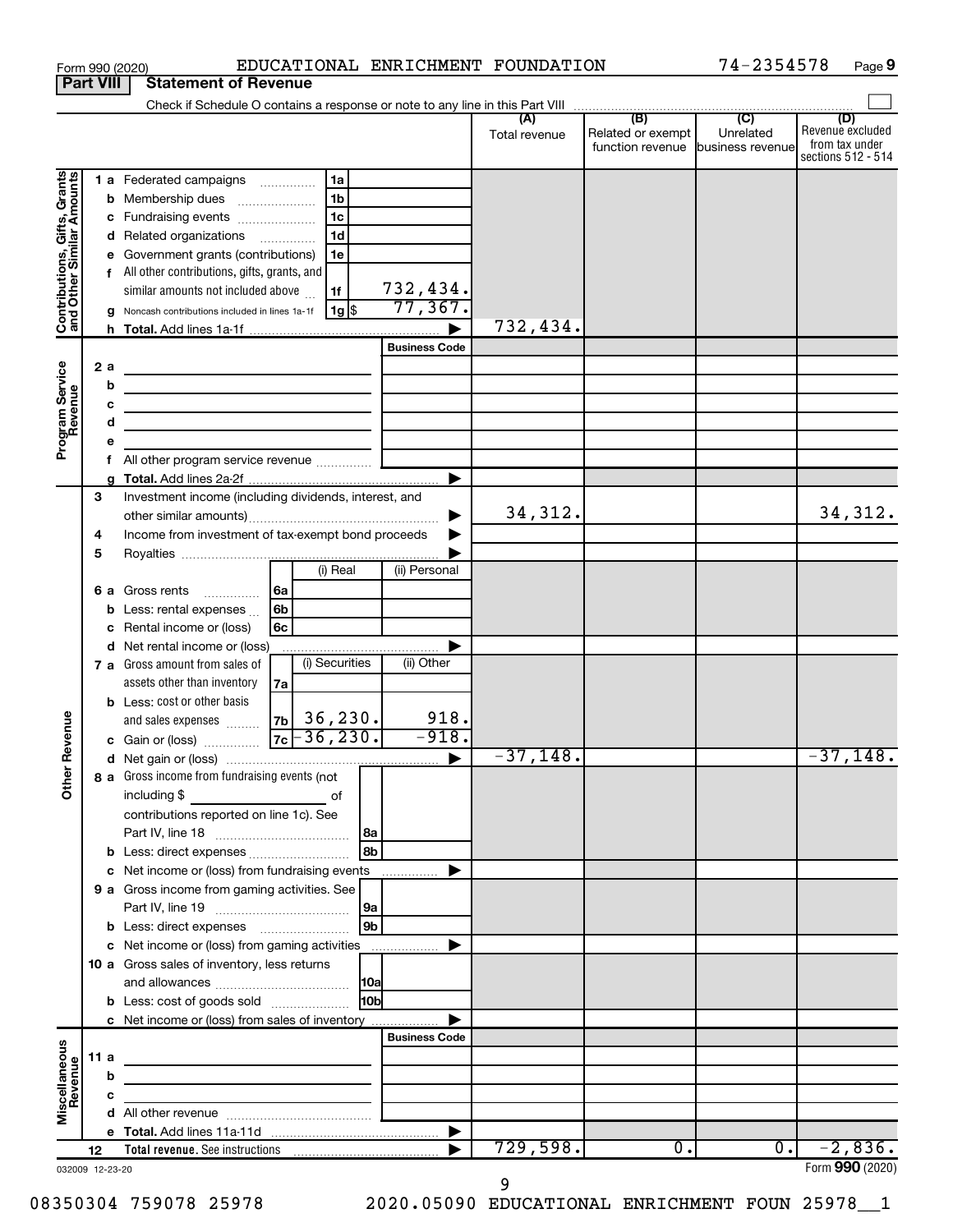**Part IX | Statement of Functional Expenses** 

Form 990 (2020) EDUCATIONAL ENRICHMENT FOUNDATION 74-2354578 Page

|    | Section 501(c)(3) and 501(c)(4) organizations must complete all columns. All other organizations must complete column (A).                                                                                 |                         |                                    |                                                      |                                |
|----|------------------------------------------------------------------------------------------------------------------------------------------------------------------------------------------------------------|-------------------------|------------------------------------|------------------------------------------------------|--------------------------------|
|    | Check if Schedule O contains a response or note to any line in this Part IX.                                                                                                                               |                         |                                    |                                                      |                                |
|    | Do not include amounts reported on lines 6b,<br>7b, 8b, 9b, and 10b of Part VIII.                                                                                                                          | (A)<br>Total expenses   | (B)<br>Program service<br>expenses | $\overline{C}$<br>Management and<br>general expenses | (D)<br>Fundraising<br>expenses |
| 1  | Grants and other assistance to domestic organizations                                                                                                                                                      |                         |                                    |                                                      |                                |
|    | and domestic governments. See Part IV, line 21                                                                                                                                                             |                         |                                    |                                                      |                                |
| 2  | Grants and other assistance to domestic                                                                                                                                                                    |                         |                                    |                                                      |                                |
|    | individuals. See Part IV, line 22                                                                                                                                                                          | 427,724.                | 427,724.                           |                                                      |                                |
| 3  | Grants and other assistance to foreign                                                                                                                                                                     |                         |                                    |                                                      |                                |
|    | organizations, foreign governments, and foreign                                                                                                                                                            |                         |                                    |                                                      |                                |
|    | individuals. See Part IV, lines 15 and 16                                                                                                                                                                  |                         |                                    |                                                      |                                |
| 4  | Benefits paid to or for members                                                                                                                                                                            |                         |                                    |                                                      |                                |
| 5  | Compensation of current officers, directors,                                                                                                                                                               |                         |                                    |                                                      |                                |
|    | trustees, and key employees                                                                                                                                                                                | 75,405.                 | 5,278.                             | 52,784.                                              | 17,343.                        |
| 6  | Compensation not included above to disqualified                                                                                                                                                            |                         |                                    |                                                      |                                |
|    | persons (as defined under section 4958(f)(1)) and                                                                                                                                                          |                         |                                    |                                                      |                                |
|    | persons described in section 4958(c)(3)(B)                                                                                                                                                                 |                         |                                    |                                                      |                                |
| 7  | Other salaries and wages                                                                                                                                                                                   | 107,085.                | 47,643.                            | 42,342.                                              | 17,100.                        |
| 8  | Pension plan accruals and contributions (include                                                                                                                                                           |                         |                                    |                                                      |                                |
|    | section 401(k) and 403(b) employer contributions)                                                                                                                                                          |                         |                                    |                                                      |                                |
| 9  | Other employee benefits                                                                                                                                                                                    | 11,497.                 | 5,856.                             | 3,944.                                               | $\frac{1,697.}{2,901.}$        |
| 10 |                                                                                                                                                                                                            | 15,573.                 | 4,719.                             | 7,953.                                               |                                |
| 11 | Fees for services (nonemployees):                                                                                                                                                                          |                         |                                    |                                                      |                                |
| a  |                                                                                                                                                                                                            |                         |                                    |                                                      |                                |
| b  |                                                                                                                                                                                                            |                         |                                    |                                                      |                                |
| c  |                                                                                                                                                                                                            | 13,949.                 |                                    | 13,949.                                              |                                |
|    |                                                                                                                                                                                                            |                         |                                    |                                                      |                                |
| е  | Professional fundraising services. See Part IV, line 17                                                                                                                                                    |                         |                                    |                                                      |                                |
| f  | Investment management fees                                                                                                                                                                                 | 250.                    |                                    | 250.                                                 |                                |
| g  | Other. (If line 11g amount exceeds 10% of line 25,                                                                                                                                                         |                         |                                    |                                                      |                                |
|    | column (A) amount, list line 11g expenses on Sch O.)                                                                                                                                                       | $\frac{14,759}{13,740}$ |                                    | $\frac{14,759}{3,488}$                               |                                |
| 12 |                                                                                                                                                                                                            |                         | 1,317.                             |                                                      | $\frac{8,935}{3,292}$          |
| 13 |                                                                                                                                                                                                            | 19,707.                 | 5,402.                             | 11,013.                                              |                                |
| 14 |                                                                                                                                                                                                            | 7,097.                  |                                    | 7,097.                                               |                                |
| 15 |                                                                                                                                                                                                            |                         |                                    |                                                      |                                |
| 16 |                                                                                                                                                                                                            | 31,565.                 | 9,564.                             | 16, 121.                                             | 5,880.                         |
| 17 |                                                                                                                                                                                                            |                         |                                    |                                                      |                                |
| 18 | Payments of travel or entertainment expenses                                                                                                                                                               |                         |                                    |                                                      |                                |
|    | for any federal, state, or local public officials                                                                                                                                                          |                         |                                    |                                                      |                                |
| 19 | Conferences, conventions, and meetings                                                                                                                                                                     | 5,779.                  |                                    | 5,779.                                               |                                |
| 20 | Interest                                                                                                                                                                                                   |                         |                                    |                                                      |                                |
| 21 |                                                                                                                                                                                                            |                         |                                    |                                                      |                                |
| 22 | Depreciation, depletion, and amortization                                                                                                                                                                  | 4,558.                  | 1,381.<br>702.                     | 2,328.                                               | 849.<br>431.                   |
| 23 | Insurance                                                                                                                                                                                                  | 2,315.                  |                                    | 1,182.                                               |                                |
| 24 | Other expenses. Itemize expenses not covered<br>above (List miscellaneous expenses on line 24e. If<br>line 24e amount exceeds 10% of line 25, column (A)<br>amount, list line 24e expenses on Schedule O.) |                         |                                    |                                                      |                                |
| a  | FISCAL SPONSORED PROJEC                                                                                                                                                                                    | 79,818.                 | 79,818.                            |                                                      |                                |
|    | <b>DUES &amp; SUBSCRIPTIONS</b>                                                                                                                                                                            | 7,174.                  | 1,405.                             | 3,721.                                               | 2,048.                         |
|    | DONOR & VOLUNTEER EXPEN                                                                                                                                                                                    | 2,503.                  | 119.                               | 2,212.                                               | 172.                           |
| d  |                                                                                                                                                                                                            |                         |                                    |                                                      |                                |
| е  | All other expenses                                                                                                                                                                                         |                         |                                    |                                                      |                                |
| 25 | Total functional expenses. Add lines 1 through 24e                                                                                                                                                         | 840,498.                | 590,928.                           | 188,922.                                             | 60,648.                        |
| 26 | Joint costs. Complete this line only if the organization                                                                                                                                                   |                         |                                    |                                                      |                                |
|    | reported in column (B) joint costs from a combined                                                                                                                                                         |                         |                                    |                                                      |                                |
|    | educational campaign and fundraising solicitation.                                                                                                                                                         |                         |                                    |                                                      |                                |

032010 12-23-20

Check here

Form (2020) **990**

08350304 759078 25978 2020.05090 EDUCATIONAL ENRICHMENT FOUN 25978 1

 $\Box$ 

if following SOP 98-2 (ASC 958-720)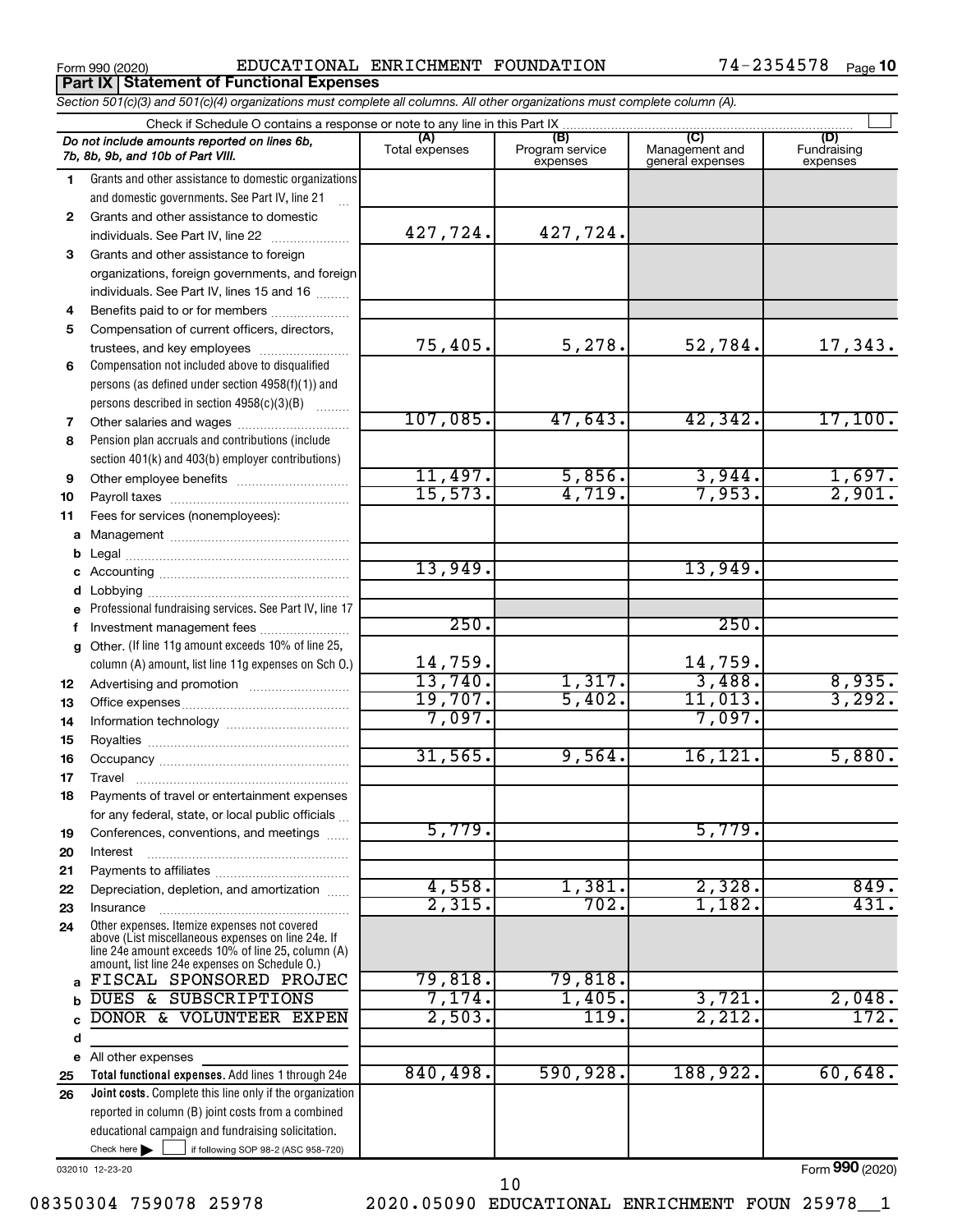## Form 990 (2020) EDUCATIONAL ENRICHMENT FOUNDATION 74-2354578 Page

Check if Schedule O contains a response or note to any line in this Part X

**1** 638,051. 172,712. Beginning of year  $\vert$  | End of year

**(A) (B)**

 $\perp$ 

|                             | 1  |                                                                                            |                 |          | 638,051.       | $\mathbf{1}$   | 172,712.        |
|-----------------------------|----|--------------------------------------------------------------------------------------------|-----------------|----------|----------------|----------------|-----------------|
|                             | 2  |                                                                                            |                 |          | 5,652.         | $\mathbf{2}$   | 414,730.        |
|                             | 3  |                                                                                            |                 |          | 40,925.        | 3              | 50.             |
|                             | 4  |                                                                                            |                 |          |                | 4              |                 |
|                             | 5  | Loans and other receivables from any current or former officer, director,                  |                 |          |                |                |                 |
|                             |    | trustee, key employee, creator or founder, substantial contributor, or 35%                 |                 |          |                |                |                 |
|                             |    |                                                                                            |                 |          |                | 5              |                 |
|                             | 6  | Loans and other receivables from other disqualified persons (as defined                    |                 |          |                |                |                 |
|                             |    | under section $4958(f)(1)$ , and persons described in section $4958(c)(3)(B)$              |                 |          |                | 6              |                 |
|                             | 7  |                                                                                            |                 |          |                | $\overline{7}$ |                 |
| ssets                       | 8  |                                                                                            |                 |          |                | 8              |                 |
|                             | 9  |                                                                                            |                 |          | 2,700.         | 9              | 4,404.          |
|                             |    | <b>10a</b> Land, buildings, and equipment: cost or other                                   |                 |          |                |                |                 |
|                             |    | basis. Complete Part VI of Schedule D  10a                                                 |                 | 32,971.  |                |                |                 |
|                             | b  |                                                                                            | 10 <sub>b</sub> | 10, 143. | $24,805$ . 10c |                | 22,828.         |
|                             | 11 |                                                                                            |                 |          | 661,389.       | 11             | 1,009,989.      |
|                             | 12 |                                                                                            |                 |          |                | 12             |                 |
|                             | 13 |                                                                                            |                 |          |                | 13             |                 |
|                             | 14 |                                                                                            |                 |          |                | 14             |                 |
|                             | 15 |                                                                                            |                 |          | 143, 402.      | 15             | 0.              |
|                             | 16 |                                                                                            |                 |          | 1,516,924.     | 16             | 1,624,713.      |
|                             | 17 |                                                                                            |                 |          | 18,379.        | 17             | 66,892.         |
|                             | 18 |                                                                                            |                 |          | 1,000.         | 18             | 36,309.         |
|                             | 19 |                                                                                            |                 |          |                | 19             |                 |
|                             | 20 |                                                                                            |                 |          | 20             |                |                 |
|                             | 21 | Escrow or custodial account liability. Complete Part IV of Schedule D                      |                 | 21       |                |                |                 |
|                             | 22 | Loans and other payables to any current or former officer, director,                       |                 |          |                |                |                 |
| Liabilities                 |    | trustee, key employee, creator or founder, substantial contributor, or 35%                 |                 |          |                |                |                 |
|                             |    | controlled entity or family member of any of these persons                                 |                 |          |                | 22             |                 |
|                             | 23 | Secured mortgages and notes payable to unrelated third parties                             |                 |          |                | 23             |                 |
|                             | 24 |                                                                                            |                 |          |                | 24             |                 |
|                             | 25 | Other liabilities (including federal income tax, payables to related third                 |                 |          |                |                |                 |
|                             |    | parties, and other liabilities not included on lines 17-24). Complete Part X               |                 |          |                |                |                 |
|                             |    | of Schedule D                                                                              |                 |          | 19,379.        | 25<br>26       | 103, 201.       |
|                             | 26 | Organizations that follow FASB ASC 958, check here $\blacktriangleright \lfloor X \rfloor$ |                 |          |                |                |                 |
|                             |    | and complete lines 27, 28, 32, and 33.                                                     |                 |          |                |                |                 |
|                             | 27 |                                                                                            |                 |          | 355,138.       | ${\bf 27}$     | 330,726         |
|                             | 28 |                                                                                            |                 |          | 1,142,407.     | 28             | 1,190,786.      |
|                             |    | Organizations that do not follow FASB ASC 958, check here $\blacktriangleright \bot$       |                 |          |                |                |                 |
|                             |    | and complete lines 29 through 33.                                                          |                 |          |                |                |                 |
|                             | 29 |                                                                                            |                 |          |                | 29             |                 |
|                             | 30 | Paid-in or capital surplus, or land, building, or equipment fund                           |                 |          | 30             |                |                 |
| Net Assets or Fund Balances | 31 | Retained earnings, endowment, accumulated income, or other funds                           |                 |          | 31             |                |                 |
|                             | 32 |                                                                                            |                 |          | 1,497,545.     | 32             | 1,521,512.      |
|                             | 33 |                                                                                            |                 |          | 1,516,924.     | 33             | 1,624,713.      |
|                             |    |                                                                                            |                 |          |                |                | Form 990 (2020) |

**Assets**

**Liabilities**

Net Assets or Fund Balances

**Part X** | Balance Sheet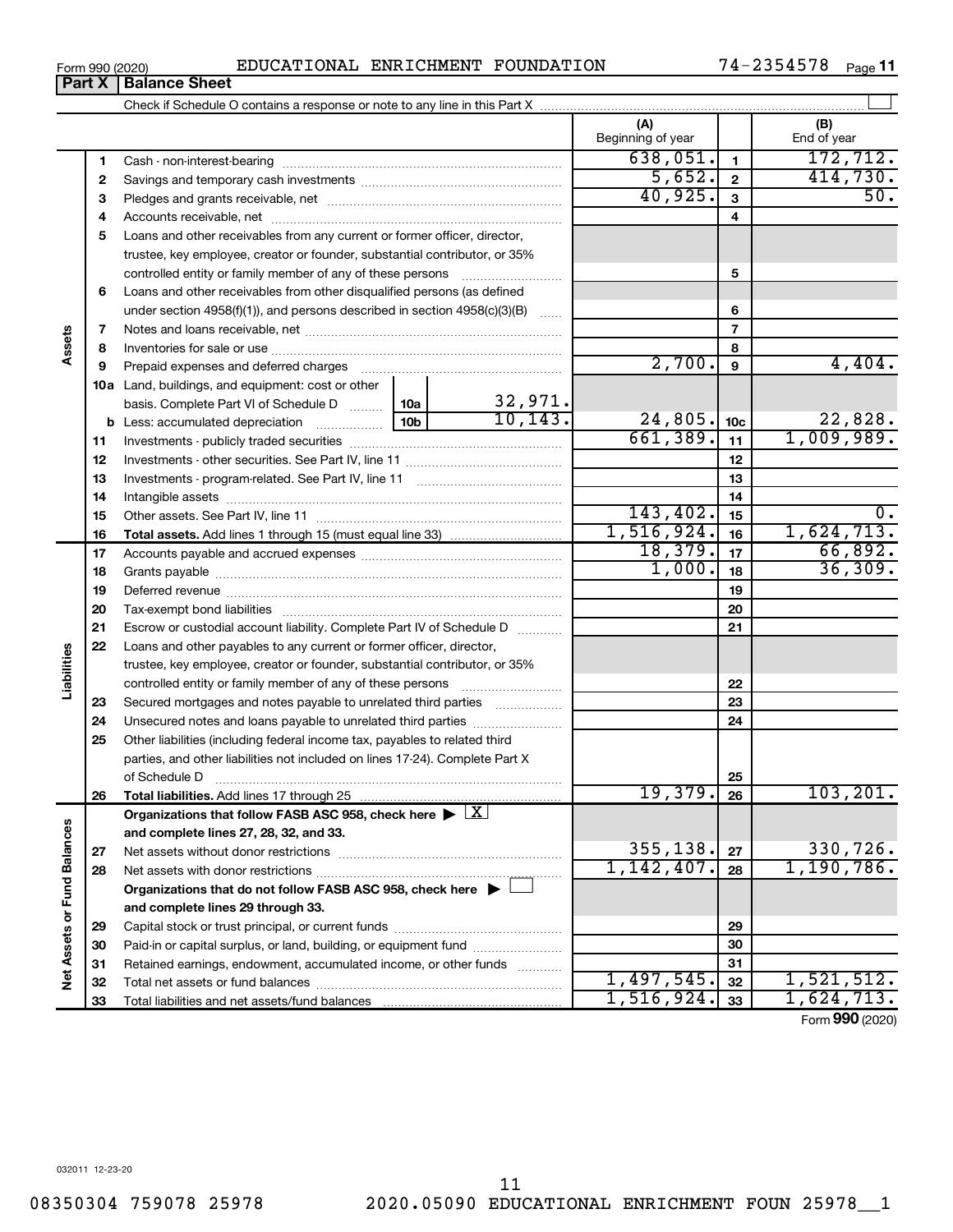|    | EDUCATIONAL ENRICHMENT FOUNDATION<br>Form 990 (2020)                                                                                                                                                                           | 74-2354578              |                |              | Page 12              |
|----|--------------------------------------------------------------------------------------------------------------------------------------------------------------------------------------------------------------------------------|-------------------------|----------------|--------------|----------------------|
|    | Part XI   Reconciliation of Net Assets                                                                                                                                                                                         |                         |                |              |                      |
|    |                                                                                                                                                                                                                                |                         |                |              | $\boxed{\textbf{X}}$ |
|    |                                                                                                                                                                                                                                |                         |                |              |                      |
| 1  |                                                                                                                                                                                                                                | $\mathbf{1}$            |                |              | 729,598.             |
| 2  |                                                                                                                                                                                                                                | $\overline{2}$          | 840,498.       |              |                      |
| З  |                                                                                                                                                                                                                                | 3                       | $-110,900.$    |              |                      |
| 4  |                                                                                                                                                                                                                                | $\overline{\mathbf{4}}$ | 1,497,545.     |              |                      |
| 5  |                                                                                                                                                                                                                                | 5                       |                |              | 145, 717.            |
| 6  | Donated services and use of facilities [[111] matter contracts and use of facilities [[11] matter contracts and use of facilities [[11] matter contracts and use of facilities [[11] matter contracts and a service contract o | 6                       |                |              |                      |
| 7  | Investment expenses www.communication.com/www.communication.com/www.communication.com/www.com                                                                                                                                  | $\overline{7}$          |                |              |                      |
| 8  |                                                                                                                                                                                                                                | 8                       |                |              |                      |
| 9  | Other changes in net assets or fund balances (explain on Schedule O)                                                                                                                                                           | $\mathbf{Q}$            |                |              | $-10,850.$           |
| 10 | Net assets or fund balances at end of year. Combine lines 3 through 9 (must equal Part X, line 32,                                                                                                                             |                         |                |              |                      |
|    |                                                                                                                                                                                                                                | 10                      | 1,521,512.     |              |                      |
|    | Part XII Financial Statements and Reporting                                                                                                                                                                                    |                         |                |              |                      |
|    |                                                                                                                                                                                                                                |                         |                |              |                      |
| 1  | $\boxed{\mathbf{X}}$ Accrual $\boxed{\phantom{0}}$ Other<br>Accounting method used to prepare the Form 990: [130] Cash                                                                                                         |                         |                | Yes          | <b>No</b>            |
|    | If the organization changed its method of accounting from a prior year or checked "Other," explain in Schedule O.                                                                                                              |                         |                |              |                      |
|    |                                                                                                                                                                                                                                |                         | 2a             |              | x                    |
|    | If "Yes," check a box below to indicate whether the financial statements for the year were compiled or reviewed on a                                                                                                           |                         |                |              |                      |
|    | separate basis, consolidated basis, or both:                                                                                                                                                                                   |                         |                |              |                      |
|    | Both consolidated and separate basis<br>Separate basis<br>Consolidated basis                                                                                                                                                   |                         |                |              |                      |
|    |                                                                                                                                                                                                                                |                         | 2 <sub>b</sub> | x            |                      |
|    | If "Yes," check a box below to indicate whether the financial statements for the year were audited on a separate basis,                                                                                                        |                         |                |              |                      |
|    | consolidated basis, or both:                                                                                                                                                                                                   |                         |                |              |                      |
|    | $ \mathbf{X} $ Separate basis<br>Consolidated basis<br>Both consolidated and separate basis                                                                                                                                    |                         |                |              |                      |
|    | c If "Yes" to line 2a or 2b, does the organization have a committee that assumes responsibility for oversight of the audit,                                                                                                    |                         |                |              |                      |
|    |                                                                                                                                                                                                                                |                         | 2c             | X            |                      |
|    | If the organization changed either its oversight process or selection process during the tax year, explain on Schedule O.                                                                                                      |                         |                |              |                      |
|    | 3a As a result of a federal award, was the organization required to undergo an audit or audits as set forth in the Single Audit                                                                                                |                         |                |              |                      |
|    | Act and OMB Circular A-133?                                                                                                                                                                                                    |                         | 3a             |              | x                    |
|    | b If "Yes," did the organization undergo the required audit or audits? If the organization did not undergo the required audit                                                                                                  |                         |                |              |                      |
|    |                                                                                                                                                                                                                                |                         | 3b             | $000 \text{$ |                      |
|    |                                                                                                                                                                                                                                |                         |                |              |                      |

Form (2020) **990**

032012 12-23-20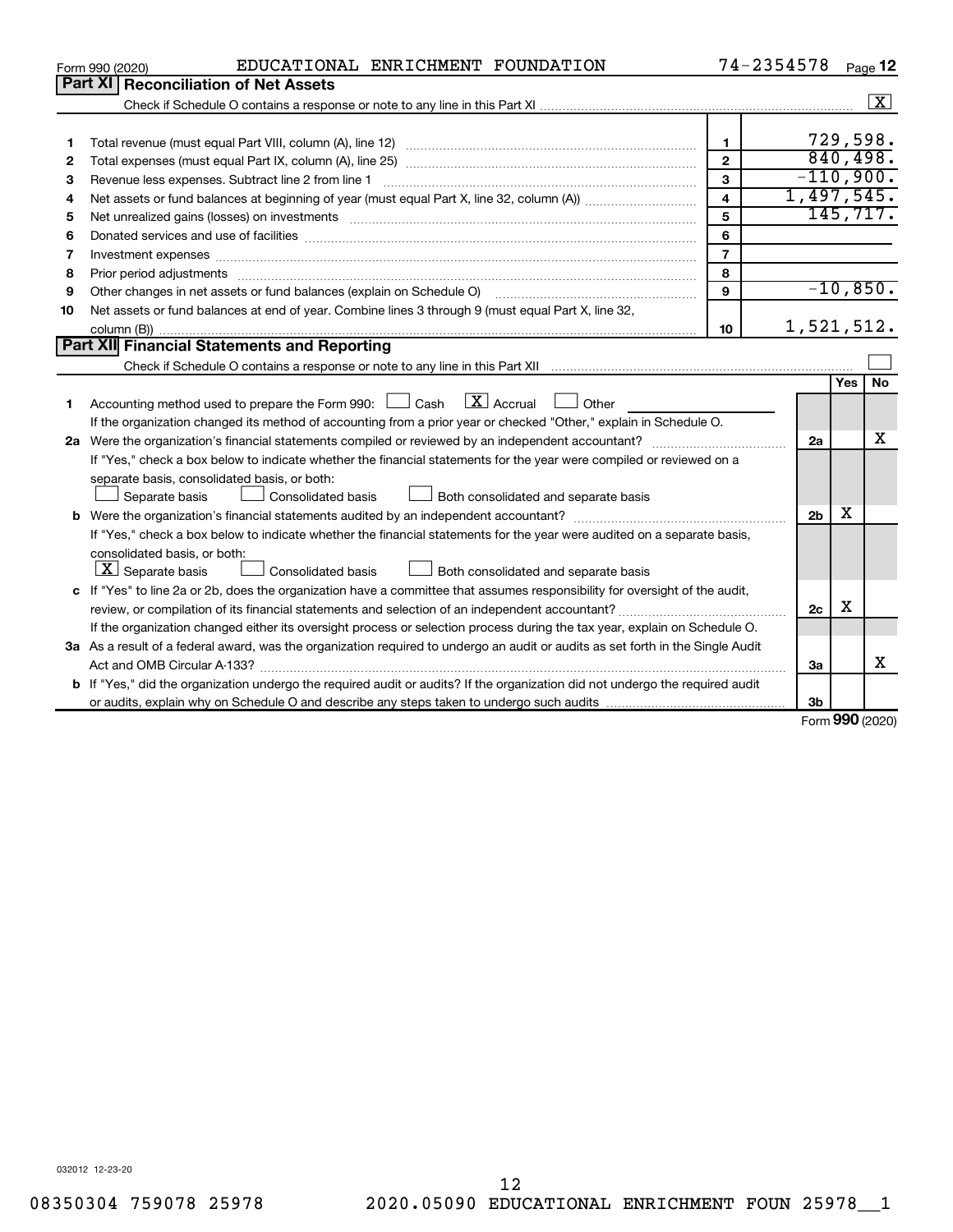| <b>SCHEDULE A</b> |  |
|-------------------|--|
|-------------------|--|

| (Form 990 or 990-EZ) |  |  |  |  |
|----------------------|--|--|--|--|
|----------------------|--|--|--|--|

Form 990 or 990-EZ) **Public Charity Status and Public Support**<br>
Complete if the organization is a section 501(c)(3) organization or a section<br> **2020 4947(a)(1) nonexempt charitable trust.**

| OMB No 1545-0047                    |
|-------------------------------------|
| 020                                 |
| <b>Open to Public</b><br>Inspection |

 $\Box$ 

|        |                 | Department of the Treasury<br>Internal Revenue Service |                                                                                    | Attach to Form 990 or Form 990-EZ.<br>▶ Go to www.irs.gov/Form990 for instructions and the latest information.                                                                                                                                  |     |                                   |                            | <b>Open to Public</b><br><b>Inspection</b> |
|--------|-----------------|--------------------------------------------------------|------------------------------------------------------------------------------------|-------------------------------------------------------------------------------------------------------------------------------------------------------------------------------------------------------------------------------------------------|-----|-----------------------------------|----------------------------|--------------------------------------------|
|        |                 | Name of the organization                               |                                                                                    |                                                                                                                                                                                                                                                 |     |                                   |                            | <b>Employer identification number</b>      |
|        |                 |                                                        |                                                                                    | EDUCATIONAL ENRICHMENT FOUNDATION                                                                                                                                                                                                               |     |                                   |                            | 74-2354578                                 |
|        | Part I          |                                                        |                                                                                    | Reason for Public Charity Status. (All organizations must complete this part.) See instructions.                                                                                                                                                |     |                                   |                            |                                            |
|        |                 |                                                        |                                                                                    |                                                                                                                                                                                                                                                 |     |                                   |                            |                                            |
| 1      |                 |                                                        |                                                                                    | The organization is not a private foundation because it is: (For lines 1 through 12, check only one box.)                                                                                                                                       |     |                                   |                            |                                            |
|        |                 |                                                        |                                                                                    | A church, convention of churches, or association of churches described in section 170(b)(1)(A)(i).                                                                                                                                              |     |                                   |                            |                                            |
| 2<br>3 |                 |                                                        |                                                                                    | A school described in section 170(b)(1)(A)(ii). (Attach Schedule E (Form 990 or 990-EZ).)                                                                                                                                                       |     |                                   |                            |                                            |
| 4      |                 |                                                        |                                                                                    | A hospital or a cooperative hospital service organization described in section 170(b)(1)(A)(iii).<br>A medical research organization operated in conjunction with a hospital described in section 170(b)(1)(A)(iii). Enter the hospital's name, |     |                                   |                            |                                            |
|        |                 | city, and state:                                       |                                                                                    |                                                                                                                                                                                                                                                 |     |                                   |                            |                                            |
| 5      |                 |                                                        |                                                                                    | An organization operated for the benefit of a college or university owned or operated by a governmental unit described in                                                                                                                       |     |                                   |                            |                                            |
|        |                 |                                                        | section 170(b)(1)(A)(iv). (Complete Part II.)                                      |                                                                                                                                                                                                                                                 |     |                                   |                            |                                            |
| 6      |                 |                                                        |                                                                                    | A federal, state, or local government or governmental unit described in section 170(b)(1)(A)(v).                                                                                                                                                |     |                                   |                            |                                            |
|        | $7 \mid X \mid$ |                                                        |                                                                                    | An organization that normally receives a substantial part of its support from a governmental unit or from the general public described in                                                                                                       |     |                                   |                            |                                            |
|        |                 |                                                        | section 170(b)(1)(A)(vi). (Complete Part II.)                                      |                                                                                                                                                                                                                                                 |     |                                   |                            |                                            |
| 8      |                 |                                                        |                                                                                    | A community trust described in section 170(b)(1)(A)(vi). (Complete Part II.)                                                                                                                                                                    |     |                                   |                            |                                            |
| 9      |                 |                                                        |                                                                                    | An agricultural research organization described in section 170(b)(1)(A)(ix) operated in conjunction with a land-grant college                                                                                                                   |     |                                   |                            |                                            |
|        |                 |                                                        |                                                                                    | or university or a non-land-grant college of agriculture (see instructions). Enter the name, city, and state of the college or                                                                                                                  |     |                                   |                            |                                            |
|        |                 | university:                                            |                                                                                    |                                                                                                                                                                                                                                                 |     |                                   |                            |                                            |
| 10     |                 |                                                        |                                                                                    | An organization that normally receives (1) more than 33 1/3% of its support from contributions, membership fees, and gross receipts from                                                                                                        |     |                                   |                            |                                            |
|        |                 |                                                        |                                                                                    | activities related to its exempt functions, subject to certain exceptions; and (2) no more than 33 1/3% of its support from gross investment                                                                                                    |     |                                   |                            |                                            |
|        |                 |                                                        |                                                                                    | income and unrelated business taxable income (less section 511 tax) from businesses acquired by the organization after June 30, 1975.                                                                                                           |     |                                   |                            |                                            |
|        |                 |                                                        | See section 509(a)(2). (Complete Part III.)                                        |                                                                                                                                                                                                                                                 |     |                                   |                            |                                            |
| 11     |                 |                                                        |                                                                                    | An organization organized and operated exclusively to test for public safety. See section 509(a)(4).                                                                                                                                            |     |                                   |                            |                                            |
| 12     |                 |                                                        |                                                                                    | An organization organized and operated exclusively for the benefit of, to perform the functions of, or to carry out the purposes of one or                                                                                                      |     |                                   |                            |                                            |
|        |                 |                                                        |                                                                                    | more publicly supported organizations described in section 509(a)(1) or section 509(a)(2). See section 509(a)(3). Check the box in                                                                                                              |     |                                   |                            |                                            |
|        |                 |                                                        |                                                                                    | lines 12a through 12d that describes the type of supporting organization and complete lines 12e, 12f, and 12g.                                                                                                                                  |     |                                   |                            |                                            |
| a      |                 |                                                        |                                                                                    | Type I. A supporting organization operated, supervised, or controlled by its supported organization(s), typically by giving                                                                                                                     |     |                                   |                            |                                            |
|        |                 |                                                        |                                                                                    | the supported organization(s) the power to regularly appoint or elect a majority of the directors or trustees of the supporting                                                                                                                 |     |                                   |                            |                                            |
|        |                 |                                                        | organization. You must complete Part IV, Sections A and B.                         |                                                                                                                                                                                                                                                 |     |                                   |                            |                                            |
| b      |                 |                                                        |                                                                                    | Type II. A supporting organization supervised or controlled in connection with its supported organization(s), by having                                                                                                                         |     |                                   |                            |                                            |
|        |                 |                                                        |                                                                                    | control or management of the supporting organization vested in the same persons that control or manage the supported                                                                                                                            |     |                                   |                            |                                            |
|        |                 |                                                        | organization(s). You must complete Part IV, Sections A and C.                      |                                                                                                                                                                                                                                                 |     |                                   |                            |                                            |
| c      |                 |                                                        |                                                                                    | Type III functionally integrated. A supporting organization operated in connection with, and functionally integrated with,                                                                                                                      |     |                                   |                            |                                            |
|        |                 |                                                        |                                                                                    | its supported organization(s) (see instructions). You must complete Part IV, Sections A, D, and E.                                                                                                                                              |     |                                   |                            |                                            |
| d      |                 |                                                        |                                                                                    | Type III non-functionally integrated. A supporting organization operated in connection with its supported organization(s)                                                                                                                       |     |                                   |                            |                                            |
|        |                 |                                                        |                                                                                    | that is not functionally integrated. The organization generally must satisfy a distribution requirement and an attentiveness                                                                                                                    |     |                                   |                            |                                            |
|        |                 |                                                        |                                                                                    | requirement (see instructions). You must complete Part IV, Sections A and D, and Part V.                                                                                                                                                        |     |                                   |                            |                                            |
| е      |                 |                                                        |                                                                                    | Check this box if the organization received a written determination from the IRS that it is a Type I, Type II, Type III                                                                                                                         |     |                                   |                            |                                            |
|        |                 |                                                        |                                                                                    | functionally integrated, or Type III non-functionally integrated supporting organization.                                                                                                                                                       |     |                                   |                            |                                            |
|        |                 | <b>f</b> Enter the number of supported organizations   |                                                                                    |                                                                                                                                                                                                                                                 |     |                                   |                            |                                            |
|        |                 | (i) Name of supported                                  | Provide the following information about the supported organization(s).<br>(ii) EIN | (iii) Type of organization                                                                                                                                                                                                                      |     | (iv) Is the organization listed   | (v) Amount of monetary     | (vi) Amount of other                       |
|        |                 | organization                                           |                                                                                    | (described on lines 1-10<br>above (see instructions))                                                                                                                                                                                           | Yes | in vour aovernina document?<br>No | support (see instructions) | support (see instructions)                 |
|        |                 |                                                        |                                                                                    |                                                                                                                                                                                                                                                 |     |                                   |                            |                                            |
|        |                 |                                                        |                                                                                    |                                                                                                                                                                                                                                                 |     |                                   |                            |                                            |
|        |                 |                                                        |                                                                                    |                                                                                                                                                                                                                                                 |     |                                   |                            |                                            |
|        |                 |                                                        |                                                                                    |                                                                                                                                                                                                                                                 |     |                                   |                            |                                            |
|        |                 |                                                        |                                                                                    |                                                                                                                                                                                                                                                 |     |                                   |                            |                                            |
|        |                 |                                                        |                                                                                    |                                                                                                                                                                                                                                                 |     |                                   |                            |                                            |
|        |                 |                                                        |                                                                                    |                                                                                                                                                                                                                                                 |     |                                   |                            |                                            |
|        |                 |                                                        |                                                                                    |                                                                                                                                                                                                                                                 |     |                                   |                            |                                            |
|        |                 |                                                        |                                                                                    |                                                                                                                                                                                                                                                 |     |                                   |                            |                                            |
|        |                 |                                                        |                                                                                    |                                                                                                                                                                                                                                                 |     |                                   |                            |                                            |
| Total  |                 |                                                        |                                                                                    |                                                                                                                                                                                                                                                 |     |                                   |                            |                                            |

LHA For Paperwork Reduction Act Notice, see the Instructions for Form 990 or 990-EZ. 032021 01-25-21 Schedule A (Form 990 or 990-EZ) 2020 13

08350304 759078 25978 2020.05090 EDUCATIONAL ENRICHMENT FOUN 25978 1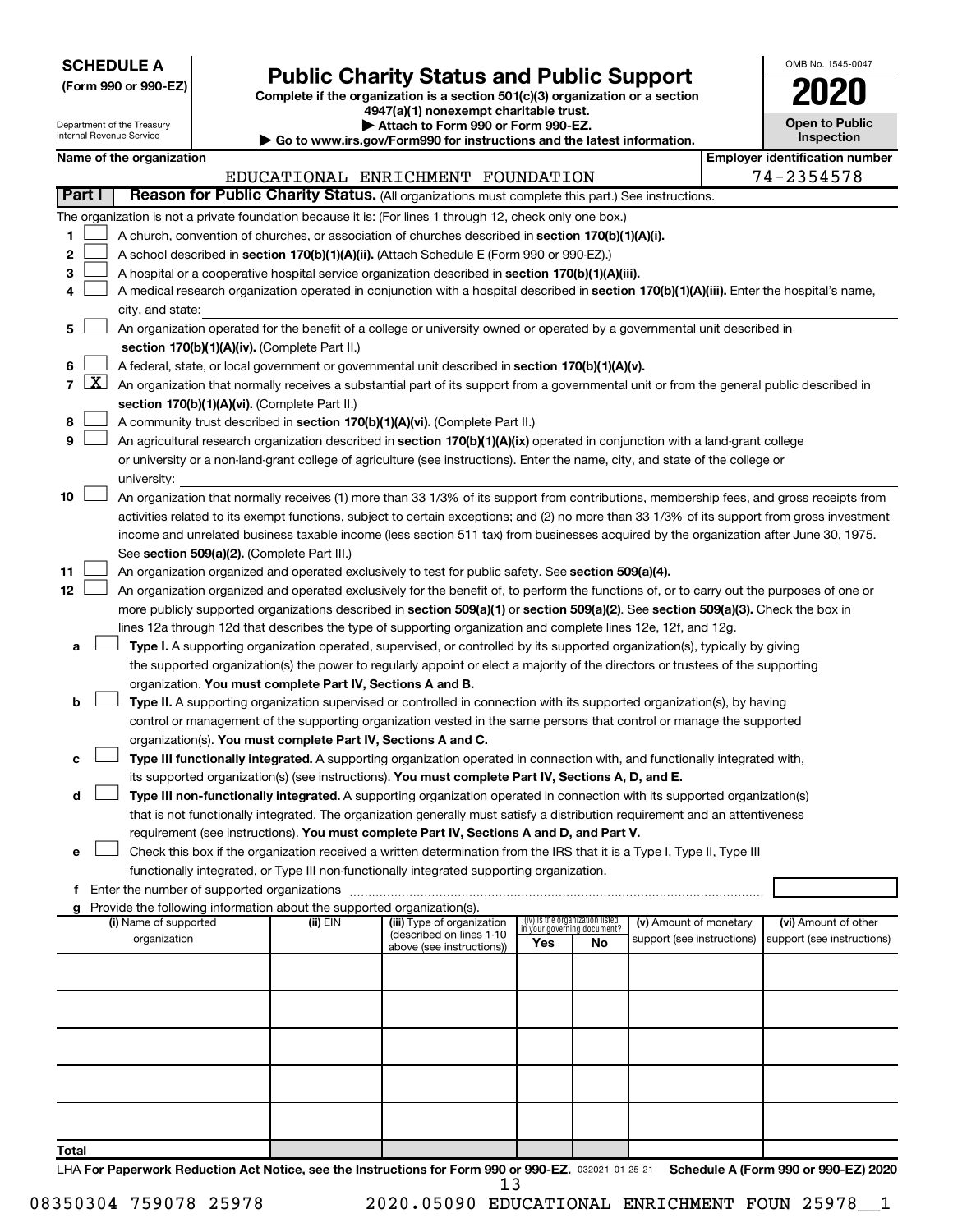### Schedule A (Form 990 or 990-EZ) 2020 Page EDUCATIONAL ENRICHMENT FOUNDATION 74-2354578

**Part II Support Schedule for Organizations Described in Sections 170(b)(1)(A)(iv) and 170(b)(1)(A)(vi)**

(Complete only if you checked the box on line 5, 7, or 8 of Part I or if the organization failed to qualify under Part III. If the organization fails to qualify under the tests listed below, please complete Part III.)

| <b>Section A. Public Support</b>                                                                                                                                                                                               |          |                      |                        |                         |                                      |                                          |
|--------------------------------------------------------------------------------------------------------------------------------------------------------------------------------------------------------------------------------|----------|----------------------|------------------------|-------------------------|--------------------------------------|------------------------------------------|
| Calendar year (or fiscal year beginning in)                                                                                                                                                                                    | (a) 2016 | (b) 2017             | $(c)$ 2018             | $(d)$ 2019              | (e) 2020                             | (f) Total                                |
| 1 Gifts, grants, contributions, and                                                                                                                                                                                            |          |                      |                        |                         |                                      |                                          |
| membership fees received. (Do not                                                                                                                                                                                              |          |                      |                        |                         |                                      |                                          |
| include any "unusual grants.")                                                                                                                                                                                                 | 750,002. | 605,043.             | 842,408.               | 852,753.                | 732,434.                             | 3,782,640.                               |
| 2 Tax revenues levied for the organ-                                                                                                                                                                                           |          |                      |                        |                         |                                      |                                          |
| ization's benefit and either paid to                                                                                                                                                                                           |          |                      |                        |                         |                                      |                                          |
| or expended on its behalf                                                                                                                                                                                                      |          |                      |                        |                         |                                      |                                          |
| 3 The value of services or facilities                                                                                                                                                                                          |          |                      |                        |                         |                                      |                                          |
| furnished by a governmental unit to                                                                                                                                                                                            |          |                      |                        |                         |                                      |                                          |
| the organization without charge                                                                                                                                                                                                |          |                      |                        |                         |                                      |                                          |
| 4 Total. Add lines 1 through 3                                                                                                                                                                                                 | 750,002. |                      | $605, 043.$ 842, 408.  | 852,753.                | 732, 434.                            | 3,782,640.                               |
| 5 The portion of total contributions                                                                                                                                                                                           |          |                      |                        |                         |                                      |                                          |
| by each person (other than a                                                                                                                                                                                                   |          |                      |                        |                         |                                      |                                          |
| governmental unit or publicly                                                                                                                                                                                                  |          |                      |                        |                         |                                      |                                          |
| supported organization) included                                                                                                                                                                                               |          |                      |                        |                         |                                      |                                          |
| on line 1 that exceeds 2% of the                                                                                                                                                                                               |          |                      |                        |                         |                                      |                                          |
| amount shown on line 11,                                                                                                                                                                                                       |          |                      |                        |                         |                                      |                                          |
| column (f)                                                                                                                                                                                                                     |          |                      |                        |                         |                                      | 82,493.                                  |
| 6 Public support. Subtract line 5 from line 4.                                                                                                                                                                                 |          |                      |                        |                         |                                      | 3,700,147.                               |
| <b>Section B. Total Support</b>                                                                                                                                                                                                |          |                      |                        |                         |                                      |                                          |
| Calendar year (or fiscal year beginning in)                                                                                                                                                                                    | (a) 2016 | (b) 2017<br>605,043. | $(c)$ 2018<br>842,408. | (d) $2019$<br>852, 753. | (e) 2020<br>732,434.                 | (f) Total                                |
| <b>7</b> Amounts from line 4                                                                                                                                                                                                   | 750,002. |                      |                        |                         |                                      | 3,782,640.                               |
| 8 Gross income from interest,                                                                                                                                                                                                  |          |                      |                        |                         |                                      |                                          |
| dividends, payments received on                                                                                                                                                                                                |          |                      |                        |                         |                                      |                                          |
| securities loans, rents, royalties,                                                                                                                                                                                            |          |                      |                        |                         |                                      |                                          |
| and income from similar sources                                                                                                                                                                                                | 20, 197. | 33,427.              | 34,474.                | 43,248.                 | 34, 312.                             | 165,658.                                 |
| 9 Net income from unrelated business                                                                                                                                                                                           |          |                      |                        |                         |                                      |                                          |
| activities, whether or not the                                                                                                                                                                                                 |          |                      |                        | 10,165.                 |                                      | 10, 165.                                 |
| business is regularly carried on                                                                                                                                                                                               |          |                      |                        |                         |                                      |                                          |
| 10 Other income. Do not include gain                                                                                                                                                                                           |          |                      |                        |                         |                                      |                                          |
| or loss from the sale of capital                                                                                                                                                                                               |          |                      |                        |                         |                                      |                                          |
| assets (Explain in Part VI.)                                                                                                                                                                                                   |          |                      |                        |                         |                                      | 3,958,463.                               |
| 11 Total support. Add lines 7 through 10<br><b>12</b> Gross receipts from related activities, etc. (see instructions)                                                                                                          |          |                      |                        |                         | 12                                   | 225.                                     |
| 13 First 5 years. If the Form 990 is for the organization's first, second, third, fourth, or fifth tax year as a section 501(c)(3)                                                                                             |          |                      |                        |                         |                                      |                                          |
|                                                                                                                                                                                                                                |          |                      |                        |                         |                                      |                                          |
| <b>Section C. Computation of Public Support Percentage</b>                                                                                                                                                                     |          |                      |                        |                         |                                      |                                          |
|                                                                                                                                                                                                                                |          |                      |                        |                         | 14                                   | 93.47<br>%                               |
|                                                                                                                                                                                                                                |          |                      |                        |                         | 15                                   | 93.98<br>%                               |
| 16a 33 1/3% support test - 2020. If the organization did not check the box on line 13, and line 14 is 33 1/3% or more, check this box and                                                                                      |          |                      |                        |                         |                                      |                                          |
| stop here. The organization qualifies as a publicly supported organization manufactured content and the content of the state of the state of the state of the state of the state of the state of the state of the state of the |          |                      |                        |                         |                                      | $\blacktriangleright$ $\boxed{\text{X}}$ |
| b 33 1/3% support test - 2019. If the organization did not check a box on line 13 or 16a, and line 15 is 33 1/3% or more, check this box                                                                                       |          |                      |                        |                         |                                      |                                          |
|                                                                                                                                                                                                                                |          |                      |                        |                         |                                      |                                          |
| 17a 10% -facts-and-circumstances test - 2020. If the organization did not check a box on line 13, 16a, or 16b, and line 14 is 10% or more,                                                                                     |          |                      |                        |                         |                                      |                                          |
| and if the organization meets the facts-and-circumstances test, check this box and stop here. Explain in Part VI how the organization                                                                                          |          |                      |                        |                         |                                      |                                          |
| meets the facts-and-circumstances test. The organization qualifies as a publicly supported organization                                                                                                                        |          |                      |                        |                         |                                      |                                          |
| b 10% -facts-and-circumstances test - 2019. If the organization did not check a box on line 13, 16a, 16b, or 17a, and line 15 is 10% or                                                                                        |          |                      |                        |                         |                                      |                                          |
| more, and if the organization meets the facts-and-circumstances test, check this box and <b>stop here.</b> Explain in Part VI how the                                                                                          |          |                      |                        |                         |                                      |                                          |
| organization meets the facts-and-circumstances test. The organization qualifies as a publicly supported organization                                                                                                           |          |                      |                        |                         |                                      |                                          |
| 18 Private foundation. If the organization did not check a box on line 13, 16a, 16b, 17a, or 17b, check this box and see instructions                                                                                          |          |                      |                        |                         |                                      |                                          |
|                                                                                                                                                                                                                                |          |                      |                        |                         | Schedule A (Form 990 or 990-EZ) 2020 |                                          |

032022 01-25-21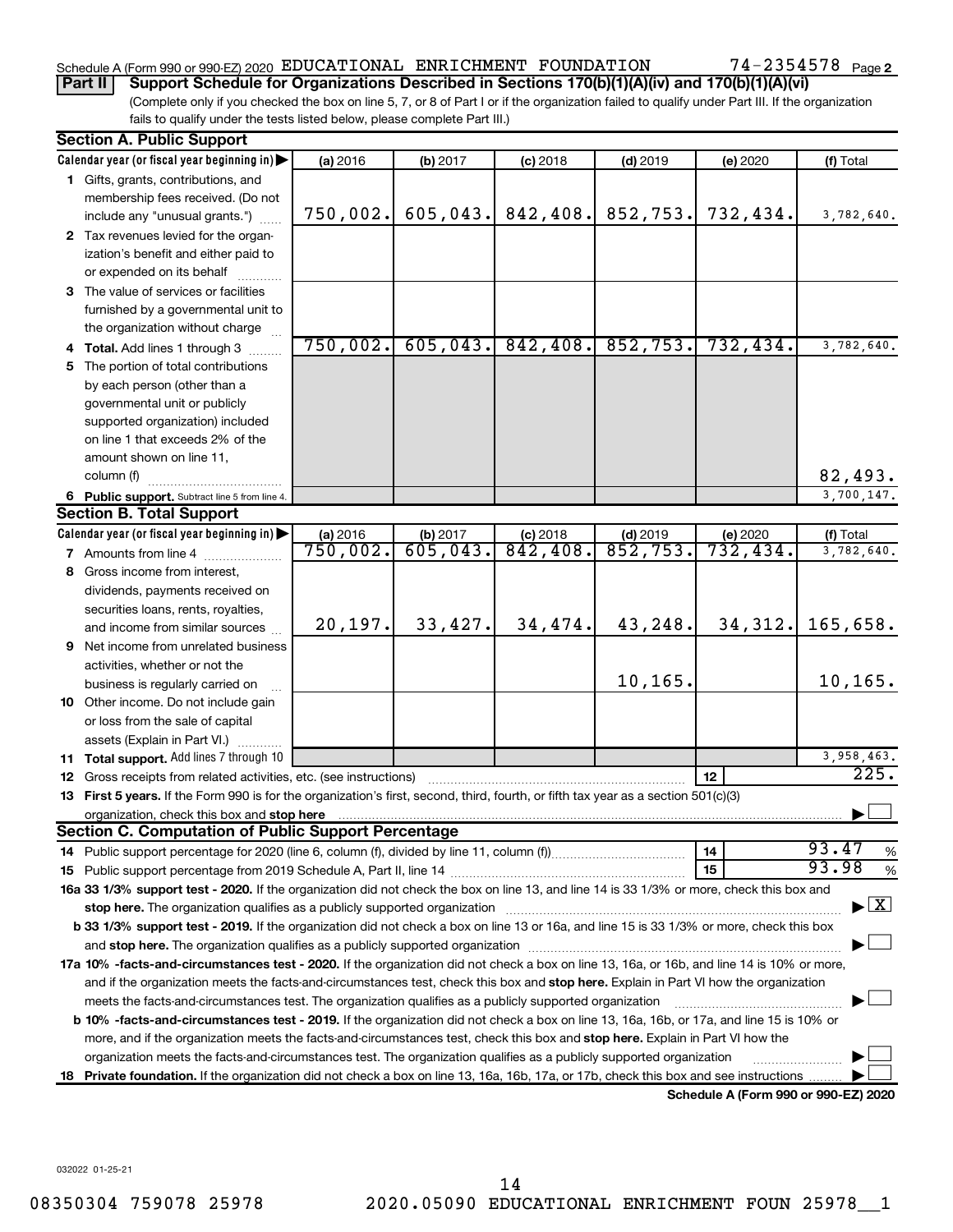#### Schedule A (Form 990 or 990-EZ) 2020 Page EDUCATIONAL ENRICHMENT FOUNDATION 74-2354578 **Part III Support Schedule for Organizations Described in Section 509(a)(2)**

(Complete only if you checked the box on line 10 of Part I or if the organization failed to qualify under Part II. If the organization fails to qualify under the tests listed below, please complete Part II.)

|              | Calendar year (or fiscal year beginning in)                                                                                                                                                                                                                                     | (a) 2016 | (b) 2017 | $(c)$ 2018                                     | $(d)$ 2019 |    | (e) 2020 | (f) Total                            |
|--------------|---------------------------------------------------------------------------------------------------------------------------------------------------------------------------------------------------------------------------------------------------------------------------------|----------|----------|------------------------------------------------|------------|----|----------|--------------------------------------|
|              | 1 Gifts, grants, contributions, and                                                                                                                                                                                                                                             |          |          |                                                |            |    |          |                                      |
|              | membership fees received. (Do not                                                                                                                                                                                                                                               |          |          |                                                |            |    |          |                                      |
|              | include any "unusual grants.")                                                                                                                                                                                                                                                  |          |          |                                                |            |    |          |                                      |
| $\mathbf{2}$ | Gross receipts from admissions,<br>merchandise sold or services per-<br>formed, or facilities furnished in<br>any activity that is related to the<br>organization's tax-exempt purpose                                                                                          |          |          |                                                |            |    |          |                                      |
| 3.           | Gross receipts from activities that                                                                                                                                                                                                                                             |          |          |                                                |            |    |          |                                      |
|              | are not an unrelated trade or bus-                                                                                                                                                                                                                                              |          |          |                                                |            |    |          |                                      |
|              | iness under section 513                                                                                                                                                                                                                                                         |          |          |                                                |            |    |          |                                      |
| 4            | Tax revenues levied for the organ-                                                                                                                                                                                                                                              |          |          |                                                |            |    |          |                                      |
|              | ization's benefit and either paid to<br>or expended on its behalf<br>.                                                                                                                                                                                                          |          |          |                                                |            |    |          |                                      |
| 5            | The value of services or facilities                                                                                                                                                                                                                                             |          |          |                                                |            |    |          |                                      |
|              | furnished by a governmental unit to<br>the organization without charge                                                                                                                                                                                                          |          |          |                                                |            |    |          |                                      |
| 6            | Total. Add lines 1 through 5                                                                                                                                                                                                                                                    |          |          |                                                |            |    |          |                                      |
|              | 7a Amounts included on lines 1, 2, and                                                                                                                                                                                                                                          |          |          |                                                |            |    |          |                                      |
|              | 3 received from disqualified persons                                                                                                                                                                                                                                            |          |          |                                                |            |    |          |                                      |
|              | <b>b</b> Amounts included on lines 2 and 3 received                                                                                                                                                                                                                             |          |          |                                                |            |    |          |                                      |
|              | from other than disqualified persons that<br>exceed the greater of \$5,000 or 1% of the<br>amount on line 13 for the year                                                                                                                                                       |          |          |                                                |            |    |          |                                      |
|              | c Add lines 7a and 7b                                                                                                                                                                                                                                                           |          |          |                                                |            |    |          |                                      |
|              | 8 Public support. (Subtract line 7c from line 6.)                                                                                                                                                                                                                               |          |          |                                                |            |    |          |                                      |
|              | <b>Section B. Total Support</b>                                                                                                                                                                                                                                                 |          |          |                                                |            |    |          |                                      |
|              | Calendar year (or fiscal year beginning in)                                                                                                                                                                                                                                     | (a) 2016 | (b) 2017 | $(c)$ 2018                                     | $(d)$ 2019 |    | (e) 2020 | (f) Total                            |
|              | 9 Amounts from line 6                                                                                                                                                                                                                                                           |          |          |                                                |            |    |          |                                      |
|              | <b>10a</b> Gross income from interest,<br>dividends, payments received on<br>securities loans, rents, royalties,<br>and income from similar sources                                                                                                                             |          |          |                                                |            |    |          |                                      |
|              | <b>b</b> Unrelated business taxable income                                                                                                                                                                                                                                      |          |          |                                                |            |    |          |                                      |
|              | (less section 511 taxes) from businesses<br>acquired after June 30, 1975                                                                                                                                                                                                        |          |          |                                                |            |    |          |                                      |
|              | c Add lines 10a and 10b                                                                                                                                                                                                                                                         |          |          |                                                |            |    |          |                                      |
| 11           | Net income from unrelated business<br>activities not included in line 10b.<br>whether or not the business is<br>regularly carried on                                                                                                                                            |          |          |                                                |            |    |          |                                      |
|              | <b>12</b> Other income. Do not include gain<br>or loss from the sale of capital<br>assets (Explain in Part VI.)                                                                                                                                                                 |          |          |                                                |            |    |          |                                      |
|              | <b>13</b> Total support. (Add lines 9, 10c, 11, and 12.)                                                                                                                                                                                                                        |          |          |                                                |            |    |          |                                      |
|              | 14 First 5 years. If the Form 990 is for the organization's first, second, third, fourth, or fifth tax year as a section 501(c)(3) organization,                                                                                                                                |          |          |                                                |            |    |          |                                      |
|              |                                                                                                                                                                                                                                                                                 |          |          |                                                |            |    |          |                                      |
|              | Section C. Computation of Public Support Percentage                                                                                                                                                                                                                             |          |          |                                                |            |    |          |                                      |
|              |                                                                                                                                                                                                                                                                                 |          |          |                                                |            | 15 |          | %                                    |
|              |                                                                                                                                                                                                                                                                                 |          |          |                                                |            | 16 |          | %                                    |
|              | Section D. Computation of Investment Income Percentage                                                                                                                                                                                                                          |          |          |                                                |            |    |          |                                      |
|              |                                                                                                                                                                                                                                                                                 |          |          |                                                |            | 17 |          | %                                    |
|              |                                                                                                                                                                                                                                                                                 |          |          |                                                |            | 18 |          | %                                    |
|              | 19a 33 1/3% support tests - 2020. If the organization did not check the box on line 14, and line 15 is more than 33 1/3%, and line 17 is not                                                                                                                                    |          |          |                                                |            |    |          |                                      |
|              | more than 33 1/3%, check this box and stop here. The organization qualifies as a publicly supported organization                                                                                                                                                                |          |          |                                                |            |    |          |                                      |
|              | <b>b 33 1/3% support tests - 2019.</b> If the organization did not check a box on line 14 or line 19a, and line 16 is more than 33 1/3%, and<br>line 18 is not more than 33 1/3%, check this box and stop here. The organization qualifies as a publicly supported organization |          |          |                                                |            |    |          |                                      |
|              |                                                                                                                                                                                                                                                                                 |          |          |                                                |            |    |          |                                      |
|              |                                                                                                                                                                                                                                                                                 |          |          |                                                |            |    |          | Schedule A (Form 990 or 990-EZ) 2020 |
|              | 032023 01-25-21                                                                                                                                                                                                                                                                 |          |          | 15                                             |            |    |          |                                      |
|              | 08350304 759078 25978                                                                                                                                                                                                                                                           |          |          | 2020.05090 EDUCATIONAL ENRICHMENT FOUN 25978 1 |            |    |          |                                      |
|              |                                                                                                                                                                                                                                                                                 |          |          |                                                |            |    |          |                                      |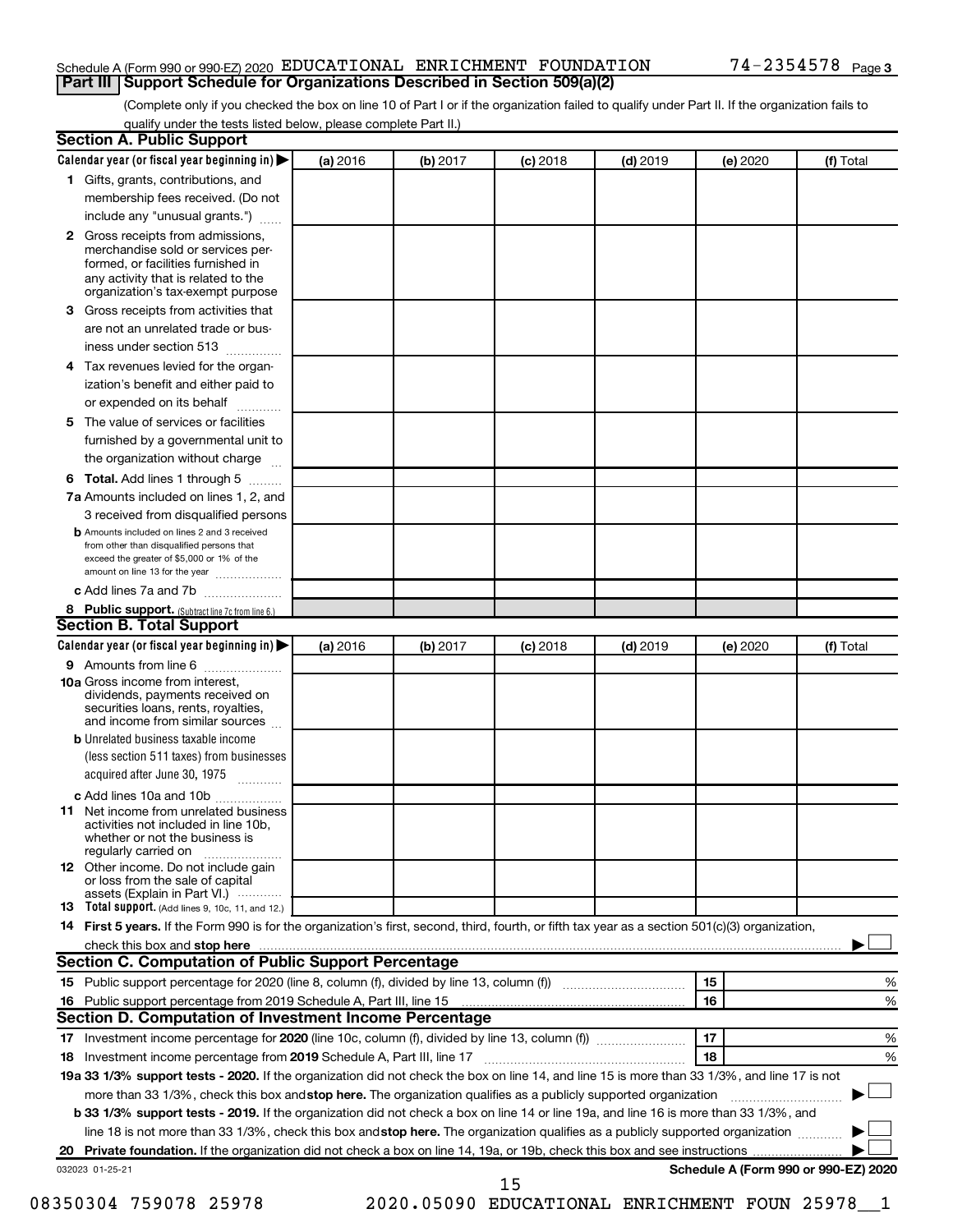#### Schedule A (Form 990 or 990-EZ) 2020 Page EDUCATIONAL ENRICHMENT FOUNDATION 74-2354578

**1**

**2**

**3a**

**3b**

**3c**

**4a**

**4b**

**4c**

**5a**

**5b 5c**

**6**

**7**

**8**

**9a**

**9b**

**9c**

**10a**

**10b**

**Yes No**

### **Part IV Supporting Organizations**

(Complete only if you checked a box in line 12 on Part I. If you checked box 12a, Part I, complete Sections A and B. If you checked box 12b, Part I, complete Sections A and C. If you checked box 12c, Part I, complete Sections A, D, and E. If you checked box 12d, Part I, complete Sections A and D, and complete Part V.)

#### **Section A. All Supporting Organizations**

- **1** Are all of the organization's supported organizations listed by name in the organization's governing documents? If "No," describe in Part VI how the supported organizations are designated. If designated by *class or purpose, describe the designation. If historic and continuing relationship, explain.*
- **2** Did the organization have any supported organization that does not have an IRS determination of status under section 509(a)(1) or (2)? If "Yes," explain in Part **VI** how the organization determined that the supported *organization was described in section 509(a)(1) or (2).*
- **3a** Did the organization have a supported organization described in section 501(c)(4), (5), or (6)? If "Yes," answer *lines 3b and 3c below.*
- **b** Did the organization confirm that each supported organization qualified under section 501(c)(4), (5), or (6) and satisfied the public support tests under section 509(a)(2)? If "Yes," describe in Part VI when and how the *organization made the determination.*
- **c** Did the organization ensure that all support to such organizations was used exclusively for section 170(c)(2)(B) purposes? If "Yes," explain in Part VI what controls the organization put in place to ensure such use.
- **4 a** *If* Was any supported organization not organized in the United States ("foreign supported organization")? *"Yes," and if you checked box 12a or 12b in Part I, answer lines 4b and 4c below.*
- **b** Did the organization have ultimate control and discretion in deciding whether to make grants to the foreign supported organization? If "Yes," describe in Part VI how the organization had such control and discretion *despite being controlled or supervised by or in connection with its supported organizations.*
- **c** Did the organization support any foreign supported organization that does not have an IRS determination under sections 501(c)(3) and 509(a)(1) or (2)? If "Yes," explain in Part VI what controls the organization used *to ensure that all support to the foreign supported organization was used exclusively for section 170(c)(2)(B) purposes.*
- **5a** Did the organization add, substitute, or remove any supported organizations during the tax year? If "Yes," answer lines 5b and 5c below (if applicable). Also, provide detail in **Part VI,** including (i) the names and EIN *numbers of the supported organizations added, substituted, or removed; (ii) the reasons for each such action; (iii) the authority under the organization's organizing document authorizing such action; and (iv) how the action was accomplished (such as by amendment to the organizing document).*
- **b** Type I or Type II only. Was any added or substituted supported organization part of a class already designated in the organization's organizing document?
- **c Substitutions only.**  Was the substitution the result of an event beyond the organization's control?
- **6** Did the organization provide support (whether in the form of grants or the provision of services or facilities) to **Part VI.** support or benefit one or more of the filing organization's supported organizations? If "Yes," provide detail in anyone other than (i) its supported organizations, (ii) individuals that are part of the charitable class benefited by one or more of its supported organizations, or (iii) other supporting organizations that also
- **7** Did the organization provide a grant, loan, compensation, or other similar payment to a substantial contributor regard to a substantial contributor? If "Yes," complete Part I of Schedule L (Form 990 or 990-EZ). (as defined in section 4958(c)(3)(C)), a family member of a substantial contributor, or a 35% controlled entity with
- **8** Did the organization make a loan to a disqualified person (as defined in section 4958) not described in line 7? *If "Yes," complete Part I of Schedule L (Form 990 or 990-EZ).*
- **9 a** Was the organization controlled directly or indirectly at any time during the tax year by one or more in section 509(a)(1) or (2))? If "Yes," provide detail in **Part VI.** disqualified persons, as defined in section 4946 (other than foundation managers and organizations described
- **b** Did one or more disqualified persons (as defined in line 9a) hold a controlling interest in any entity in which the supporting organization had an interest? If "Yes," provide detail in Part VI.
- **c** Did a disqualified person (as defined in line 9a) have an ownership interest in, or derive any personal benefit from, assets in which the supporting organization also had an interest? If "Yes," provide detail in Part VI.
- **10 a** Was the organization subject to the excess business holdings rules of section 4943 because of section supporting organizations)? If "Yes," answer line 10b below. 4943(f) (regarding certain Type II supporting organizations, and all Type III non-functionally integrated
	- **b** Did the organization have any excess business holdings in the tax year? (Use Schedule C, Form 4720, to *determine whether the organization had excess business holdings.)*

032024 01-25-21

**Schedule A (Form 990 or 990-EZ) 2020**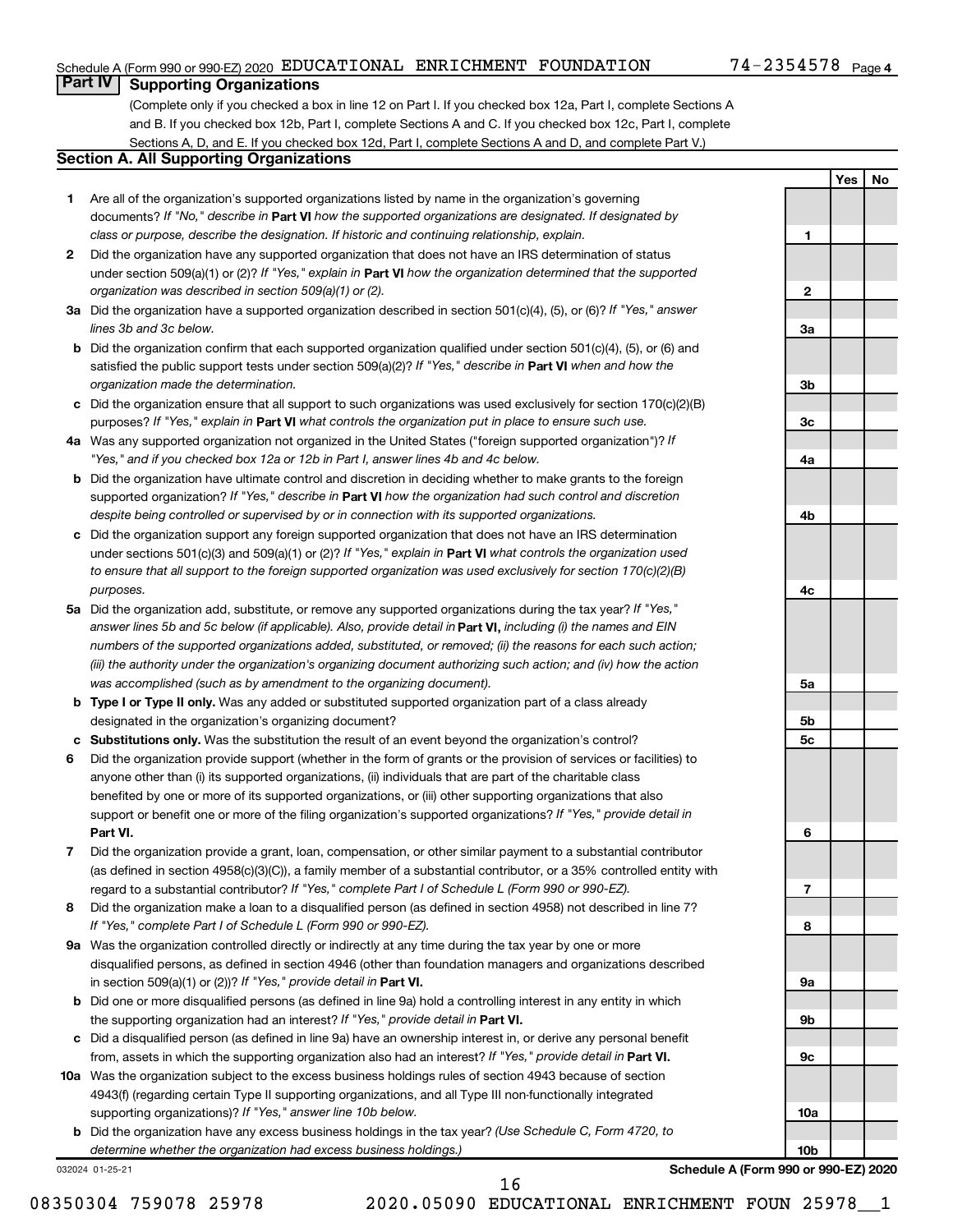#### Schedule A (Form 990 or 990-EZ) 2020 Page EDUCATIONAL ENRICHMENT FOUNDATION 74-2354578 **Part IV Supporting Organizations** *(continued)*

|              |                                                                                                                                   |              | Yes | No |
|--------------|-----------------------------------------------------------------------------------------------------------------------------------|--------------|-----|----|
| 11           | Has the organization accepted a gift or contribution from any of the following persons?                                           |              |     |    |
|              | a A person who directly or indirectly controls, either alone or together with persons described in lines 11b and                  |              |     |    |
|              | 11c below, the governing body of a supported organization?                                                                        | 11a          |     |    |
|              | <b>b</b> A family member of a person described in line 11a above?                                                                 | 11b          |     |    |
|              | c A 35% controlled entity of a person described in line 11a or 11b above? If "Yes" to line 11a, 11b, or 11c, provide              |              |     |    |
|              | detail in Part VI.                                                                                                                | 11c          |     |    |
|              | <b>Section B. Type I Supporting Organizations</b>                                                                                 |              |     |    |
|              |                                                                                                                                   |              | Yes | No |
| 1            | Did the governing body, members of the governing body, officers acting in their official capacity, or membership of one or        |              |     |    |
|              | more supported organizations have the power to regularly appoint or elect at least a majority of the organization's officers,     |              |     |    |
|              | directors, or trustees at all times during the tax year? If "No," describe in Part VI how the supported organization(s)           |              |     |    |
|              | effectively operated, supervised, or controlled the organization's activities. If the organization had more than one supported    |              |     |    |
|              | organization, describe how the powers to appoint and/or remove officers, directors, or trustees were allocated among the          |              |     |    |
|              | supported organizations and what conditions or restrictions, if any, applied to such powers during the tax year.                  | 1            |     |    |
| $\mathbf{2}$ | Did the organization operate for the benefit of any supported organization other than the supported                               |              |     |    |
|              | organization(s) that operated, supervised, or controlled the supporting organization? If "Yes," explain in                        |              |     |    |
|              | Part VI how providing such benefit carried out the purposes of the supported organization(s) that operated,                       |              |     |    |
|              | supervised, or controlled the supporting organization.                                                                            | $\mathbf{2}$ |     |    |
|              | <b>Section C. Type II Supporting Organizations</b>                                                                                |              |     |    |
|              |                                                                                                                                   |              | Yes | No |
| 1            | Were a majority of the organization's directors or trustees during the tax year also a majority of the directors                  |              |     |    |
|              | or trustees of each of the organization's supported organization(s)? If "No," describe in Part VI how control                     |              |     |    |
|              | or management of the supporting organization was vested in the same persons that controlled or managed                            |              |     |    |
|              | the supported organization(s).                                                                                                    | 1            |     |    |
|              | Section D. All Type III Supporting Organizations                                                                                  |              |     |    |
|              |                                                                                                                                   |              | Yes | No |
| 1            | Did the organization provide to each of its supported organizations, by the last day of the fifth month of the                    |              |     |    |
|              | organization's tax year, (i) a written notice describing the type and amount of support provided during the prior tax             |              |     |    |
|              | year, (ii) a copy of the Form 990 that was most recently filed as of the date of notification, and (iii) copies of the            |              |     |    |
|              | organization's governing documents in effect on the date of notification, to the extent not previously provided?                  | 1            |     |    |
| $\mathbf{2}$ | Were any of the organization's officers, directors, or trustees either (i) appointed or elected by the supported                  |              |     |    |
|              | organization(s) or (ii) serving on the governing body of a supported organization? If "No," explain in Part VI how                |              |     |    |
|              | the organization maintained a close and continuous working relationship with the supported organization(s).                       | $\mathbf{2}$ |     |    |
|              | By reason of the relationship described in line 2, above, did the organization's supported organizations have a                   |              |     |    |
| 3            |                                                                                                                                   |              |     |    |
|              | significant voice in the organization's investment policies and in directing the use of the organization's                        |              |     |    |
|              | income or assets at all times during the tax year? If "Yes," describe in Part VI the role the organization's                      |              |     |    |
|              | supported organizations played in this regard.<br>Section E. Type III Functionally Integrated Supporting Organizations            | 3            |     |    |
|              |                                                                                                                                   |              |     |    |
| 1            | Check the box next to the method that the organization used to satisfy the Integral Part Test during the yealsee instructions).   |              |     |    |
| a            | The organization satisfied the Activities Test. Complete line 2 below.                                                            |              |     |    |
| b            | The organization is the parent of each of its supported organizations. Complete line 3 below.                                     |              |     |    |
| с            | The organization supported a governmental entity. Describe in Part VI how you supported a governmental entity (see instructions). |              |     |    |
| 2            | Activities Test. Answer lines 2a and 2b below.                                                                                    |              | Yes | No |
| а            | Did substantially all of the organization's activities during the tax year directly further the exempt purposes of                |              |     |    |
|              | the supported organization(s) to which the organization was responsive? If "Yes," then in Part VI identify                        |              |     |    |
|              | those supported organizations and explain how these activities directly furthered their exempt purposes,                          |              |     |    |
|              | how the organization was responsive to those supported organizations, and how the organization determined                         |              |     |    |
|              | that these activities constituted substantially all of its activities.                                                            | 2a           |     |    |
| b            | Did the activities described in line 2a, above, constitute activities that, but for the organization's involvement,               |              |     |    |
|              | one or more of the organization's supported organization(s) would have been engaged in? If "Yes," explain in                      |              |     |    |
|              | Part VI the reasons for the organization's position that its supported organization(s) would have engaged in                      |              |     |    |
|              | these activities but for the organization's involvement.                                                                          | 2b           |     |    |
| з            | Parent of Supported Organizations. Answer lines 3a and 3b below.                                                                  |              |     |    |
| а            | Did the organization have the power to regularly appoint or elect a majority of the officers, directors, or                       |              |     |    |
|              | trustees of each of the supported organizations? If "Yes" or "No" provide details in Part VI.                                     | За           |     |    |
|              | b Did the organization exercise a substantial degree of direction over the policies, programs, and activities of each             |              |     |    |
|              | of its supported organizations? If "Yes," describe in Part VI the role played by the organization in this regard.                 | 3b           |     |    |
|              | Schedule A (Form 990 or 990-EZ) 2020<br>032025 01-25-21                                                                           |              |     |    |
|              | 17                                                                                                                                |              |     |    |

08350304 759078 25978 2020.05090 EDUCATIONAL ENRICHMENT FOUN 25978 1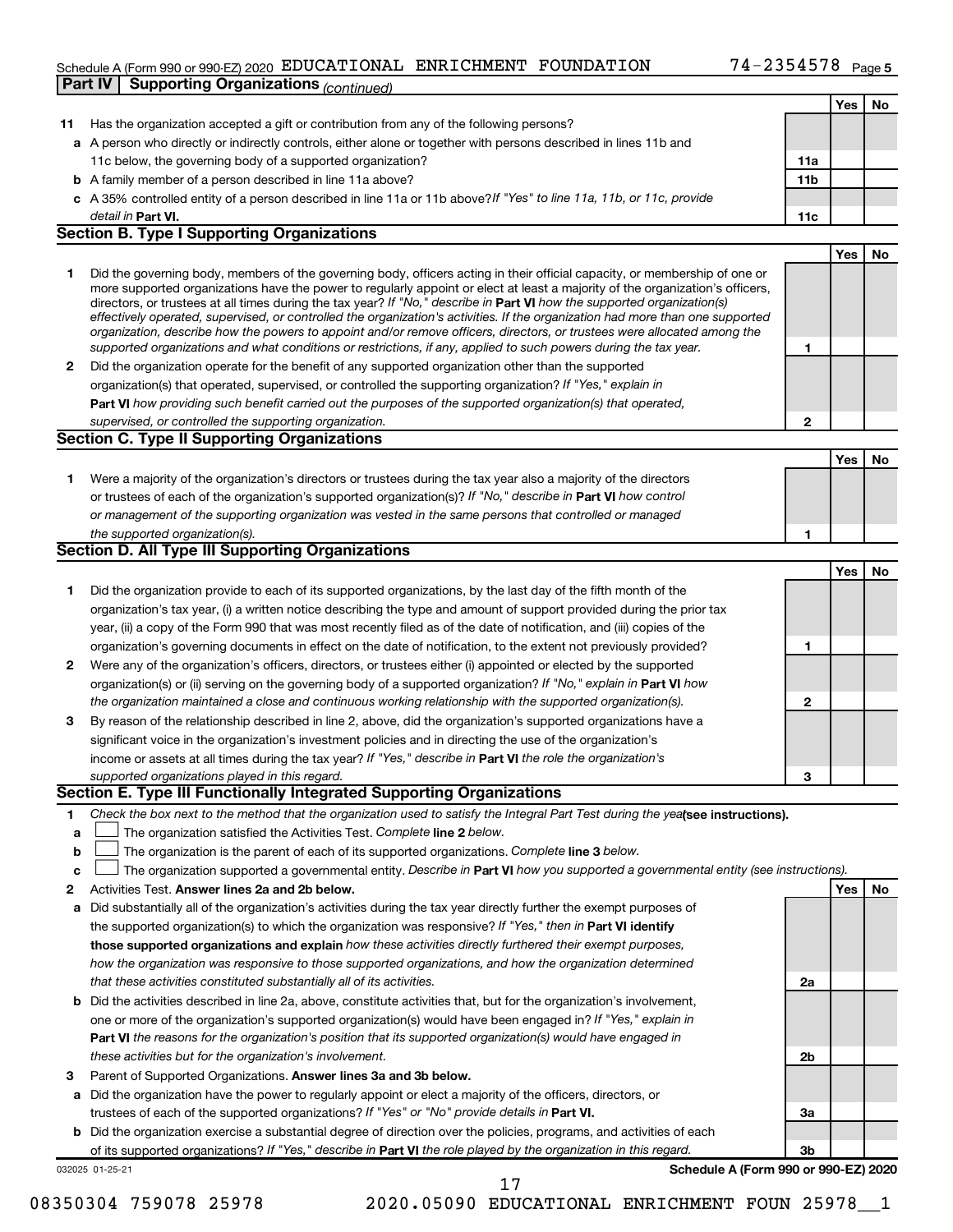#### Schedule A (Form 990 or 990-EZ) 2020 Page EDUCATIONAL ENRICHMENT FOUNDATION 74-2354578 **Part V Type III Non-Functionally Integrated 509(a)(3) Supporting Organizations**

1 **Letter See instructions.** Check here if the organization satisfied the Integral Part Test as a qualifying trust on Nov. 20, 1970 (*explain in* Part **VI**). See instructions. All other Type III non-functionally integrated supporting organizations must complete Sections A through E.

| Section A - Adjusted Net Income |                                                                             |                | (A) Prior Year | (B) Current Year<br>(optional) |
|---------------------------------|-----------------------------------------------------------------------------|----------------|----------------|--------------------------------|
| 1                               | Net short-term capital gain                                                 | 1              |                |                                |
| $\mathbf{2}$                    | Recoveries of prior-year distributions                                      | $\mathbf{2}$   |                |                                |
| З                               | Other gross income (see instructions)                                       | З              |                |                                |
| 4                               | Add lines 1 through 3.                                                      | 4              |                |                                |
| 5                               | Depreciation and depletion                                                  | 5              |                |                                |
| 6                               | Portion of operating expenses paid or incurred for production or            |                |                |                                |
|                                 | collection of gross income or for management, conservation, or              |                |                |                                |
|                                 | maintenance of property held for production of income (see instructions)    | 6              |                |                                |
| 7                               | Other expenses (see instructions)                                           | $\overline{7}$ |                |                                |
| 8                               | Adjusted Net Income (subtract lines 5, 6, and 7 from line 4)                | 8              |                |                                |
|                                 | <b>Section B - Minimum Asset Amount</b>                                     |                | (A) Prior Year | (B) Current Year<br>(optional) |
| 1.                              | Aggregate fair market value of all non-exempt-use assets (see               |                |                |                                |
|                                 | instructions for short tax year or assets held for part of year):           |                |                |                                |
|                                 | a Average monthly value of securities                                       | 1a             |                |                                |
|                                 | <b>b</b> Average monthly cash balances                                      | 1b             |                |                                |
|                                 | c Fair market value of other non-exempt-use assets                          | 1c             |                |                                |
|                                 | d Total (add lines 1a, 1b, and 1c)                                          | 1d             |                |                                |
|                                 | e Discount claimed for blockage or other factors                            |                |                |                                |
|                                 | (explain in detail in <b>Part VI</b> ):                                     |                |                |                                |
| $\mathbf{2}$                    | Acquisition indebtedness applicable to non-exempt-use assets                | $\mathbf{2}$   |                |                                |
| 3                               | Subtract line 2 from line 1d.                                               | 3              |                |                                |
| 4                               | Cash deemed held for exempt use. Enter 0.015 of line 3 (for greater amount, |                |                |                                |
|                                 | see instructions).                                                          | 4              |                |                                |
| 5                               | Net value of non-exempt-use assets (subtract line 4 from line 3)            | 5              |                |                                |
| 6                               | Multiply line 5 by 0.035.                                                   | 6              |                |                                |
| 7                               | Recoveries of prior-year distributions                                      | $\overline{7}$ |                |                                |
| 8                               | <b>Minimum Asset Amount (add line 7 to line 6)</b>                          | 8              |                |                                |
|                                 | <b>Section C - Distributable Amount</b>                                     |                |                | <b>Current Year</b>            |
| 1.                              | Adjusted net income for prior year (from Section A, line 8, column A)       | 1              |                |                                |
| 2                               | Enter 0.85 of line 1.                                                       | $\overline{2}$ |                |                                |
| 3                               | Minimum asset amount for prior year (from Section B, line 8, column A)      | 3              |                |                                |
| 4                               | Enter greater of line 2 or line 3.                                          | 4              |                |                                |
| 5                               | Income tax imposed in prior year                                            | 5              |                |                                |
| 6                               | Distributable Amount. Subtract line 5 from line 4, unless subject to        |                |                |                                |
|                                 | emergency temporary reduction (see instructions).                           | 6              |                |                                |
|                                 |                                                                             |                |                |                                |

**7** Check here if the current year is the organization's first as a non-functionally integrated Type III supporting organization (see † instructions).

**Schedule A (Form 990 or 990-EZ) 2020**

032026 01-25-21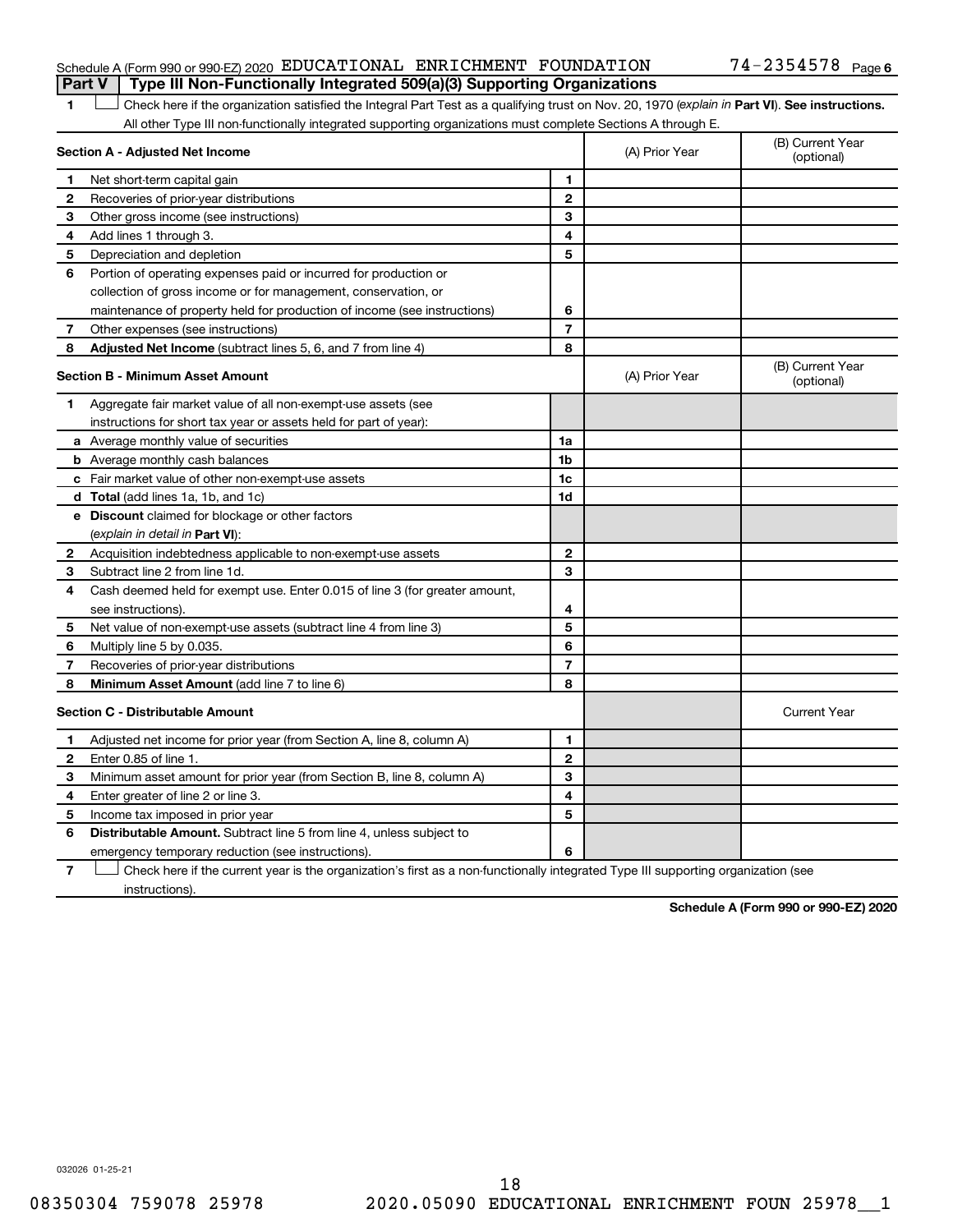#### Schedule A (Form 990 or 990-EZ) 2020 EDUCATIONAL ENRICHMENT FOUNDATION /4-2354578 Page EDUCATIONAL ENRICHMENT FOUNDATION 74-2354578

|    | Type III Non-Functionally Integrated 509(a)(3) Supporting Organizations (continued)<br><b>Part V</b> |                             |                                       |    |                                         |  |
|----|------------------------------------------------------------------------------------------------------|-----------------------------|---------------------------------------|----|-----------------------------------------|--|
|    | <b>Section D - Distributions</b>                                                                     |                             |                                       |    | <b>Current Year</b>                     |  |
| 1  | Amounts paid to supported organizations to accomplish exempt purposes                                |                             |                                       |    |                                         |  |
| 2  | Amounts paid to perform activity that directly furthers exempt purposes of supported                 |                             |                                       |    |                                         |  |
|    | organizations, in excess of income from activity                                                     |                             |                                       |    |                                         |  |
| 3  | Administrative expenses paid to accomplish exempt purposes of supported organizations                |                             |                                       | 3  |                                         |  |
| 4  | Amounts paid to acquire exempt-use assets                                                            |                             |                                       | 4  |                                         |  |
| 5  | Qualified set-aside amounts (prior IRS approval required - provide details in Part VI)               |                             |                                       | 5  |                                         |  |
| 6  | Other distributions ( <i>describe in Part VI</i> ). See instructions.                                |                             |                                       | 6  |                                         |  |
| 7  | Total annual distributions. Add lines 1 through 6.                                                   |                             |                                       | 7  |                                         |  |
| 8  | Distributions to attentive supported organizations to which the organization is responsive           |                             |                                       |    |                                         |  |
|    | (provide details in Part VI). See instructions.                                                      |                             |                                       | 8  |                                         |  |
| 9  | Distributable amount for 2020 from Section C, line 6                                                 |                             |                                       | 9  |                                         |  |
| 10 | Line 8 amount divided by line 9 amount                                                               |                             |                                       | 10 |                                         |  |
|    |                                                                                                      | (i)                         | (ii)                                  |    | (iii)                                   |  |
|    | <b>Section E - Distribution Allocations (see instructions)</b>                                       | <b>Excess Distributions</b> | <b>Underdistributions</b><br>Pre-2020 |    | <b>Distributable</b><br>Amount for 2020 |  |
| 1  | Distributable amount for 2020 from Section C, line 6                                                 |                             |                                       |    |                                         |  |
| 2  | Underdistributions, if any, for years prior to 2020 (reason-                                         |                             |                                       |    |                                         |  |
|    | able cause required - explain in Part VI). See instructions.                                         |                             |                                       |    |                                         |  |
| 3  | Excess distributions carryover, if any, to 2020                                                      |                             |                                       |    |                                         |  |
|    | a From 2015                                                                                          |                             |                                       |    |                                         |  |
|    | <b>b</b> From 2016                                                                                   |                             |                                       |    |                                         |  |
|    | $c$ From 2017                                                                                        |                             |                                       |    |                                         |  |
|    | d From 2018                                                                                          |                             |                                       |    |                                         |  |
|    | e From 2019                                                                                          |                             |                                       |    |                                         |  |
|    | f Total of lines 3a through 3e                                                                       |                             |                                       |    |                                         |  |
|    | g Applied to underdistributions of prior years                                                       |                             |                                       |    |                                         |  |
|    | <b>h</b> Applied to 2020 distributable amount                                                        |                             |                                       |    |                                         |  |
| Ť. | Carryover from 2015 not applied (see instructions)                                                   |                             |                                       |    |                                         |  |
|    | Remainder. Subtract lines 3g, 3h, and 3i from line 3f.                                               |                             |                                       |    |                                         |  |
| 4  | Distributions for 2020 from Section D,                                                               |                             |                                       |    |                                         |  |
|    | line $7:$                                                                                            |                             |                                       |    |                                         |  |
|    | a Applied to underdistributions of prior years                                                       |                             |                                       |    |                                         |  |
|    | <b>b</b> Applied to 2020 distributable amount                                                        |                             |                                       |    |                                         |  |
|    | <b>c</b> Remainder. Subtract lines 4a and 4b from line 4.                                            |                             |                                       |    |                                         |  |
| 5  | Remaining underdistributions for years prior to 2020, if                                             |                             |                                       |    |                                         |  |
|    | any. Subtract lines 3g and 4a from line 2. For result greater                                        |                             |                                       |    |                                         |  |
|    | than zero, explain in Part VI. See instructions.                                                     |                             |                                       |    |                                         |  |
| 6  | Remaining underdistributions for 2020. Subtract lines 3h                                             |                             |                                       |    |                                         |  |
|    | and 4b from line 1. For result greater than zero, explain in                                         |                             |                                       |    |                                         |  |
|    | <b>Part VI.</b> See instructions.                                                                    |                             |                                       |    |                                         |  |
| 7  | Excess distributions carryover to 2021. Add lines 3j                                                 |                             |                                       |    |                                         |  |
|    | and 4c.                                                                                              |                             |                                       |    |                                         |  |
| 8  | Breakdown of line 7:                                                                                 |                             |                                       |    |                                         |  |
|    | a Excess from 2016                                                                                   |                             |                                       |    |                                         |  |
|    | <b>b</b> Excess from 2017                                                                            |                             |                                       |    |                                         |  |
|    | c Excess from 2018                                                                                   |                             |                                       |    |                                         |  |
|    | d Excess from 2019                                                                                   |                             |                                       |    |                                         |  |
|    | e Excess from 2020                                                                                   |                             |                                       |    |                                         |  |
|    |                                                                                                      |                             |                                       |    |                                         |  |

**Schedule A (Form 990 or 990-EZ) 2020**

032027 01-25-21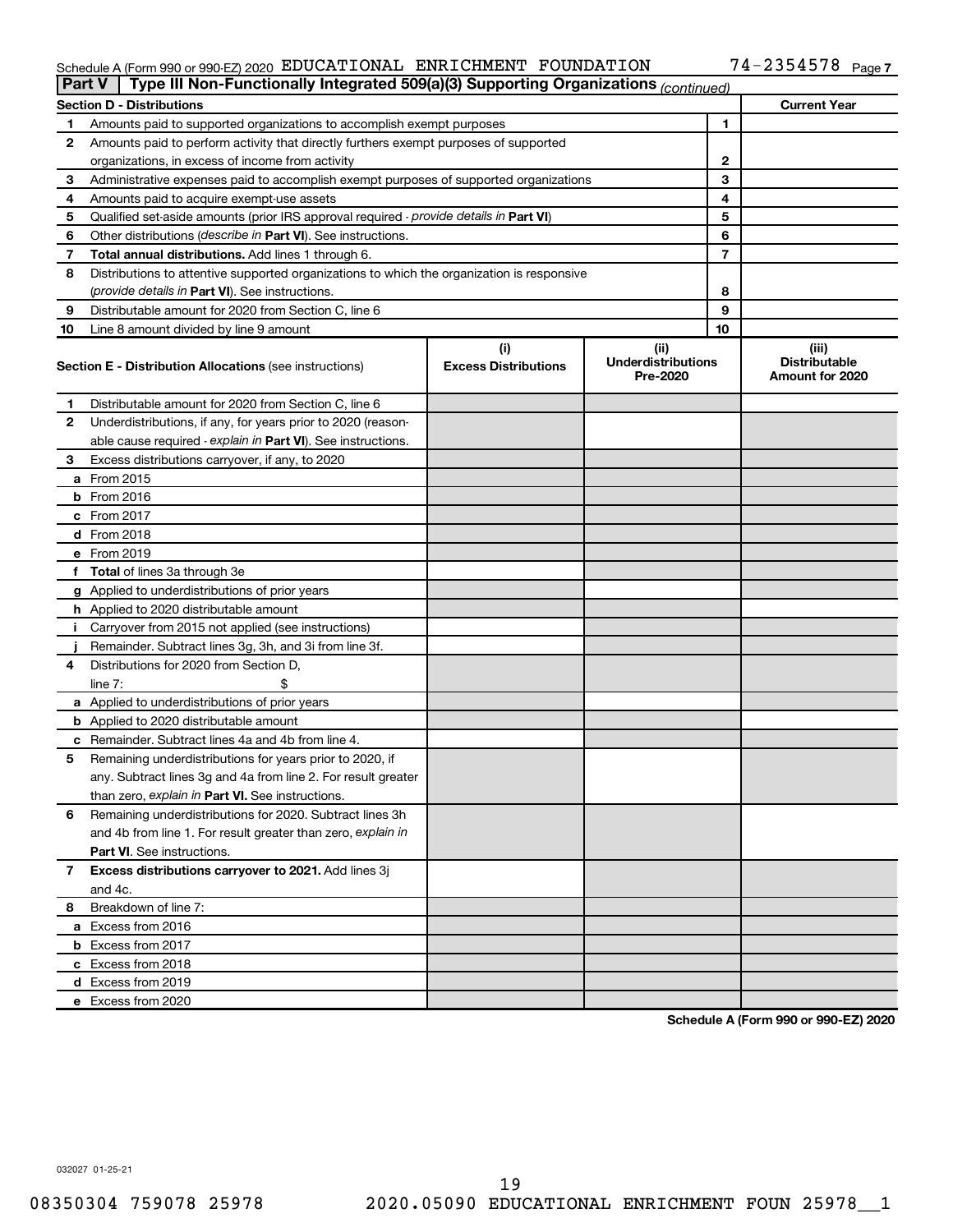| <b>Part VI</b>  | Schedule A (Form 990 or 990-EZ) 2020 EDUCATIONAL ENRICHMENT FOUNDATION                                                                                                                                                                                                        |  |    |  | $74 - 2354578$ Page 8                        |  |
|-----------------|-------------------------------------------------------------------------------------------------------------------------------------------------------------------------------------------------------------------------------------------------------------------------------|--|----|--|----------------------------------------------|--|
|                 | Supplemental Information. Provide the explanations required by Part II, line 10; Part II, line 17a or 17b; Part III, line 12;<br>Part IV, Section A, lines 1, 2, 3b, 3c, 4b, 4c, 5a, 6, 9a, 9b, 9c, 11a, 11b, and 11c; Part IV, Section B, lines 1 and 2; Part IV, Section C, |  |    |  |                                              |  |
|                 | line 1; Part IV, Section D, lines 2 and 3; Part IV, Section E, lines 1c, 2a, 2b, 3a, and 3b; Part V, line 1; Part V, Section B, line 1e; Part V,                                                                                                                              |  |    |  |                                              |  |
|                 | Section D, lines 5, 6, and 8; and Part V, Section E, lines 2, 5, and 6. Also complete this part for any additional information.                                                                                                                                               |  |    |  |                                              |  |
|                 | (See instructions.)                                                                                                                                                                                                                                                           |  |    |  |                                              |  |
|                 |                                                                                                                                                                                                                                                                               |  |    |  |                                              |  |
|                 |                                                                                                                                                                                                                                                                               |  |    |  |                                              |  |
|                 |                                                                                                                                                                                                                                                                               |  |    |  |                                              |  |
|                 |                                                                                                                                                                                                                                                                               |  |    |  |                                              |  |
|                 |                                                                                                                                                                                                                                                                               |  |    |  |                                              |  |
|                 |                                                                                                                                                                                                                                                                               |  |    |  |                                              |  |
|                 |                                                                                                                                                                                                                                                                               |  |    |  |                                              |  |
|                 |                                                                                                                                                                                                                                                                               |  |    |  |                                              |  |
|                 |                                                                                                                                                                                                                                                                               |  |    |  |                                              |  |
|                 |                                                                                                                                                                                                                                                                               |  |    |  |                                              |  |
|                 |                                                                                                                                                                                                                                                                               |  |    |  |                                              |  |
|                 |                                                                                                                                                                                                                                                                               |  |    |  |                                              |  |
|                 |                                                                                                                                                                                                                                                                               |  |    |  |                                              |  |
|                 |                                                                                                                                                                                                                                                                               |  |    |  |                                              |  |
|                 |                                                                                                                                                                                                                                                                               |  |    |  |                                              |  |
|                 |                                                                                                                                                                                                                                                                               |  |    |  |                                              |  |
|                 |                                                                                                                                                                                                                                                                               |  |    |  |                                              |  |
|                 |                                                                                                                                                                                                                                                                               |  |    |  |                                              |  |
|                 |                                                                                                                                                                                                                                                                               |  |    |  |                                              |  |
|                 |                                                                                                                                                                                                                                                                               |  |    |  |                                              |  |
|                 |                                                                                                                                                                                                                                                                               |  |    |  |                                              |  |
|                 |                                                                                                                                                                                                                                                                               |  |    |  |                                              |  |
|                 |                                                                                                                                                                                                                                                                               |  |    |  |                                              |  |
|                 |                                                                                                                                                                                                                                                                               |  |    |  |                                              |  |
|                 |                                                                                                                                                                                                                                                                               |  |    |  |                                              |  |
|                 |                                                                                                                                                                                                                                                                               |  |    |  |                                              |  |
|                 |                                                                                                                                                                                                                                                                               |  |    |  |                                              |  |
|                 |                                                                                                                                                                                                                                                                               |  |    |  |                                              |  |
|                 |                                                                                                                                                                                                                                                                               |  |    |  |                                              |  |
|                 |                                                                                                                                                                                                                                                                               |  |    |  |                                              |  |
|                 |                                                                                                                                                                                                                                                                               |  |    |  |                                              |  |
|                 |                                                                                                                                                                                                                                                                               |  |    |  |                                              |  |
|                 |                                                                                                                                                                                                                                                                               |  |    |  |                                              |  |
|                 |                                                                                                                                                                                                                                                                               |  |    |  |                                              |  |
|                 |                                                                                                                                                                                                                                                                               |  |    |  |                                              |  |
|                 |                                                                                                                                                                                                                                                                               |  |    |  |                                              |  |
|                 |                                                                                                                                                                                                                                                                               |  |    |  |                                              |  |
|                 |                                                                                                                                                                                                                                                                               |  |    |  |                                              |  |
|                 |                                                                                                                                                                                                                                                                               |  |    |  |                                              |  |
|                 |                                                                                                                                                                                                                                                                               |  |    |  |                                              |  |
|                 |                                                                                                                                                                                                                                                                               |  |    |  |                                              |  |
|                 |                                                                                                                                                                                                                                                                               |  |    |  |                                              |  |
|                 |                                                                                                                                                                                                                                                                               |  |    |  |                                              |  |
|                 |                                                                                                                                                                                                                                                                               |  |    |  |                                              |  |
|                 |                                                                                                                                                                                                                                                                               |  |    |  |                                              |  |
|                 |                                                                                                                                                                                                                                                                               |  |    |  |                                              |  |
|                 |                                                                                                                                                                                                                                                                               |  |    |  |                                              |  |
|                 |                                                                                                                                                                                                                                                                               |  |    |  |                                              |  |
|                 |                                                                                                                                                                                                                                                                               |  |    |  |                                              |  |
|                 |                                                                                                                                                                                                                                                                               |  |    |  |                                              |  |
|                 |                                                                                                                                                                                                                                                                               |  |    |  |                                              |  |
|                 |                                                                                                                                                                                                                                                                               |  |    |  |                                              |  |
|                 |                                                                                                                                                                                                                                                                               |  |    |  |                                              |  |
|                 |                                                                                                                                                                                                                                                                               |  |    |  |                                              |  |
| 032028 01-25-21 |                                                                                                                                                                                                                                                                               |  | 20 |  | Schedule A (Form 990 or 990-EZ) 2020         |  |
|                 | 08350304 759078 25978                                                                                                                                                                                                                                                         |  |    |  | 2020.05090 EDUCATIONAL ENRICHMENT FOUN 25978 |  |
|                 |                                                                                                                                                                                                                                                                               |  |    |  |                                              |  |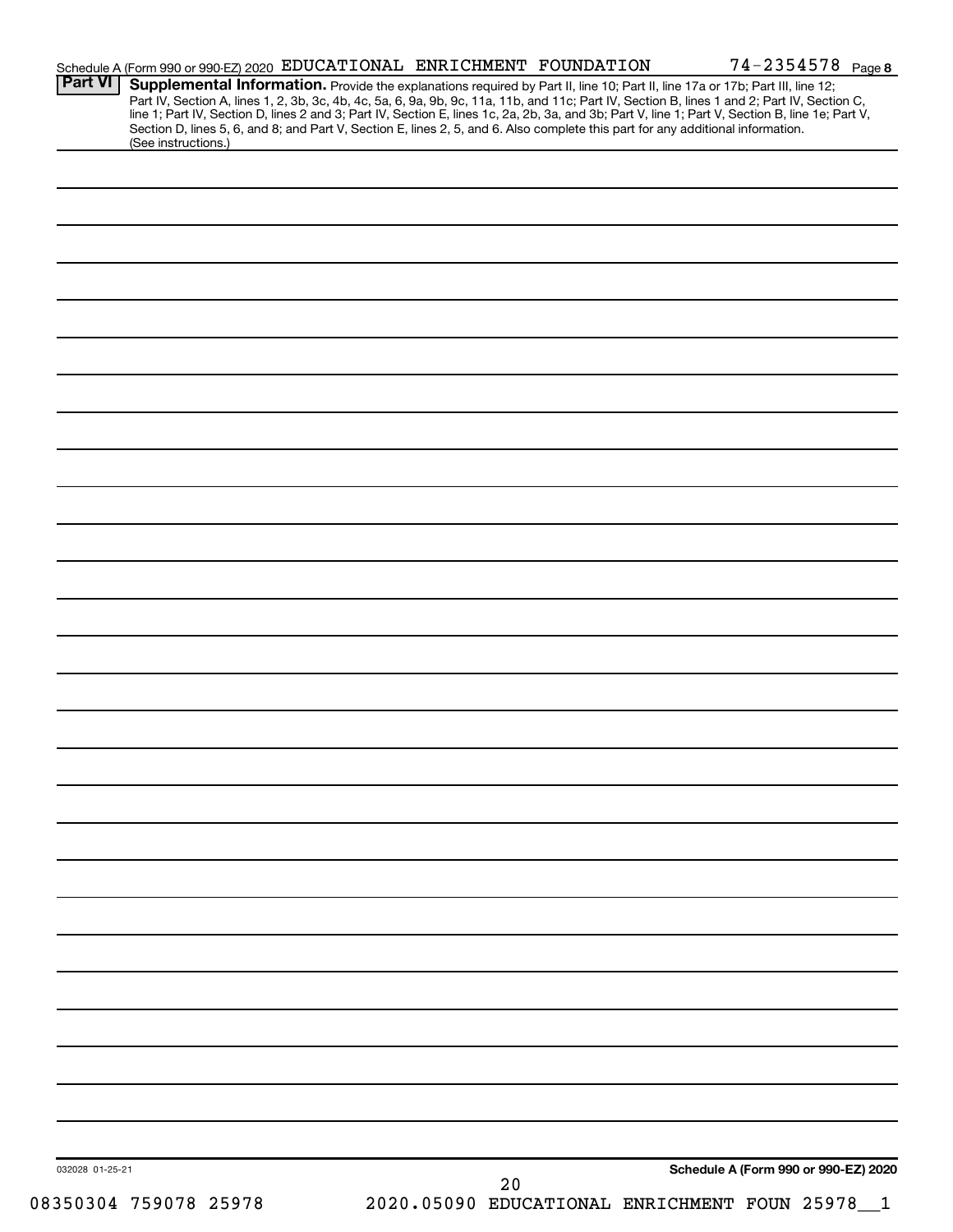**(Form 990, 990-EZ,**

Department of the Treasury Internal Revenue Service

Name of the organization

#### \*\* PUBLIC DISCLOSURE COPY \*\*

# **Schedule B Schedule of Contributors**

**or 990-PF) | Attach to Form 990, Form 990-EZ, or Form 990-PF. | Go to www.irs.gov/Form990 for the latest information.** OMB No. 1545-0047

**2020**

**Employer identification number**

|                     | EDUCATIONAL ENRICHMENT<br>FOUNDATION                                                                                                      | 74-2354578 |  |  |  |  |  |
|---------------------|-------------------------------------------------------------------------------------------------------------------------------------------|------------|--|--|--|--|--|
|                     | Organization type (check one):                                                                                                            |            |  |  |  |  |  |
| Filers of:          | Section:                                                                                                                                  |            |  |  |  |  |  |
| Form 990 or 990-EZ  |                                                                                                                                           |            |  |  |  |  |  |
|                     | 4947(a)(1) nonexempt charitable trust not treated as a private foundation                                                                 |            |  |  |  |  |  |
|                     | 527 political organization                                                                                                                |            |  |  |  |  |  |
| Form 990-PF         | 501(c)(3) exempt private foundation                                                                                                       |            |  |  |  |  |  |
|                     | 4947(a)(1) nonexempt charitable trust treated as a private foundation                                                                     |            |  |  |  |  |  |
|                     | 501(c)(3) taxable private foundation                                                                                                      |            |  |  |  |  |  |
|                     |                                                                                                                                           |            |  |  |  |  |  |
|                     | Check if your organization is covered by the General Rule or a Special Rule.                                                              |            |  |  |  |  |  |
|                     | Note: Only a section 501(c)(7), (8), or (10) organization can check boxes for both the General Rule and a Special Rule. See instructions. |            |  |  |  |  |  |
| <b>General Rule</b> |                                                                                                                                           |            |  |  |  |  |  |

For an organization filing Form 990, 990-EZ, or 990-PF that received, during the year, contributions totaling \$5,000 or more (in money or property) from any one contributor. Complete Parts I and II. See instructions for determining a contributor's total contributions.

#### **Special Rules**

 $\Box$ 

 $\Box$ 

any one contributor, during the year, total contributions of the greater of (1) \$5,000; or (2) 2% of the amount on (i) Form 990, Part VIII, line 1h;  $\boxed{\text{X}}$  For an organization described in section 501(c)(3) filing Form 990 or 990-EZ that met the 33 1/3% support test of the regulations under sections 509(a)(1) and 170(b)(1)(A)(vi), that checked Schedule A (Form 990 or 990-EZ), Part II, line 13, 16a, or 16b, and that received from or (ii) Form 990-EZ, line 1. Complete Parts I and II.

For an organization described in section 501(c)(7), (8), or (10) filing Form 990 or 990-EZ that received from any one contributor, during the year, total contributions of more than \$1,000 exclusively for religious, charitable, scientific, literary, or educational purposes, or for the prevention of cruelty to children or animals. Complete Parts I (entering "N/A" in column (b) instead of the contributor name and address), II, and III.  $\Box$ 

purpose. Don't complete any of the parts unless the General Rule applies to this organization because it received nonexclusively year, contributions exclusively for religious, charitable, etc., purposes, but no such contributions totaled more than \$1,000. If this box is checked, enter here the total contributions that were received during the year for an exclusively religious, charitable, etc., For an organization described in section 501(c)(7), (8), or (10) filing Form 990 or 990-EZ that received from any one contributor, during the religious, charitable, etc., contributions totaling \$5,000 or more during the year  $~\ldots\ldots\ldots\ldots\ldots\ldots\ldots\ldots\blacktriangleright~$ \$

**Caution:**  An organization that isn't covered by the General Rule and/or the Special Rules doesn't file Schedule B (Form 990, 990-EZ, or 990-PF),  **must** but it answer "No" on Part IV, line 2, of its Form 990; or check the box on line H of its Form 990-EZ or on its Form 990-PF, Part I, line 2, to certify that it doesn't meet the filing requirements of Schedule B (Form 990, 990-EZ, or 990-PF).

**For Paperwork Reduction Act Notice, see the instructions for Form 990, 990-EZ, or 990-PF. Schedule B (Form 990, 990-EZ, or 990-PF) (2020)** LHA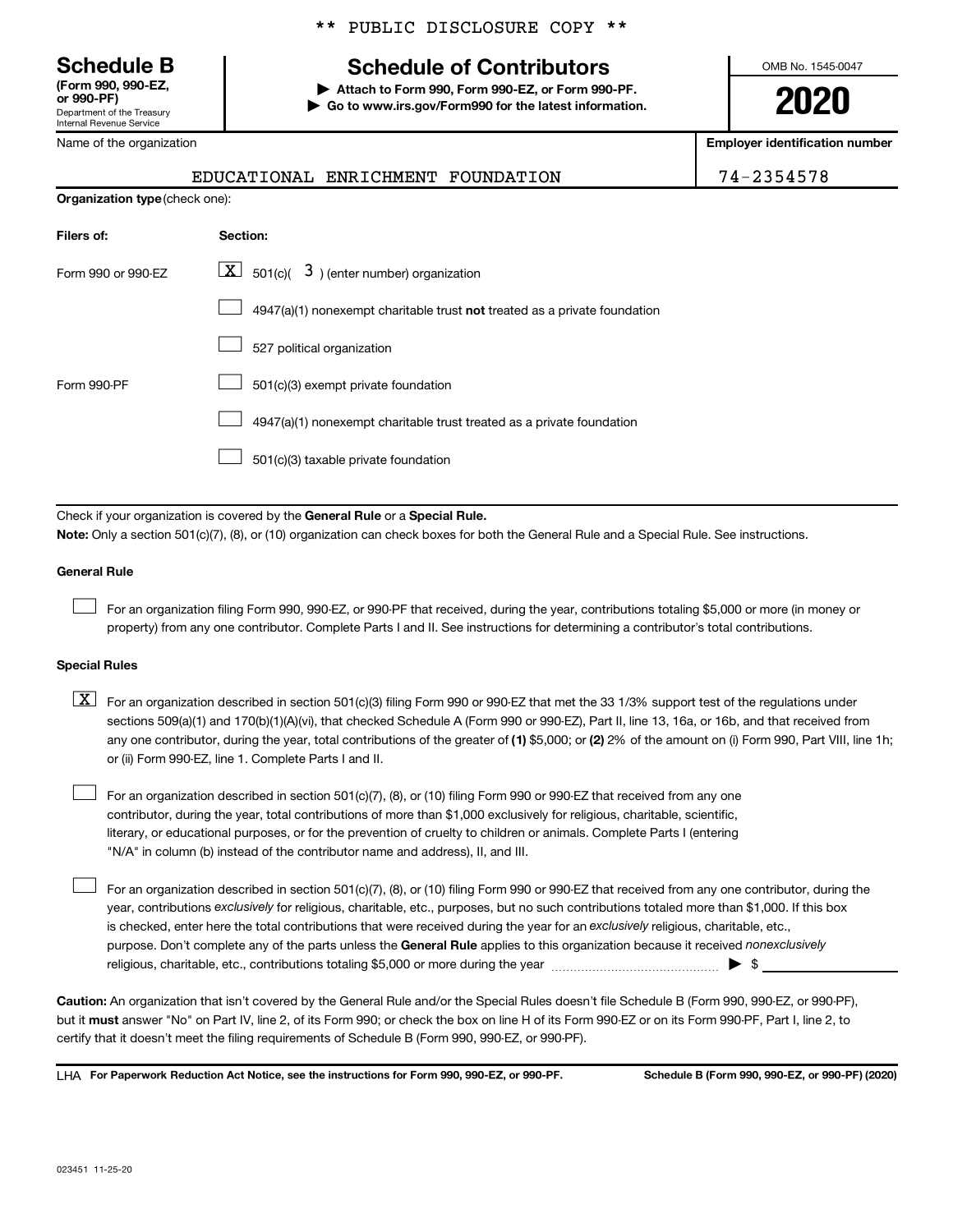#### Schedule B (Form 990, 990-EZ, or 990-PF) (2020)

Name of organization

#### EDUCATIONAL ENRICHMENT FOUNDATION 74-2354578

**Part I** Contributors (see instructions). Use duplicate copies of Part I if additional space is needed.

| (a)<br>No.      | (b)<br>Name, address, and ZIP + 4 | (c)<br><b>Total contributions</b> | (d)<br>Type of contribution                                                                                                      |
|-----------------|-----------------------------------|-----------------------------------|----------------------------------------------------------------------------------------------------------------------------------|
| 1               |                                   | 47,500.<br>\$                     | x<br>Person<br>Payroll<br><b>Noncash</b><br>(Complete Part II for<br>noncash contributions.)                                     |
| (a)<br>No.      | (b)<br>Name, address, and ZIP + 4 | (c)<br><b>Total contributions</b> | (d)<br>Type of contribution                                                                                                      |
| 2               |                                   | 42,135.<br>\$                     | x<br>Person<br>Payroll<br><b>Noncash</b><br>(Complete Part II for<br>noncash contributions.)                                     |
| (a)<br>No.      | (b)<br>Name, address, and ZIP + 4 | (c)<br><b>Total contributions</b> | (d)<br>Type of contribution                                                                                                      |
| 3               |                                   | 35,000.<br>\$                     | x<br>Person<br>Payroll<br><b>Noncash</b><br>(Complete Part II for<br>noncash contributions.)                                     |
| (a)<br>No.      | (b)<br>Name, address, and ZIP + 4 | (c)<br><b>Total contributions</b> | (d)<br>Type of contribution                                                                                                      |
| 4               |                                   | 27,164.<br>\$                     | x<br>Person<br>Payroll<br><b>Noncash</b><br>(Complete Part II for<br>noncash contributions.)                                     |
| (a)<br>No.      | (b)<br>Name, address, and ZIP + 4 | (c)<br><b>Total contributions</b> | (d)<br>Type of contribution                                                                                                      |
| 5               |                                   | 25,000.<br>\$                     | $\boxed{\textbf{X}}$<br>Person<br>Payroll<br>Noncash<br>(Complete Part II for<br>noncash contributions.)                         |
| (a)             | (b)                               | (c)<br><b>Total contributions</b> | (d)                                                                                                                              |
| No.<br>6        | Name, address, and ZIP + 4        | 23,816.<br>\$                     | Type of contribution<br>$\boxed{\textbf{X}}$<br>Person<br>Payroll<br>Noncash<br>(Complete Part II for<br>noncash contributions.) |
| 023452 11-25-20 |                                   |                                   | Schedule B (Form 990, 990-EZ, or 990-PF) (2020)                                                                                  |

08350304 759078 25978 2020.05090 EDUCATIONAL ENRICHMENT FOUN 25978 1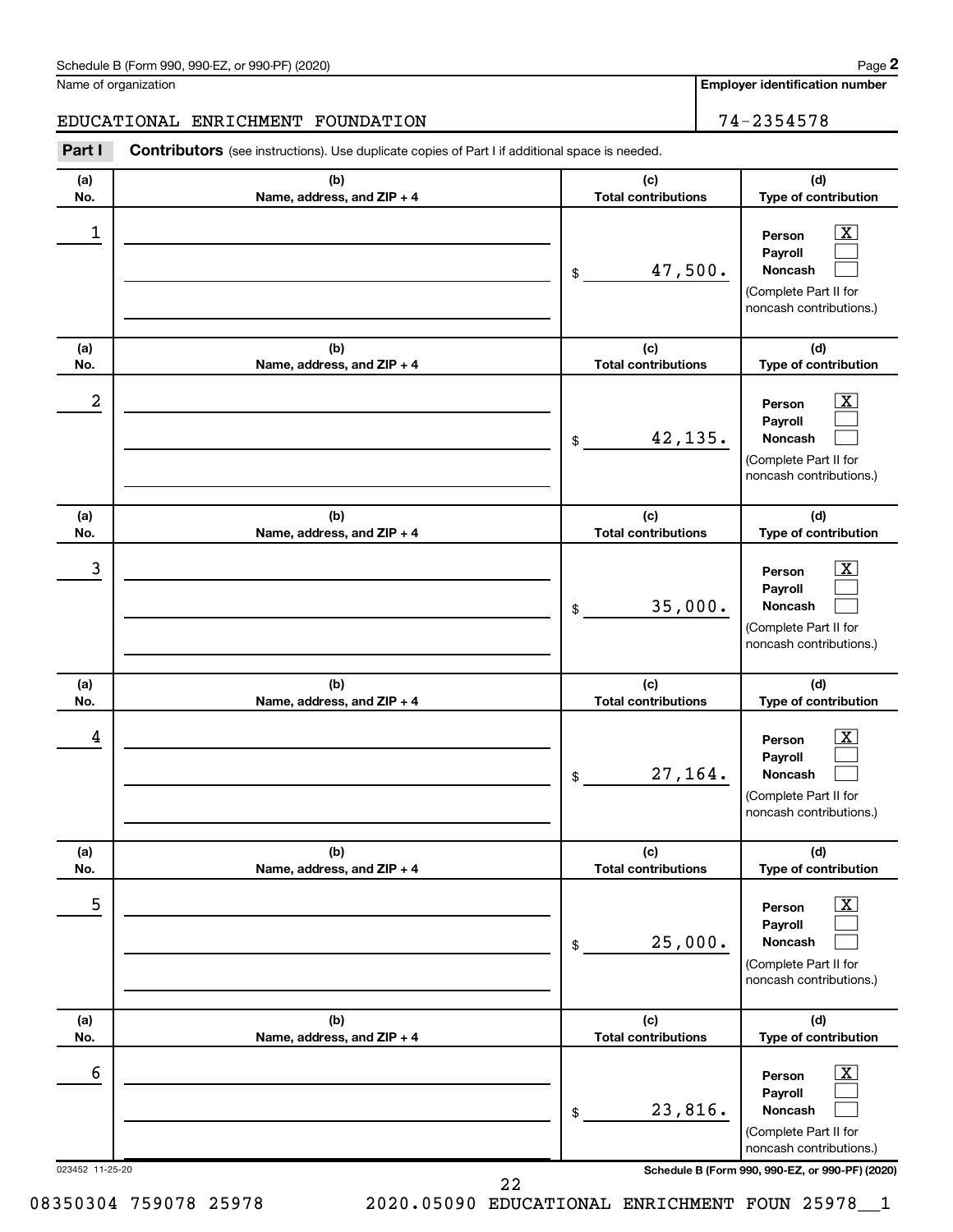#### Schedule B (Form 990, 990-EZ, or 990-PF) (2020)

Name of organization

#### EDUCATIONAL ENRICHMENT FOUNDATION 74-2354578

**Part I** Contributors (see instructions). Use duplicate copies of Part I if additional space is needed.

| (c)<br><b>Total contributions</b><br>20,000.<br>\$<br>(c)<br><b>Total contributions</b><br>20,000.<br>\$<br>(c) | (d)<br>Type of contribution<br>x<br>Person<br>Payroll<br><b>Noncash</b><br>(Complete Part II for<br>noncash contributions.)<br>(d)<br>Type of contribution<br>х<br>Person<br>Payroll<br><b>Noncash</b><br>(Complete Part II for<br>noncash contributions.) |
|-----------------------------------------------------------------------------------------------------------------|------------------------------------------------------------------------------------------------------------------------------------------------------------------------------------------------------------------------------------------------------------|
|                                                                                                                 |                                                                                                                                                                                                                                                            |
|                                                                                                                 |                                                                                                                                                                                                                                                            |
|                                                                                                                 |                                                                                                                                                                                                                                                            |
|                                                                                                                 |                                                                                                                                                                                                                                                            |
| <b>Total contributions</b>                                                                                      | (d)<br>Type of contribution                                                                                                                                                                                                                                |
| 16,800.<br>\$                                                                                                   | х<br>Person<br>Payroll<br><b>Noncash</b><br>(Complete Part II for<br>noncash contributions.)                                                                                                                                                               |
| (c)<br><b>Total contributions</b>                                                                               | (d)<br>Type of contribution                                                                                                                                                                                                                                |
| \$                                                                                                              | Person<br>Payroll<br><b>Noncash</b><br>(Complete Part II for<br>noncash contributions.)                                                                                                                                                                    |
| (c)                                                                                                             | (d)<br>Type of contribution                                                                                                                                                                                                                                |
| \$                                                                                                              | Person<br>Payroll<br>Noncash<br>(Complete Part II for<br>noncash contributions.)                                                                                                                                                                           |
|                                                                                                                 | (d)<br>Type of contribution                                                                                                                                                                                                                                |
| (c)                                                                                                             | Person                                                                                                                                                                                                                                                     |
|                                                                                                                 | <b>Total contributions</b><br><b>Total contributions</b>                                                                                                                                                                                                   |

08350304 759078 25978 2020.05090 EDUCATIONAL ENRICHMENT FOUN 25978 1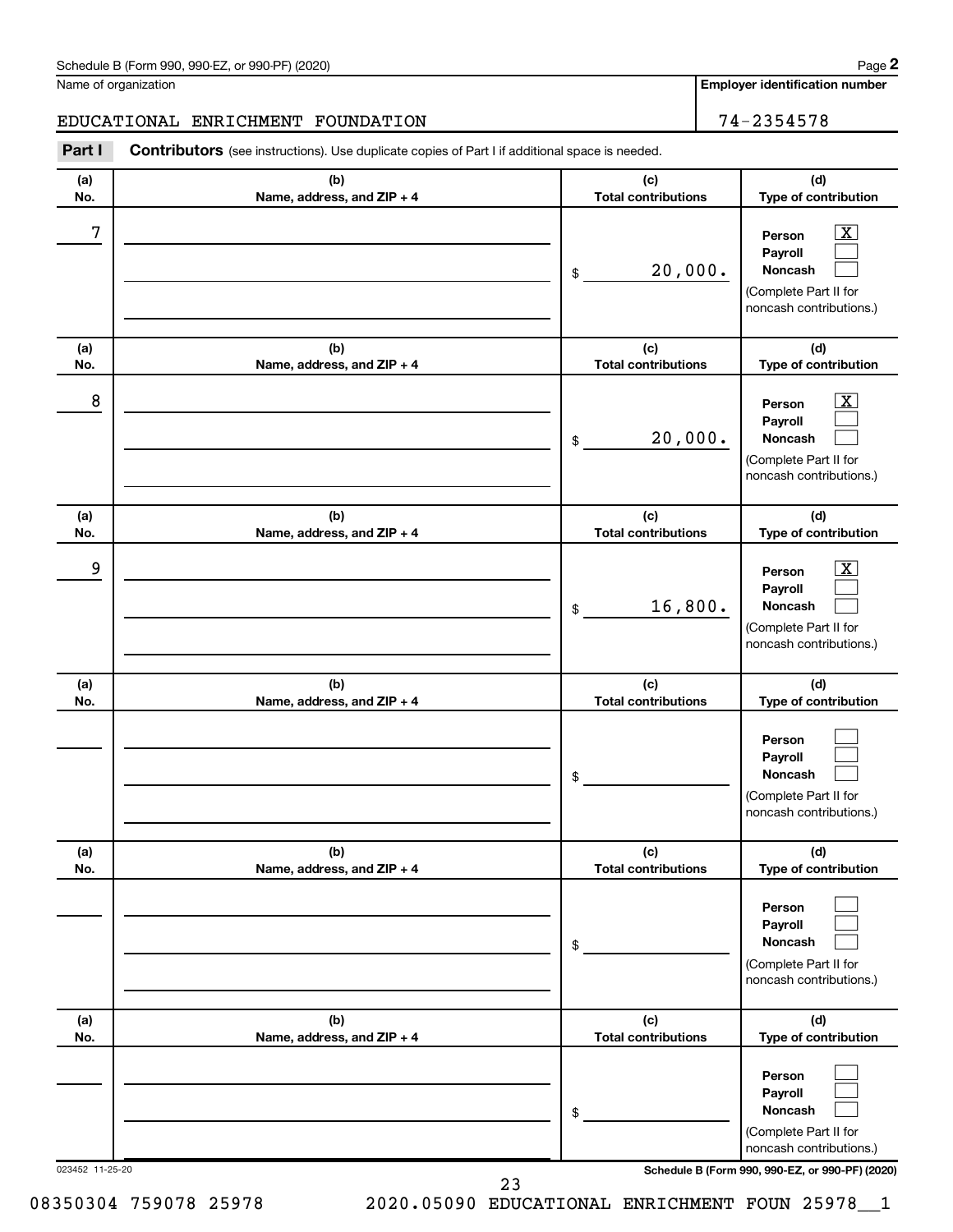Name of organization

**Employer identification number**

EDUCATIONAL ENRICHMENT FOUNDATION 74-2354578

Part II Noncash Property (see instructions). Use duplicate copies of Part II if additional space is needed.

| (b)<br>Description of noncash property given | (c)<br>FMV (or estimate)<br>(See instructions.) | (d)<br>Date received |
|----------------------------------------------|-------------------------------------------------|----------------------|
|                                              | \$                                              |                      |
| (b)<br>Description of noncash property given | (c)<br>FMV (or estimate)<br>(See instructions.) | (d)<br>Date received |
|                                              | \$                                              |                      |
| (b)<br>Description of noncash property given | (c)<br>FMV (or estimate)<br>(See instructions.) | (d)<br>Date received |
|                                              | \$                                              |                      |
| (b)<br>Description of noncash property given | (c)<br>FMV (or estimate)<br>(See instructions.) | (d)<br>Date received |
|                                              | \$                                              |                      |
| (b)<br>Description of noncash property given | (c)<br>FMV (or estimate)<br>(See instructions.) | (d)<br>Date received |
|                                              | \$                                              |                      |
| (b)<br>Description of noncash property given | (c)<br>FMV (or estimate)<br>(See instructions.) | (d)<br>Date received |
|                                              | \$                                              |                      |
|                                              |                                                 |                      |

08350304 759078 25978 2020.05090 EDUCATIONAL ENRICHMENT FOUN 25978 1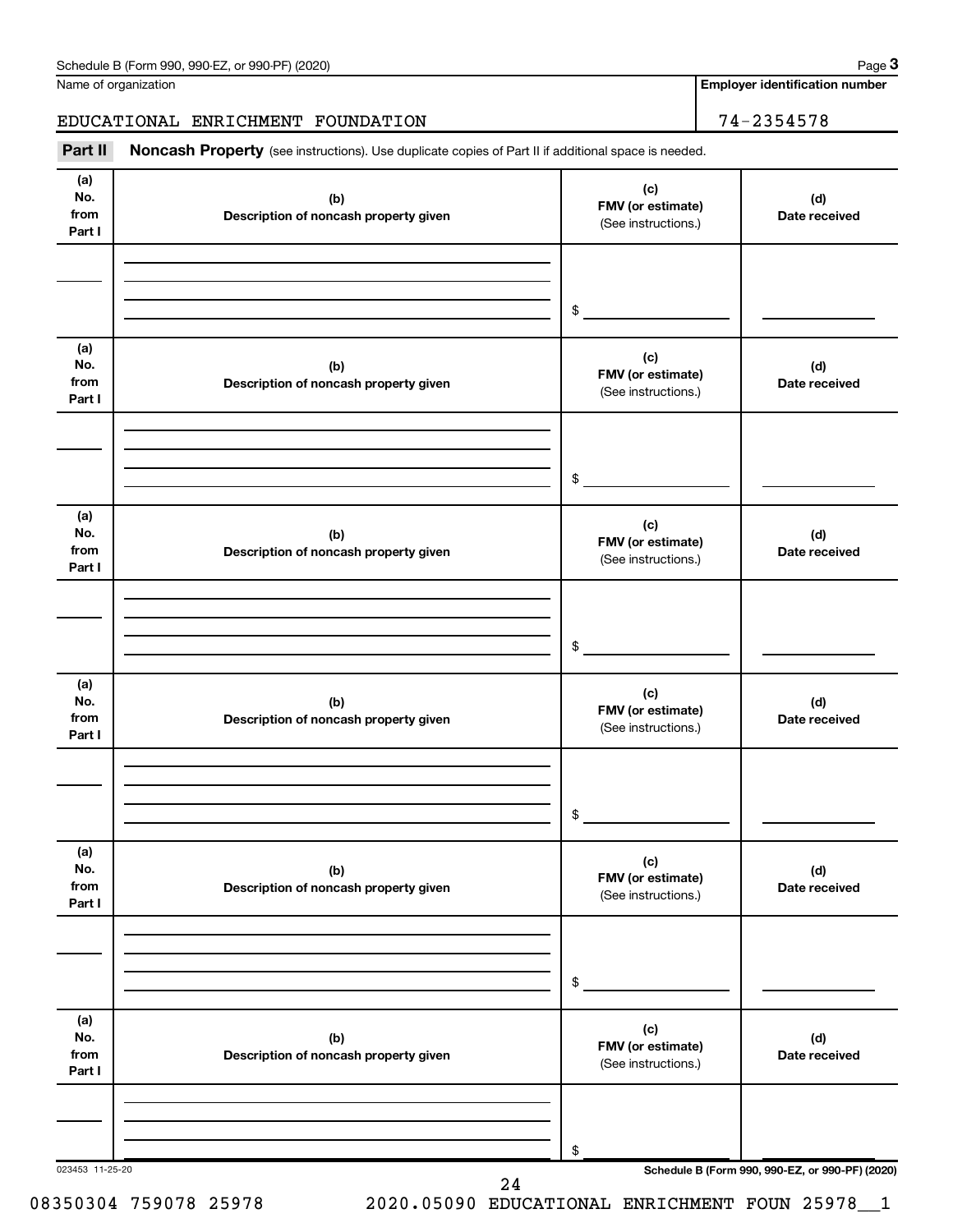|                           | Schedule B (Form 990, 990-EZ, or 990-PF) (2020)                                                                                                                                                                                                                                                                                           |                                       | Page 4                                                                                                                                                         |  |  |
|---------------------------|-------------------------------------------------------------------------------------------------------------------------------------------------------------------------------------------------------------------------------------------------------------------------------------------------------------------------------------------|---------------------------------------|----------------------------------------------------------------------------------------------------------------------------------------------------------------|--|--|
|                           | Name of organization                                                                                                                                                                                                                                                                                                                      | <b>Employer identification number</b> |                                                                                                                                                                |  |  |
|                           | EDUCATIONAL ENRICHMENT FOUNDATION                                                                                                                                                                                                                                                                                                         |                                       | 74-2354578                                                                                                                                                     |  |  |
| Part III                  | from any one contributor. Complete columns (a) through (e) and the following line entry. For organizations<br>completing Part III, enter the total of exclusively religious, charitable, etc., contributions of \$1,000 or less for the year. (Enter this info. once.)<br>Use duplicate copies of Part III if additional space is needed. |                                       | Exclusively religious, charitable, etc., contributions to organizations described in section 501(c)(7), (8), or (10) that total more than \$1,000 for the year |  |  |
| (a) No.<br>from           | (b) Purpose of gift                                                                                                                                                                                                                                                                                                                       | (c) Use of gift                       | (d) Description of how gift is held                                                                                                                            |  |  |
| Part I                    |                                                                                                                                                                                                                                                                                                                                           |                                       |                                                                                                                                                                |  |  |
|                           |                                                                                                                                                                                                                                                                                                                                           | (e) Transfer of gift                  |                                                                                                                                                                |  |  |
|                           | Transferee's name, address, and ZIP + 4                                                                                                                                                                                                                                                                                                   |                                       | Relationship of transferor to transferee                                                                                                                       |  |  |
| (a) No.<br>from           | (b) Purpose of gift                                                                                                                                                                                                                                                                                                                       | (c) Use of gift                       | (d) Description of how gift is held                                                                                                                            |  |  |
| Part I                    |                                                                                                                                                                                                                                                                                                                                           |                                       |                                                                                                                                                                |  |  |
|                           |                                                                                                                                                                                                                                                                                                                                           | (e) Transfer of gift                  |                                                                                                                                                                |  |  |
|                           | Transferee's name, address, and ZIP + 4                                                                                                                                                                                                                                                                                                   |                                       | Relationship of transferor to transferee                                                                                                                       |  |  |
|                           |                                                                                                                                                                                                                                                                                                                                           |                                       |                                                                                                                                                                |  |  |
| (a) No.<br>from<br>Part I | (b) Purpose of gift                                                                                                                                                                                                                                                                                                                       | (c) Use of gift                       | (d) Description of how gift is held                                                                                                                            |  |  |
|                           |                                                                                                                                                                                                                                                                                                                                           |                                       |                                                                                                                                                                |  |  |
|                           |                                                                                                                                                                                                                                                                                                                                           | (e) Transfer of gift                  |                                                                                                                                                                |  |  |
|                           | Transferee's name, address, and ZIP + 4                                                                                                                                                                                                                                                                                                   |                                       | Relationship of transferor to transferee                                                                                                                       |  |  |
|                           |                                                                                                                                                                                                                                                                                                                                           |                                       |                                                                                                                                                                |  |  |
| (a) No.<br>from<br>Part I | (b) Purpose of gift                                                                                                                                                                                                                                                                                                                       | (c) Use of gift                       | (d) Description of how gift is held                                                                                                                            |  |  |
|                           |                                                                                                                                                                                                                                                                                                                                           |                                       |                                                                                                                                                                |  |  |
|                           | (e) Transfer of gift                                                                                                                                                                                                                                                                                                                      |                                       |                                                                                                                                                                |  |  |
|                           | Transferee's name, address, and ZIP + 4                                                                                                                                                                                                                                                                                                   |                                       | Relationship of transferor to transferee                                                                                                                       |  |  |
|                           |                                                                                                                                                                                                                                                                                                                                           |                                       |                                                                                                                                                                |  |  |
| 023454 11-25-20           |                                                                                                                                                                                                                                                                                                                                           | 25                                    | Schedule B (Form 990, 990-EZ, or 990-PF) (2020)                                                                                                                |  |  |

08350304 759078 25978 2020.05090 EDUCATIONAL ENRICHMENT FOUN 25978\_\_1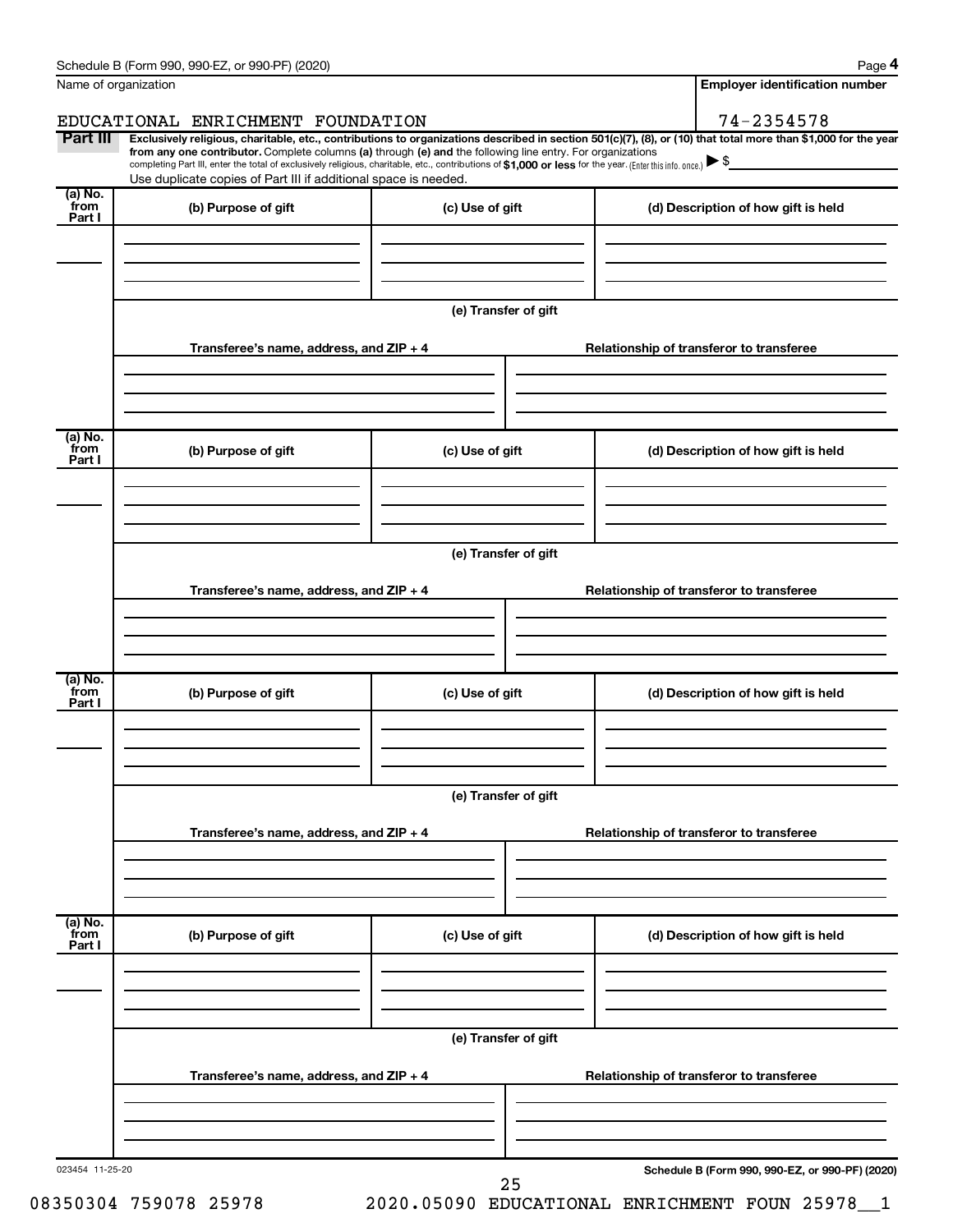| <b>SCHEDULE D</b> |  |
|-------------------|--|
|-------------------|--|

Department of the Treasury Internal Revenue Service

# **SCHEDULE D Supplemental Financial Statements**<br> **Form 990 2020**<br> **Part IV** line 6.7.8.9.10, 11a, 11b, 11d, 11d, 11d, 11d, 11d, 12a, 0r, 12b

**(Form 990) | Complete if the organization answered "Yes" on Form 990, Part IV, line 6, 7, 8, 9, 10, 11a, 11b, 11c, 11d, 11e, 11f, 12a, or 12b.**

**| Attach to Form 990. |Go to www.irs.gov/Form990 for instructions and the latest information.**



#### Name of the organization<br>
EDUCATIONAL ENRICHMENT FOUNDATION<br>
74-2354578 EDUCATIONAL ENRICHMENT FOUNDATION

| Part I  | Organizations Maintaining Donor Advised Funds or Other Similar Funds or Accounts. Complete if the                                                                                                                             |                         |  |                                                    |  |
|---------|-------------------------------------------------------------------------------------------------------------------------------------------------------------------------------------------------------------------------------|-------------------------|--|----------------------------------------------------|--|
|         | organization answered "Yes" on Form 990, Part IV, line 6.                                                                                                                                                                     |                         |  |                                                    |  |
|         |                                                                                                                                                                                                                               | (a) Donor advised funds |  | (b) Funds and other accounts                       |  |
| 1.      |                                                                                                                                                                                                                               |                         |  |                                                    |  |
| 2       | Aggregate value of contributions to (during year)                                                                                                                                                                             |                         |  |                                                    |  |
| 3       | Aggregate value of grants from (during year)                                                                                                                                                                                  |                         |  |                                                    |  |
| 4       |                                                                                                                                                                                                                               |                         |  |                                                    |  |
| 5       | Did the organization inform all donors and donor advisors in writing that the assets held in donor advised funds                                                                                                              |                         |  |                                                    |  |
|         |                                                                                                                                                                                                                               |                         |  | Yes<br><b>No</b>                                   |  |
| 6       | Did the organization inform all grantees, donors, and donor advisors in writing that grant funds can be used only                                                                                                             |                         |  |                                                    |  |
|         | for charitable purposes and not for the benefit of the donor or donor advisor, or for any other purpose conferring                                                                                                            |                         |  |                                                    |  |
|         | impermissible private benefit?                                                                                                                                                                                                |                         |  | Yes<br>No                                          |  |
| Part II | Conservation Easements. Complete if the organization answered "Yes" on Form 990, Part IV, line 7.                                                                                                                             |                         |  |                                                    |  |
| 1.      | Purpose(s) of conservation easements held by the organization (check all that apply).                                                                                                                                         |                         |  |                                                    |  |
|         | Preservation of land for public use (for example, recreation or education)                                                                                                                                                    |                         |  | Preservation of a historically important land area |  |
|         | Protection of natural habitat                                                                                                                                                                                                 |                         |  | Preservation of a certified historic structure     |  |
|         | Preservation of open space                                                                                                                                                                                                    |                         |  |                                                    |  |
| 2       | Complete lines 2a through 2d if the organization held a qualified conservation contribution in the form of a conservation easement on the last                                                                                |                         |  | Held at the End of the Tax Year                    |  |
|         | day of the tax year.                                                                                                                                                                                                          |                         |  | 2a                                                 |  |
| b       | Total acreage restricted by conservation easements                                                                                                                                                                            |                         |  | 2b                                                 |  |
| с       | Number of conservation easements on a certified historic structure included in (a) manufacture included in (a)                                                                                                                |                         |  | 2c                                                 |  |
|         | d Number of conservation easements included in (c) acquired after 7/25/06, and not on a historic structure                                                                                                                    |                         |  |                                                    |  |
|         | listed in the National Register [11, 1200] [12] The National Register [11, 1200] [12] The National Register [11, 1200] [12] The National Register [11, 1200] [12] The National Register [11, 1200] [12] The National Register |                         |  | 2d                                                 |  |
| з       | Number of conservation easements modified, transferred, released, extinguished, or terminated by the organization during the tax                                                                                              |                         |  |                                                    |  |
|         | $year \blacktriangleright$                                                                                                                                                                                                    |                         |  |                                                    |  |
| 4       | Number of states where property subject to conservation easement is located >                                                                                                                                                 |                         |  |                                                    |  |
| 5       | Does the organization have a written policy regarding the periodic monitoring, inspection, handling of                                                                                                                        |                         |  |                                                    |  |
|         | violations, and enforcement of the conservation easements it holds?                                                                                                                                                           |                         |  | Yes<br><b>No</b>                                   |  |
| 6       | Staff and volunteer hours devoted to monitoring, inspecting, handling of violations, and enforcing conservation easements during the year                                                                                     |                         |  |                                                    |  |
|         |                                                                                                                                                                                                                               |                         |  |                                                    |  |
| 7       | Amount of expenses incurred in monitoring, inspecting, handling of violations, and enforcing conservation easements during the year                                                                                           |                         |  |                                                    |  |
|         | ▶ \$                                                                                                                                                                                                                          |                         |  |                                                    |  |
| 8       | Does each conservation easement reported on line 2(d) above satisfy the requirements of section 170(h)(4)(B)(i)                                                                                                               |                         |  |                                                    |  |
|         |                                                                                                                                                                                                                               |                         |  | Yes<br>No                                          |  |
| 9       | In Part XIII, describe how the organization reports conservation easements in its revenue and expense statement and                                                                                                           |                         |  |                                                    |  |
|         | balance sheet, and include, if applicable, the text of the footnote to the organization's financial statements that describes the                                                                                             |                         |  |                                                    |  |
|         | organization's accounting for conservation easements.<br>Organizations Maintaining Collections of Art, Historical Treasures, or Other Similar Assets.<br>Part III                                                             |                         |  |                                                    |  |
|         | Complete if the organization answered "Yes" on Form 990, Part IV, line 8.                                                                                                                                                     |                         |  |                                                    |  |
|         | 1a If the organization elected, as permitted under FASB ASC 958, not to report in its revenue statement and balance sheet works                                                                                               |                         |  |                                                    |  |
|         | of art, historical treasures, or other similar assets held for public exhibition, education, or research in furtherance of public                                                                                             |                         |  |                                                    |  |
|         | service, provide in Part XIII the text of the footnote to its financial statements that describes these items.                                                                                                                |                         |  |                                                    |  |
|         | b If the organization elected, as permitted under FASB ASC 958, to report in its revenue statement and balance sheet works of                                                                                                 |                         |  |                                                    |  |
|         | art, historical treasures, or other similar assets held for public exhibition, education, or research in furtherance of public service,                                                                                       |                         |  |                                                    |  |
|         | provide the following amounts relating to these items:                                                                                                                                                                        |                         |  |                                                    |  |
|         |                                                                                                                                                                                                                               |                         |  |                                                    |  |
|         | (ii) Assets included in Form 990, Part X [11] [2000] [2010] Assets included in Form 990, Part X [11] [11] Assets included in Form 990, Part X                                                                                 |                         |  | $\blacktriangleright$ s                            |  |
| 2       | If the organization received or held works of art, historical treasures, or other similar assets for financial gain, provide                                                                                                  |                         |  |                                                    |  |
|         | the following amounts required to be reported under FASB ASC 958 relating to these items:                                                                                                                                     |                         |  |                                                    |  |
|         |                                                                                                                                                                                                                               |                         |  | \$                                                 |  |
|         |                                                                                                                                                                                                                               |                         |  | $\blacktriangleright$ s                            |  |
|         | LHA For Paperwork Reduction Act Notice, see the Instructions for Form 990.                                                                                                                                                    |                         |  | Schedule D (Form 990) 2020                         |  |
|         | 032051 12-01-20                                                                                                                                                                                                               |                         |  |                                                    |  |

08350304 759078 25978 2020.05090 EDUCATIONAL ENRICHMENT FOUN 25978 1 26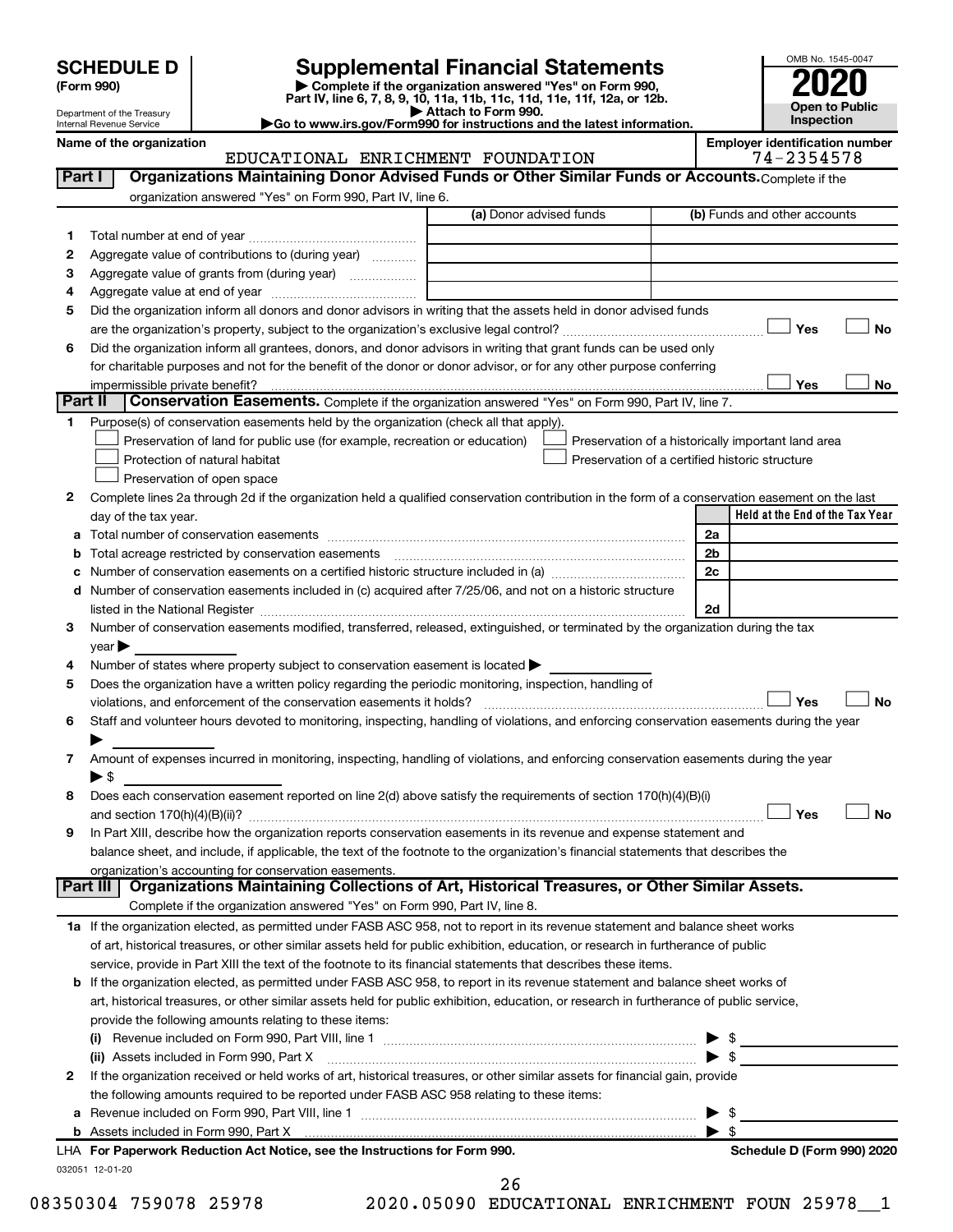|        | Schedule D (Form 990) 2020                                                                                                                                                                                                     | EDUCATIONAL ENRICHMENT FOUNDATION                     |                |                                                                                                                                                                                                                                |          | 74-2354578 Page 2                    |                     |         |           |
|--------|--------------------------------------------------------------------------------------------------------------------------------------------------------------------------------------------------------------------------------|-------------------------------------------------------|----------------|--------------------------------------------------------------------------------------------------------------------------------------------------------------------------------------------------------------------------------|----------|--------------------------------------|---------------------|---------|-----------|
|        | Organizations Maintaining Collections of Art, Historical Treasures, or Other Similar Assets (continued)<br>Part III                                                                                                            |                                                       |                |                                                                                                                                                                                                                                |          |                                      |                     |         |           |
| 3      | Using the organization's acquisition, accession, and other records, check any of the following that make significant use of its                                                                                                |                                                       |                |                                                                                                                                                                                                                                |          |                                      |                     |         |           |
|        | collection items (check all that apply):                                                                                                                                                                                       |                                                       |                |                                                                                                                                                                                                                                |          |                                      |                     |         |           |
| a      | Public exhibition<br>Loan or exchange program                                                                                                                                                                                  |                                                       |                |                                                                                                                                                                                                                                |          |                                      |                     |         |           |
| b      | Scholarly research                                                                                                                                                                                                             |                                                       |                | Other and the control of the control of the control of the control of the control of the control of the control of the control of the control of the control of the control of the control of the control of the control of th |          |                                      |                     |         |           |
| c      | Preservation for future generations                                                                                                                                                                                            |                                                       |                |                                                                                                                                                                                                                                |          |                                      |                     |         |           |
| 4      | Provide a description of the organization's collections and explain how they further the organization's exempt purpose in Part XIII.                                                                                           |                                                       |                |                                                                                                                                                                                                                                |          |                                      |                     |         |           |
| 5      | During the year, did the organization solicit or receive donations of art, historical treasures, or other similar assets                                                                                                       |                                                       |                |                                                                                                                                                                                                                                |          |                                      |                     |         |           |
|        |                                                                                                                                                                                                                                |                                                       |                |                                                                                                                                                                                                                                |          |                                      | Yes                 |         | No        |
|        | Part IV<br><b>Escrow and Custodial Arrangements.</b> Complete if the organization answered "Yes" on Form 990, Part IV, line 9, or                                                                                              |                                                       |                |                                                                                                                                                                                                                                |          |                                      |                     |         |           |
|        | reported an amount on Form 990, Part X, line 21.                                                                                                                                                                               |                                                       |                |                                                                                                                                                                                                                                |          |                                      |                     |         |           |
|        | 1a Is the organization an agent, trustee, custodian or other intermediary for contributions or other assets not included                                                                                                       |                                                       |                |                                                                                                                                                                                                                                |          |                                      |                     |         |           |
|        |                                                                                                                                                                                                                                |                                                       |                |                                                                                                                                                                                                                                |          |                                      | Yes                 |         | <b>No</b> |
|        | b If "Yes," explain the arrangement in Part XIII and complete the following table:                                                                                                                                             |                                                       |                |                                                                                                                                                                                                                                |          |                                      |                     |         |           |
|        |                                                                                                                                                                                                                                |                                                       |                |                                                                                                                                                                                                                                |          |                                      | Amount              |         |           |
|        | c Beginning balance measurements and the contract of the contract of the contract of the contract of the contract of the contract of the contract of the contract of the contract of the contract of the contract of the contr |                                                       |                |                                                                                                                                                                                                                                |          | 1c                                   |                     |         |           |
|        | d Additions during the year manufactured and an account of the year manufactured and account of the year manufactured and account of the year manufactured and account of the year manufactured and account of the year manufa |                                                       |                |                                                                                                                                                                                                                                |          | 1d                                   |                     |         |           |
|        | e Distributions during the year manufactured and an account of the year manufactured and account of the year manufactured and account of the state of the state of the state of the state of the state of the state of the sta |                                                       |                |                                                                                                                                                                                                                                |          | 1е                                   |                     |         |           |
| f.     |                                                                                                                                                                                                                                |                                                       |                |                                                                                                                                                                                                                                |          | 1f                                   |                     |         |           |
|        | 2a Did the organization include an amount on Form 990, Part X, line 21, for escrow or custodial account liability?                                                                                                             |                                                       |                |                                                                                                                                                                                                                                |          | .                                    | Yes                 |         | No        |
|        |                                                                                                                                                                                                                                |                                                       |                |                                                                                                                                                                                                                                |          |                                      |                     |         |           |
| Part V | <b>Endowment Funds.</b> Complete if the organization answered "Yes" on Form 990, Part IV, line 10.                                                                                                                             |                                                       |                |                                                                                                                                                                                                                                |          |                                      |                     |         |           |
|        |                                                                                                                                                                                                                                | (a) Current year                                      | (b) Prior year | (c) Two years back                                                                                                                                                                                                             |          | $\vert$ (d) Three years back $\vert$ | (e) Four years back |         |           |
|        | 659,555.<br>532, 409.<br>507, 208.<br>676,174.<br>517,246.<br>1a Beginning of year balance                                                                                                                                     |                                                       |                |                                                                                                                                                                                                                                |          |                                      |                     |         |           |
|        | 38,264.<br>107,155.<br>14,808.<br>10,874.                                                                                                                                                                                      |                                                       |                |                                                                                                                                                                                                                                |          |                                      |                     |         |           |
|        | c Net investment earnings, gains, and losses                                                                                                                                                                                   | 130, 343.<br>22,389.<br>41,154.<br>24,101.<br>34,232. |                |                                                                                                                                                                                                                                |          |                                      |                     |         |           |
|        |                                                                                                                                                                                                                                | 22,756.<br>31, 116.<br>22,290.<br>14,241.<br>18,100.  |                |                                                                                                                                                                                                                                |          |                                      |                     |         |           |
|        | e Other expenditures for facilities                                                                                                                                                                                            |                                                       |                |                                                                                                                                                                                                                                |          |                                      |                     |         |           |
|        | and programs                                                                                                                                                                                                                   |                                                       |                |                                                                                                                                                                                                                                |          |                                      |                     |         |           |
|        | f Administrative expenses                                                                                                                                                                                                      |                                                       |                |                                                                                                                                                                                                                                |          |                                      |                     |         |           |
| g      |                                                                                                                                                                                                                                | 822,025.                                              | 676, 174.      |                                                                                                                                                                                                                                | 659,555. | 532,409.                             |                     |         | 517, 246. |
| 2      | Provide the estimated percentage of the current year end balance (line 1g, column (a)) held as:                                                                                                                                |                                                       |                |                                                                                                                                                                                                                                |          |                                      |                     |         |           |
|        | a Board designated or quasi-endowment >                                                                                                                                                                                        | 1.0000                                                | %              |                                                                                                                                                                                                                                |          |                                      |                     |         |           |
| b      | Permanent endowment > 99.0000                                                                                                                                                                                                  | %                                                     |                |                                                                                                                                                                                                                                |          |                                      |                     |         |           |
|        | c Term endowment $\blacktriangleright$                                                                                                                                                                                         | %                                                     |                |                                                                                                                                                                                                                                |          |                                      |                     |         |           |
|        | The percentages on lines 2a, 2b, and 2c should equal 100%.                                                                                                                                                                     |                                                       |                |                                                                                                                                                                                                                                |          |                                      |                     |         |           |
|        | 3a Are there endowment funds not in the possession of the organization that are held and administered for the organization                                                                                                     |                                                       |                |                                                                                                                                                                                                                                |          |                                      |                     |         |           |
|        | by:                                                                                                                                                                                                                            |                                                       |                |                                                                                                                                                                                                                                |          |                                      |                     | Yes     | No        |
|        | (i)                                                                                                                                                                                                                            |                                                       |                |                                                                                                                                                                                                                                |          |                                      | 3a(i)               | X       |           |
|        |                                                                                                                                                                                                                                |                                                       |                |                                                                                                                                                                                                                                |          |                                      | 3a(ii)              |         | X         |
|        |                                                                                                                                                                                                                                |                                                       |                |                                                                                                                                                                                                                                |          |                                      | 3b                  |         |           |
| 4      | Describe in Part XIII the intended uses of the organization's endowment funds.                                                                                                                                                 |                                                       |                |                                                                                                                                                                                                                                |          |                                      |                     |         |           |
|        | Land, Buildings, and Equipment.<br><b>Part VI</b>                                                                                                                                                                              |                                                       |                |                                                                                                                                                                                                                                |          |                                      |                     |         |           |
|        | Complete if the organization answered "Yes" on Form 990, Part IV, line 11a. See Form 990, Part X, line 10.                                                                                                                     |                                                       |                |                                                                                                                                                                                                                                |          |                                      |                     |         |           |
|        | Description of property                                                                                                                                                                                                        | (a) Cost or other                                     |                | (b) Cost or other                                                                                                                                                                                                              |          | (c) Accumulated                      | (d) Book value      |         |           |
|        |                                                                                                                                                                                                                                | basis (investment)                                    |                | basis (other)                                                                                                                                                                                                                  |          | depreciation                         |                     |         |           |
|        |                                                                                                                                                                                                                                |                                                       |                |                                                                                                                                                                                                                                |          |                                      |                     |         |           |
|        |                                                                                                                                                                                                                                |                                                       |                | 13,003.                                                                                                                                                                                                                        |          | 1,806.                               |                     | 11,197. |           |
|        |                                                                                                                                                                                                                                |                                                       |                |                                                                                                                                                                                                                                |          |                                      |                     |         |           |
|        |                                                                                                                                                                                                                                |                                                       |                | 19,968.                                                                                                                                                                                                                        |          | 8,337.                               |                     | 11,631. |           |
|        |                                                                                                                                                                                                                                |                                                       |                |                                                                                                                                                                                                                                |          |                                      |                     | 22,828. |           |
|        | Total. Add lines 1a through 1e. (Column (d) must equal Form 990, Part X, column (B), line 10c.)                                                                                                                                |                                                       |                |                                                                                                                                                                                                                                |          |                                      |                     |         |           |
|        |                                                                                                                                                                                                                                |                                                       |                |                                                                                                                                                                                                                                |          | Schedule D (Form 990) 2020           |                     |         |           |

032052 12-01-20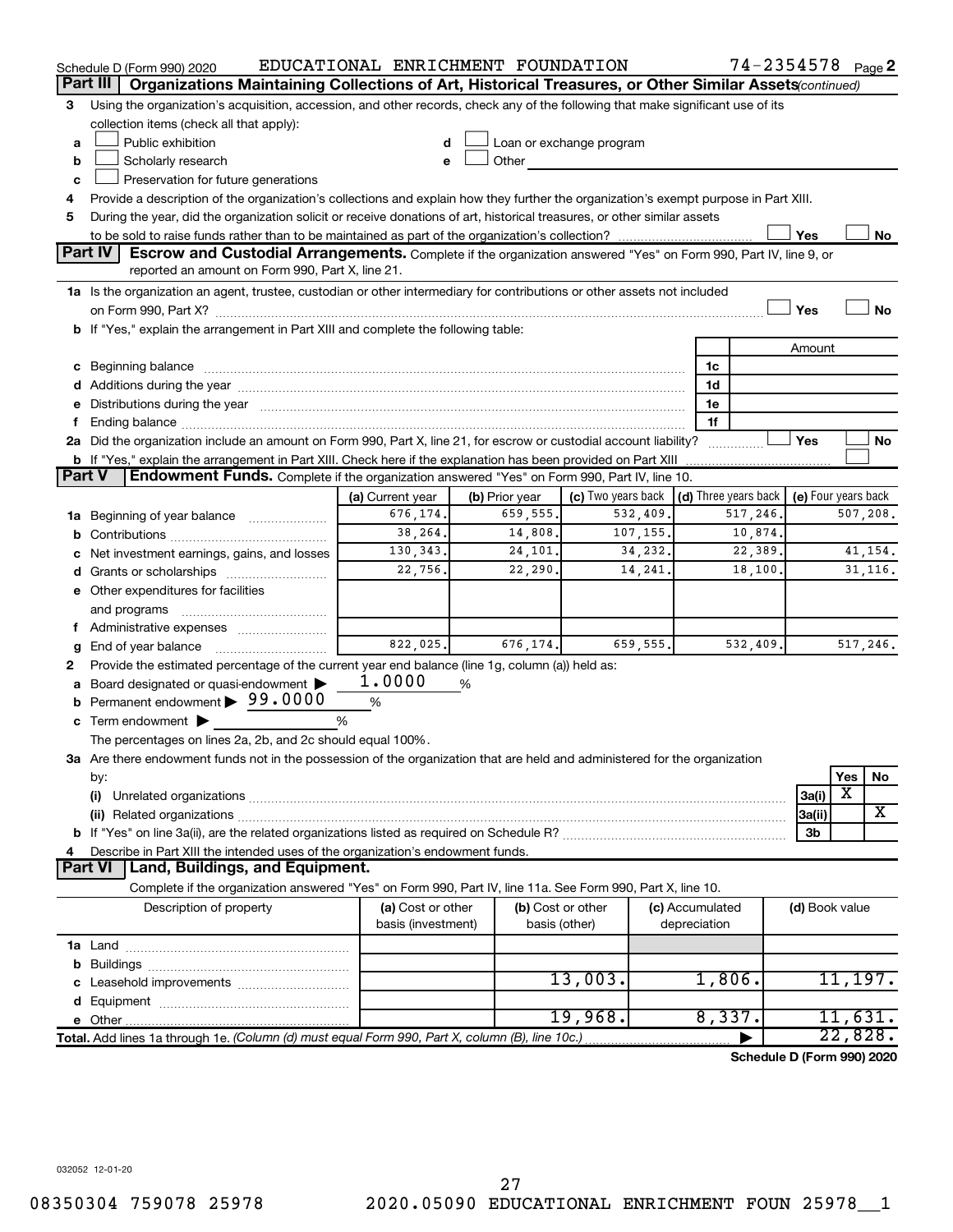| Part VII Investments - Other Securities.                                                                                                                                           |                 |                                                           |                |
|------------------------------------------------------------------------------------------------------------------------------------------------------------------------------------|-----------------|-----------------------------------------------------------|----------------|
| Complete if the organization answered "Yes" on Form 990, Part IV, line 11b. See Form 990, Part X, line 12.<br>(a) Description of security or category (including name of security) | (b) Book value  | (c) Method of valuation: Cost or end-of-year market value |                |
| (1) Financial derivatives                                                                                                                                                          |                 |                                                           |                |
|                                                                                                                                                                                    |                 |                                                           |                |
| $(3)$ Other                                                                                                                                                                        |                 |                                                           |                |
| (A)                                                                                                                                                                                |                 |                                                           |                |
| (B)                                                                                                                                                                                |                 |                                                           |                |
| (C)                                                                                                                                                                                |                 |                                                           |                |
| (D)                                                                                                                                                                                |                 |                                                           |                |
| (E)                                                                                                                                                                                |                 |                                                           |                |
| (F)                                                                                                                                                                                |                 |                                                           |                |
| (G)                                                                                                                                                                                |                 |                                                           |                |
| (H)                                                                                                                                                                                |                 |                                                           |                |
| Total. (Col. (b) must equal Form 990, Part X, col. (B) line 12.)                                                                                                                   |                 |                                                           |                |
| Part VIII Investments - Program Related.                                                                                                                                           |                 |                                                           |                |
| Complete if the organization answered "Yes" on Form 990, Part IV, line 11c. See Form 990, Part X, line 13.                                                                         |                 |                                                           |                |
| (a) Description of investment                                                                                                                                                      | (b) Book value  | (c) Method of valuation: Cost or end-of-year market value |                |
| (1)                                                                                                                                                                                |                 |                                                           |                |
| (2)                                                                                                                                                                                |                 |                                                           |                |
| (3)                                                                                                                                                                                |                 |                                                           |                |
| (4)                                                                                                                                                                                |                 |                                                           |                |
| (5)                                                                                                                                                                                |                 |                                                           |                |
| (6)                                                                                                                                                                                |                 |                                                           |                |
| (7)                                                                                                                                                                                |                 |                                                           |                |
| (8)                                                                                                                                                                                |                 |                                                           |                |
| (9)                                                                                                                                                                                |                 |                                                           |                |
| Total. (Col. (b) must equal Form 990, Part X, col. (B) line 13.)                                                                                                                   |                 |                                                           |                |
| Part IX<br><b>Other Assets.</b>                                                                                                                                                    |                 |                                                           |                |
| Complete if the organization answered "Yes" on Form 990, Part IV, line 11d. See Form 990, Part X, line 15.                                                                         |                 |                                                           |                |
|                                                                                                                                                                                    | (a) Description |                                                           | (b) Book value |
| (1)                                                                                                                                                                                |                 |                                                           |                |
| (2)                                                                                                                                                                                |                 |                                                           |                |
| (3)                                                                                                                                                                                |                 |                                                           |                |
| (4)                                                                                                                                                                                |                 |                                                           |                |
| (5)                                                                                                                                                                                |                 |                                                           |                |
| (6)                                                                                                                                                                                |                 |                                                           |                |
| (7)                                                                                                                                                                                |                 |                                                           |                |
| (8)                                                                                                                                                                                |                 |                                                           |                |
| (9)                                                                                                                                                                                |                 |                                                           |                |
| Total. (Column (b) must equal Form 990, Part X, col. (B) line 15.)                                                                                                                 |                 |                                                           |                |
| <b>Other Liabilities.</b><br>Part X                                                                                                                                                |                 |                                                           |                |
| Complete if the organization answered "Yes" on Form 990, Part IV, line 11e or 11f. See Form 990, Part X, line 25.                                                                  |                 |                                                           |                |
| (a) Description of liability<br>1.                                                                                                                                                 |                 |                                                           | (b) Book value |
| Federal income taxes<br>(1)                                                                                                                                                        |                 |                                                           |                |
| (2)                                                                                                                                                                                |                 |                                                           |                |
| (3)                                                                                                                                                                                |                 |                                                           |                |
| (4)                                                                                                                                                                                |                 |                                                           |                |
| (5)                                                                                                                                                                                |                 |                                                           |                |
| (6)                                                                                                                                                                                |                 |                                                           |                |
| (7)                                                                                                                                                                                |                 |                                                           |                |
| (8)                                                                                                                                                                                |                 |                                                           |                |
| (9)                                                                                                                                                                                |                 |                                                           |                |
|                                                                                                                                                                                    |                 |                                                           |                |
| 2. Liability for uncertain tax positions. In Part XIII, provide the text of the footnote to the organization's financial statements that reports the                               |                 |                                                           |                |

Schedule D (Form 990) 2020  $\quad$  EDUCATIONAL ENRICHMENT FOUNDATION  $\quad$  74-2354578  $_{\rm Page}$ 

**Schedule D (Form 990) 2020** organization's liability for uncertain tax positions under FASB ASC 740. Check here if the text of the footnote has been provided in Part XIII ...  $\fbox{\bf X}$ 

74-2354578 Page 3

032053 12-01-20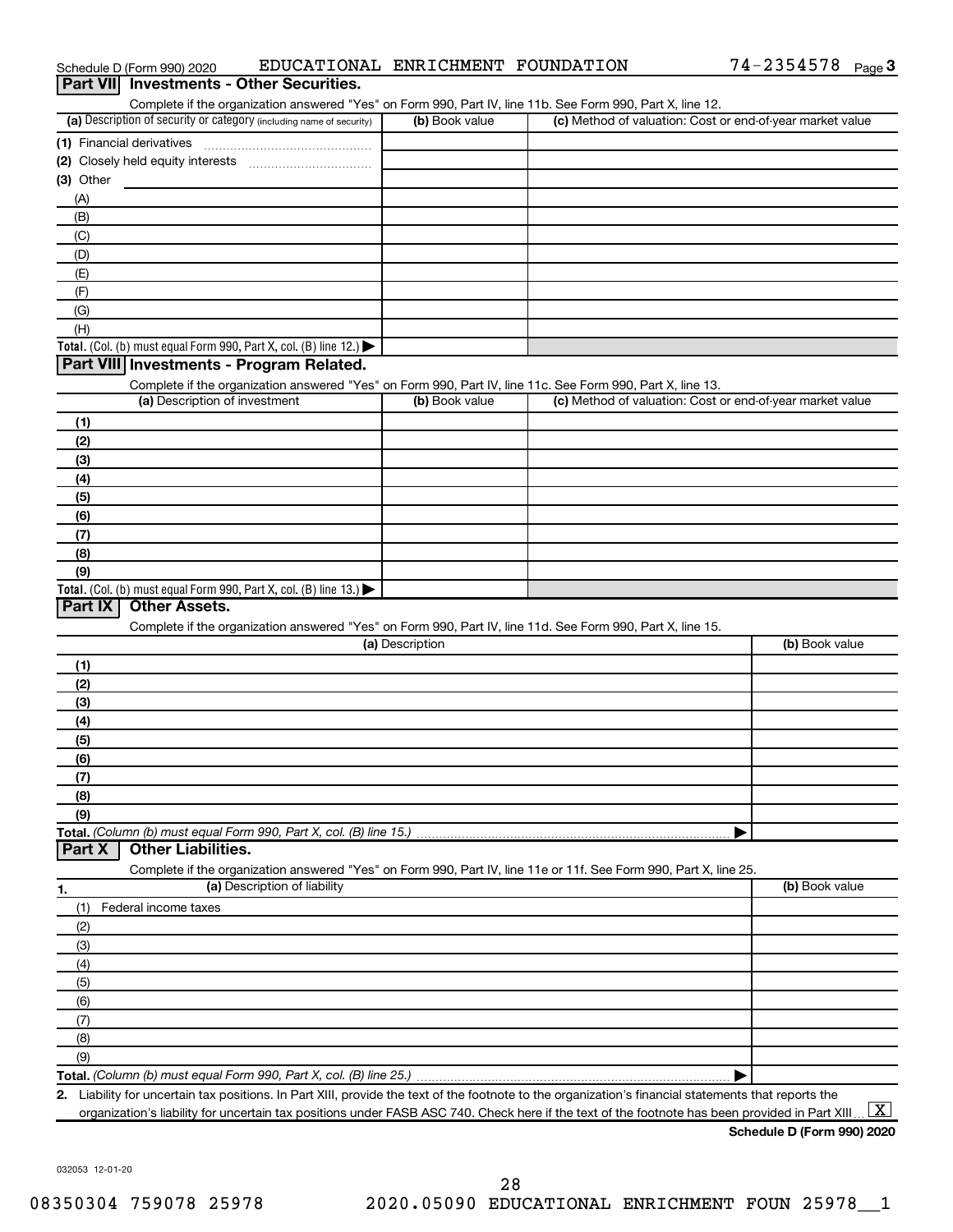|   | EDUCATIONAL ENRICHMENT FOUNDATION<br>Schedule D (Form 990) 2020                                                                                                                                                                     |                |          |                | $74 - 2354578$ Page 4    |
|---|-------------------------------------------------------------------------------------------------------------------------------------------------------------------------------------------------------------------------------------|----------------|----------|----------------|--------------------------|
|   | Reconciliation of Revenue per Audited Financial Statements With Revenue per Return.<br>Part XI                                                                                                                                      |                |          |                |                          |
|   | Complete if the organization answered "Yes" on Form 990, Part IV, line 12a.                                                                                                                                                         |                |          |                |                          |
| 1 | Total revenue, gains, and other support per audited financial statements                                                                                                                                                            |                |          | $\blacksquare$ | 875,983.                 |
| 2 | Amounts included on line 1 but not on Form 990, Part VIII, line 12:                                                                                                                                                                 |                |          |                |                          |
| a |                                                                                                                                                                                                                                     | 2a             | 145,717. |                |                          |
| b |                                                                                                                                                                                                                                     | 2 <sub>b</sub> |          |                |                          |
| c |                                                                                                                                                                                                                                     | 2 <sub>c</sub> |          |                |                          |
| d |                                                                                                                                                                                                                                     | 2d             |          |                |                          |
| е | Add lines 2a through 2d <b>contained a contained a contained a contained a</b> contained a contained a contained a contained a contained a contained a contained a contained a contained a contained a contained a contained a cont |                |          | 2e             | 145,717.                 |
| 3 |                                                                                                                                                                                                                                     |                |          | 3              | 730, 266.                |
| 4 | Amounts included on Form 990, Part VIII, line 12, but not on line 1:                                                                                                                                                                |                |          |                |                          |
|   |                                                                                                                                                                                                                                     |                | 250.     |                |                          |
|   |                                                                                                                                                                                                                                     | 4 <sub>h</sub> | $-918.$  |                |                          |
|   | c Add lines 4a and 4b                                                                                                                                                                                                               |                |          | 4c             | $-668.$                  |
|   |                                                                                                                                                                                                                                     |                |          | $\mathbf{5}$   | 729,598.                 |
|   | Part XII   Reconciliation of Expenses per Audited Financial Statements With Expenses per Return.                                                                                                                                    |                |          |                |                          |
|   | Complete if the organization answered "Yes" on Form 990, Part IV, line 12a.                                                                                                                                                         |                |          |                |                          |
| 1 |                                                                                                                                                                                                                                     |                |          | $\blacksquare$ | 852,016.                 |
| 2 | Amounts included on line 1 but not on Form 990, Part IX, line 25:                                                                                                                                                                   |                |          |                |                          |
| a |                                                                                                                                                                                                                                     | 2a             |          |                |                          |
| b |                                                                                                                                                                                                                                     | 2 <sub>b</sub> |          |                |                          |
|   |                                                                                                                                                                                                                                     | 2 <sub>c</sub> |          |                |                          |
| d |                                                                                                                                                                                                                                     | 2d             | 11,768.  |                |                          |
|   |                                                                                                                                                                                                                                     |                |          | 2e             | $\frac{11,768}{840,248}$ |
| 3 |                                                                                                                                                                                                                                     |                |          | 3              |                          |
| 4 | Amounts included on Form 990, Part IX, line 25, but not on line 1:                                                                                                                                                                  |                |          |                |                          |
| a | Investment expenses not included on Form 990, Part VIII, line 7b   4a                                                                                                                                                               |                | 250.     |                |                          |
|   |                                                                                                                                                                                                                                     | 4 <sub>h</sub> |          |                |                          |
|   | c Add lines 4a and 4b                                                                                                                                                                                                               |                |          | 4c             | 250.                     |
|   |                                                                                                                                                                                                                                     |                |          | 5              | 840,498.                 |
|   | Part XIII Supplemental Information.                                                                                                                                                                                                 |                |          |                |                          |

Provide the descriptions required for Part II, lines 3, 5, and 9; Part III, lines 1a and 4; Part IV, lines 1b and 2b; Part V, line 4; Part X, line 2; Part XI, lines 2d and 4b; and Part XII, lines 2d and 4b. Also complete this part to provide any additional information.

#### PART V, LINE 4:

THE ORGANIZATION HAS ADOPTED INVESTMENT POLICIES FOR ENDOWMENT ASSETS WITH DONOR RESTRICTIONS THAT ATTEMPT TO MAINTAIN SUFFICIENT CASH TO SUSTAIN OPERATIONS AND TO INVEST EXCESS CASH TO MAXIMIZE INCOME WHILE PRESERVING

PRINCIPAL.

032054 12-01-20 **Schedule D (Form 990) 2020** THESE ASSETS INCLUDE THOSE ASSETS OF DONOR-RESTRICTED FUNDS THAT THE ORGANIZATION MUST HOLD IN PERPETUITY OR FOR A DONOR-SPECIFIED PERIOD(S). THE ORGANIZATION'S RISK TOLERANCE IS CONSIDERED HIGH; LOSSES ARE NOT TO EXCEED 35% IN ANY ONE-YEAR PERIOD AND LOSSES ARE NOT TO EXCEED 5% OVER A FOUR-YEAR PERIOD. THE TARGET RATE OF RETURN IS 8.15% PER YEAR. THE ORGANIZATION'S INVESTMENT OBJECTIVES ARE AS FOLLOWS: 29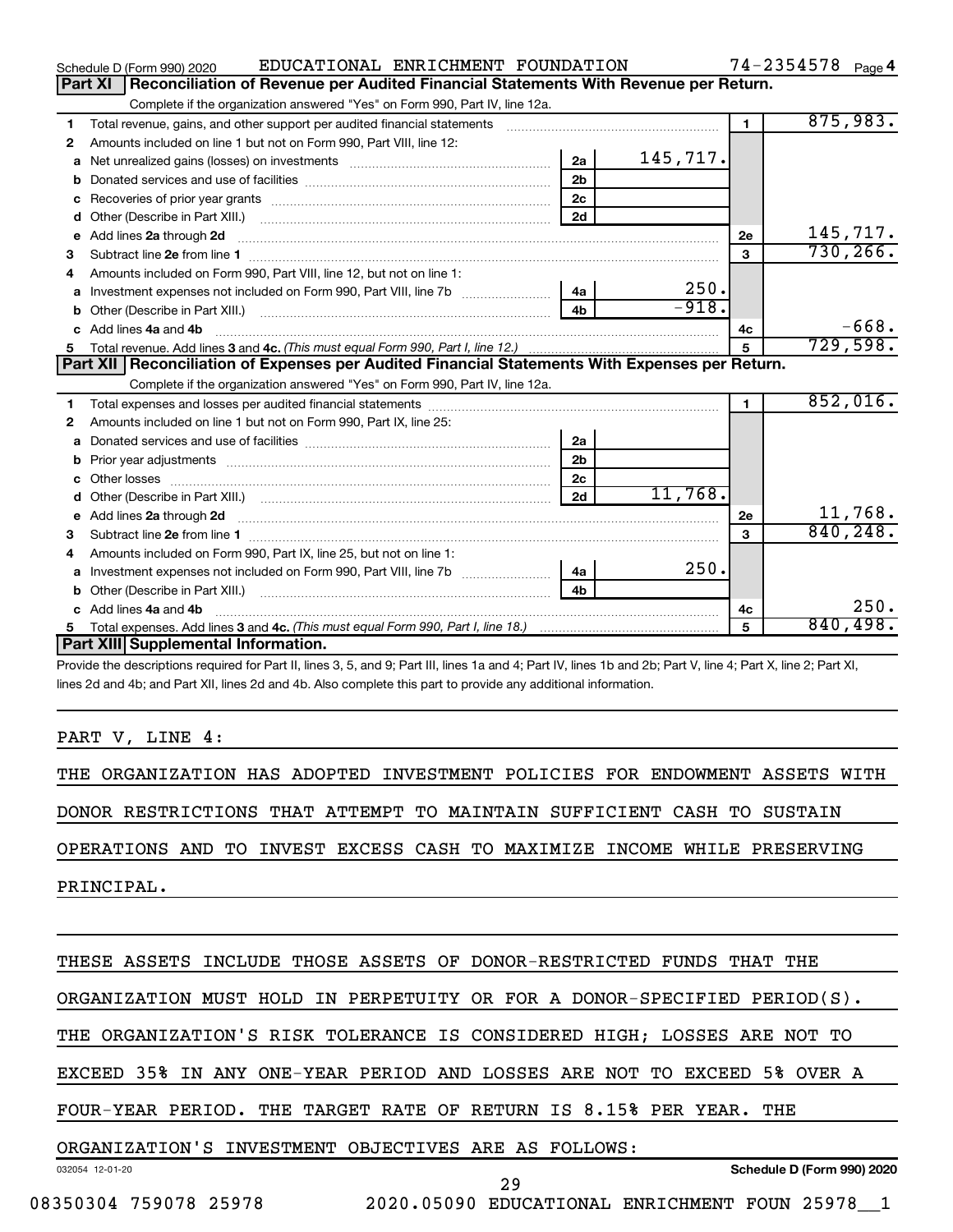-GROW CAPITAL WITHIN REASONABLE AND PRUDENT LEVELS OF RISK IN EQUITY MUTUAL FUNDS;

-PROVIDE A HEDGE COMPONENT, WHICH MAY HELP REDUCE PORTFOLIO VOLATILITY AND POTENTIALLY INCREASE RETURN;

-PROTECT CAPITAL AND MAXIMIZE CASH FLOW IN VARIOUS DOMESTIC AND EMERGING MARKET BOND PORTFOLIOS; AND

-SET FORTH AN INVESTMENT STRUCTURE THAT INCLUDES VARIOUS ASSET CLASSES, INVESTMENT MANAGEMENT STYLES, ASSET ALLOCATION AND ACCEPTABLE RANGES THAT ARE EXPECTED TO PRODUCE AS SUFFICIENT LEVEL OF OVERALL DIVERSIFICATION AND TOTAL INVESTMENT RETURN, OVER THE LONG-TERM.

PART X, LINE 2:

FINANCIAL STATEMENT ASC 740 FOOTNOTE:

THE ORGANIZATION IS EXEMPT FROM INCOME TAXES UNDER BOTH FEDERAL INTERNAL REVENUE CODE SECTION 501(C)(3) AND ARIZONA INCOME TAX LAWS, AND IS CLASSIFIED AS OTHER THAN A PRIVATE FOUNDATION UNDER INTERNAL REVENUE CODE SECTION 509(A)(1). INCOME FROM CERTAIN ACTIVITIES NOT DIRECTLY RELATED TO THE ORGANIZATION'S TAX EXEMPT PURPOSE, HOWEVER, MAY BE SUBJECT TO TAXATION AS UNRELATED BUSINESS TAXABLE INCOME (UBTI).

FROM TIME TO TIME, THE ORGANIZATION MAY BE SUBJECT TO PENALTIES AND INTEREST ASSESSED BY VARIOUS TAXING AUTHORITIES, WHICH ARE CLASSIFIED AS GENERAL AND ADMINISTRATIVE EXPENSES, IF THEY OCCUR.

PART XI, LINE 4B - OTHER ADJUSTMENTS:

LOSS ON DISPOSAL OF ASSETS  $-918.$ 

032055 12-01-20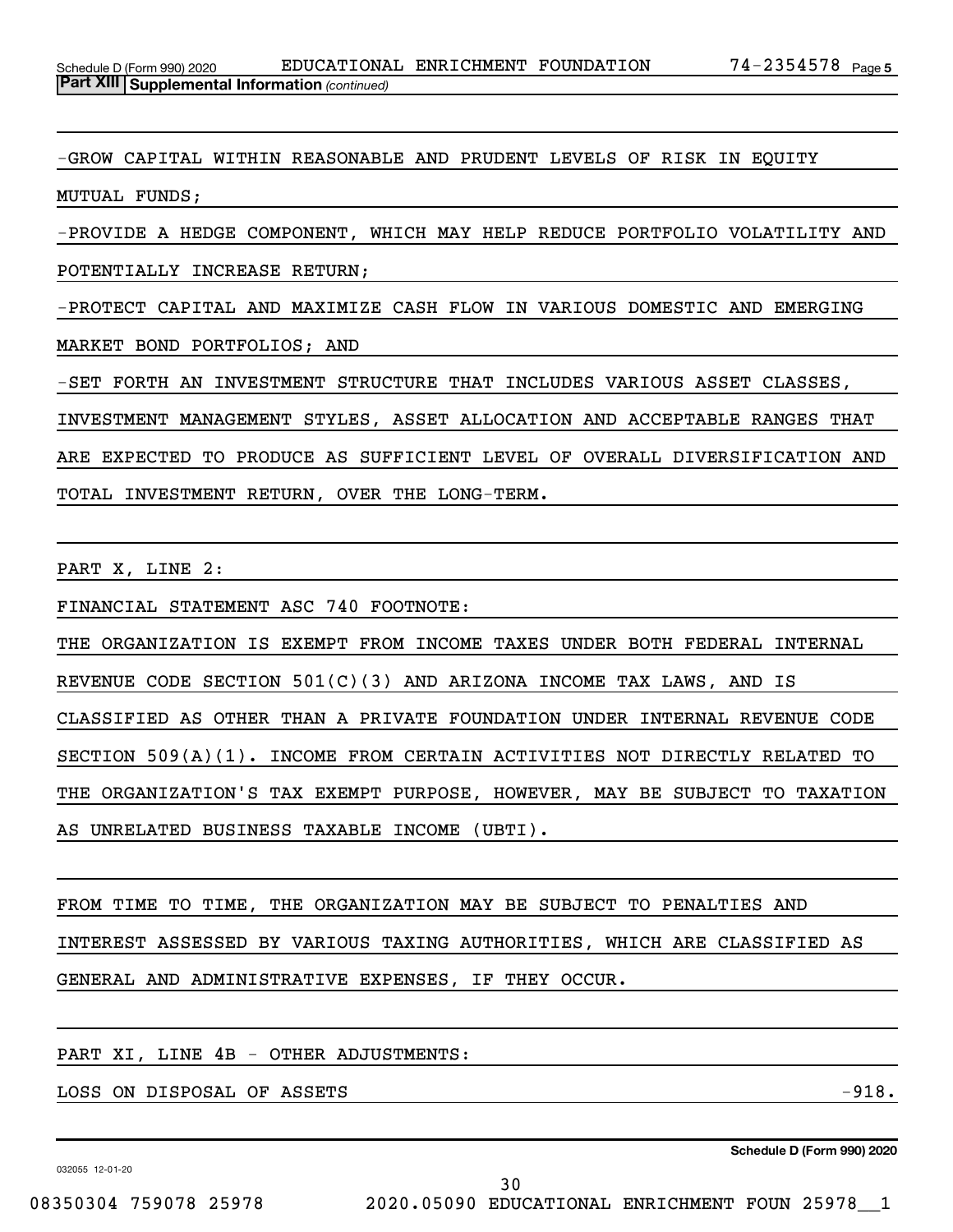| Schedule D (Form 990) 2020                            | EDUCATIONAL ENRICHMENT FOUNDATION |    | 74-2354578 Page 5          |
|-------------------------------------------------------|-----------------------------------|----|----------------------------|
| <b>Part XIII Supplemental Information (continued)</b> |                                   |    |                            |
| PART XII, LINE 2D - OTHER ADJUSTMENTS:                |                                   |    |                            |
| LOSS ON DISPOSAL OF ASSETS                            |                                   |    | 918.                       |
| <b>BAD DEBT EXPENSE</b>                               |                                   |    | 10,850.                    |
| TOTAL TO SCHEDULE D, PART XII, LINE 2D                |                                   |    | 11,768.                    |
|                                                       |                                   |    |                            |
|                                                       |                                   |    |                            |
|                                                       |                                   |    |                            |
|                                                       |                                   |    |                            |
|                                                       |                                   |    |                            |
|                                                       |                                   |    |                            |
|                                                       |                                   |    |                            |
|                                                       |                                   |    |                            |
|                                                       |                                   |    |                            |
|                                                       |                                   |    |                            |
|                                                       |                                   |    |                            |
|                                                       |                                   |    |                            |
|                                                       |                                   |    |                            |
|                                                       |                                   |    |                            |
|                                                       |                                   |    |                            |
|                                                       |                                   |    |                            |
|                                                       |                                   |    |                            |
|                                                       |                                   |    |                            |
|                                                       |                                   |    |                            |
|                                                       |                                   |    |                            |
|                                                       |                                   |    |                            |
|                                                       |                                   |    |                            |
|                                                       |                                   |    |                            |
|                                                       |                                   |    |                            |
|                                                       |                                   |    | Schedule D (Form 990) 2020 |
| 032055 12-01-20                                       |                                   | 31 |                            |

08350304 759078 25978 2020.05090 EDUCATIONAL ENRICHMENT FOUN 25978\_\_1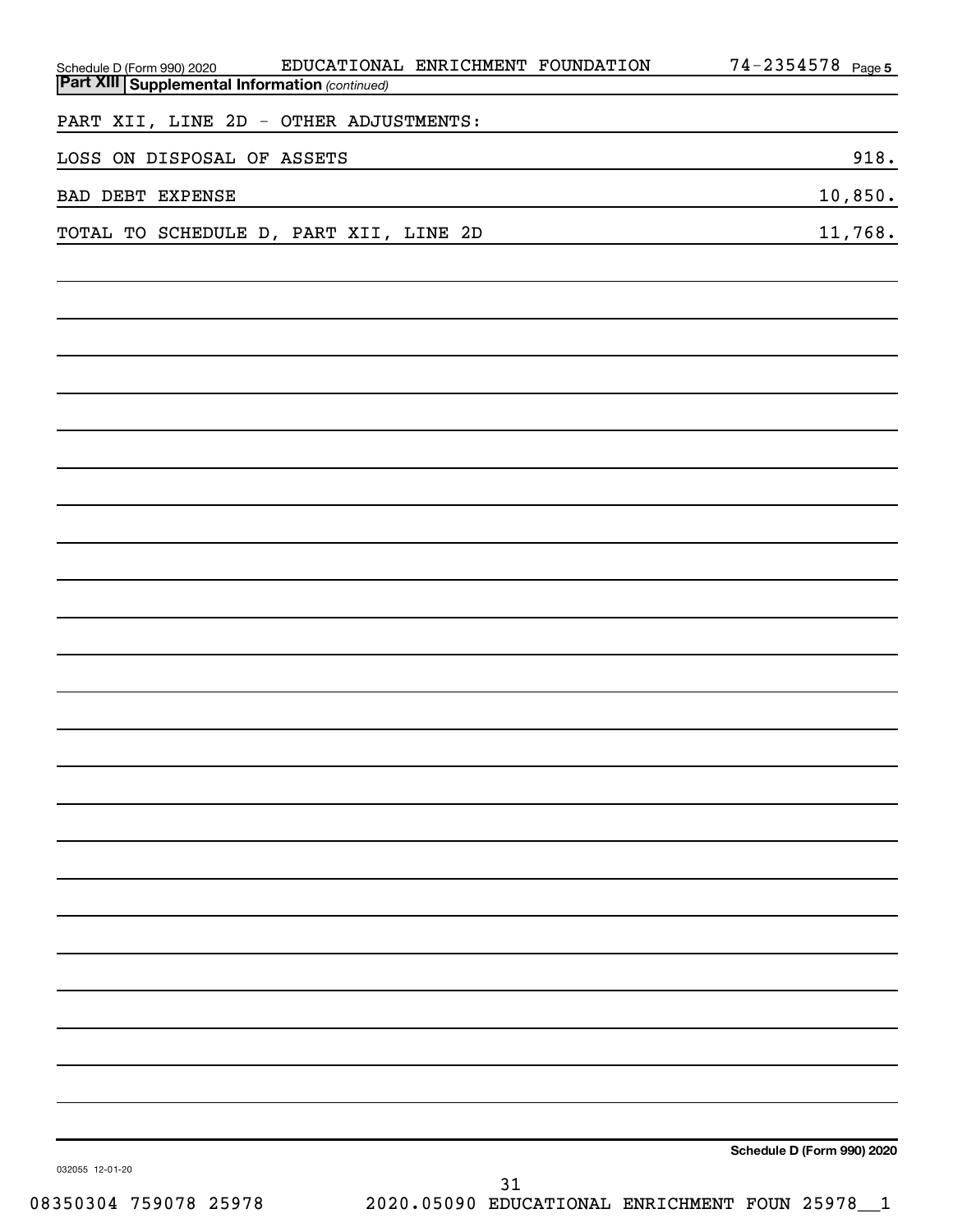| <b>SCHEDULE I</b><br>(Form 990)                                                                                                               |                                                                                                                                                                          |           | <b>Grants and Other Assistance to Organizations,</b><br>Governments, and Individuals in the United States<br>Complete if the organization answered "Yes" on Form 990, Part IV, line 21 or 22. |                             |                                         |                                                                |                                          | OMB No. 1545-0047<br>2020<br><b>Open to Public</b>  |
|-----------------------------------------------------------------------------------------------------------------------------------------------|--------------------------------------------------------------------------------------------------------------------------------------------------------------------------|-----------|-----------------------------------------------------------------------------------------------------------------------------------------------------------------------------------------------|-----------------------------|-----------------------------------------|----------------------------------------------------------------|------------------------------------------|-----------------------------------------------------|
| Attach to Form 990.<br>Department of the Treasury<br><b>Internal Revenue Service</b><br>Go to www.irs.gov/Form990 for the latest information. |                                                                                                                                                                          |           |                                                                                                                                                                                               |                             |                                         |                                                                |                                          | Inspection                                          |
|                                                                                                                                               | Name of the organization                                                                                                                                                 |           | EDUCATIONAL ENRICHMENT FOUNDATION                                                                                                                                                             |                             |                                         |                                                                |                                          | <b>Employer identification number</b><br>74-2354578 |
| Part I                                                                                                                                        | <b>General Information on Grants and Assistance</b>                                                                                                                      |           |                                                                                                                                                                                               |                             |                                         |                                                                |                                          |                                                     |
| $\mathbf 1$                                                                                                                                   | Does the organization maintain records to substantiate the amount of the grants or assistance, the grantees' eligibility for the grants or assistance, and the selection |           |                                                                                                                                                                                               |                             |                                         |                                                                |                                          | $\boxed{\text{X}}$ Yes<br><b>No</b>                 |
| $2^{\circ}$                                                                                                                                   | Describe in Part IV the organization's procedures for monitoring the use of grant funds in the United States.                                                            |           |                                                                                                                                                                                               |                             |                                         |                                                                |                                          |                                                     |
| Part II                                                                                                                                       | Grants and Other Assistance to Domestic Organizations and Domestic Governments. Complete if the organization answered "Yes" on Form 990, Part IV, line 21, for any       |           |                                                                                                                                                                                               |                             |                                         |                                                                |                                          |                                                     |
|                                                                                                                                               | recipient that received more than \$5,000. Part II can be duplicated if additional space is needed.<br>1 (a) Name and address of organization<br>or government           | $(b)$ EIN | (c) IRC section<br>(if applicable)                                                                                                                                                            | (d) Amount of<br>cash grant | (e) Amount of<br>non-cash<br>assistance | (f) Method of<br>valuation (book,<br>FMV, appraisal,<br>other) | (g) Description of<br>noncash assistance | (h) Purpose of grant<br>or assistance               |
|                                                                                                                                               |                                                                                                                                                                          |           |                                                                                                                                                                                               |                             |                                         |                                                                |                                          |                                                     |
| $\mathbf{2}$                                                                                                                                  |                                                                                                                                                                          |           |                                                                                                                                                                                               |                             |                                         |                                                                |                                          |                                                     |
| 3                                                                                                                                             |                                                                                                                                                                          |           |                                                                                                                                                                                               |                             |                                         |                                                                |                                          |                                                     |

**For Paperwork Reduction Act Notice, see the Instructions for Form 990. Schedule I (Form 990) 2020** LHA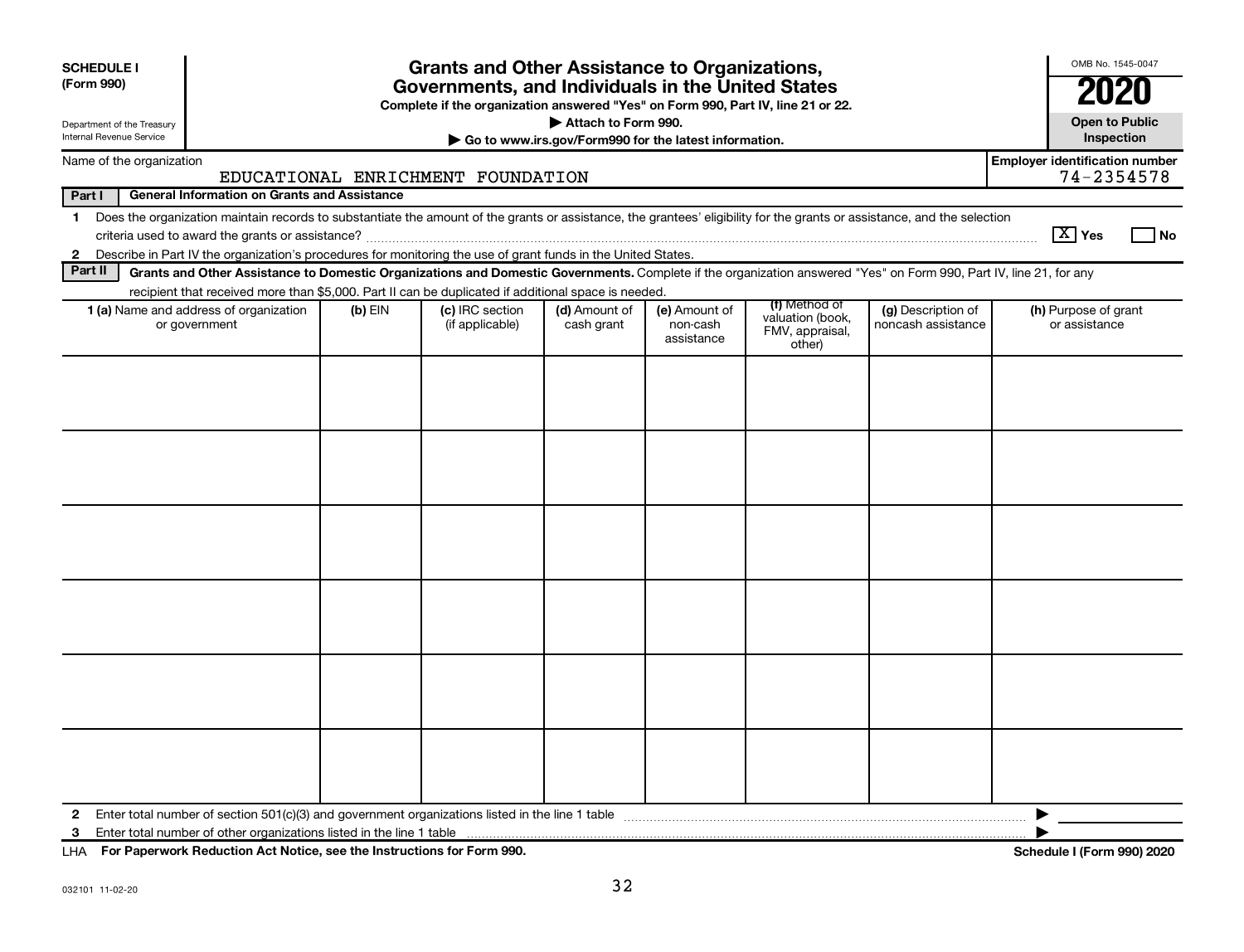#### Schedule I (Form 990) 2020 EDUCATIONAL ENRICHMENT FOUNDATION Page

**2**

Part III | Grants and Other Assistance to Domestic Individuals. Complete if the organization answered "Yes" on Form 990, Part IV, line 22. Part III can be duplicated if additional space is needed.

| (a) Type of grant or assistance                                                                                                                      | (b) Number of<br>recipients | (c) Amount of<br>cash grant | (d) Amount of non-<br>cash assistance     | (e) Method of valuation<br>(book, FMV, appraisal, other) | (f) Description of noncash assistance |  |  |
|------------------------------------------------------------------------------------------------------------------------------------------------------|-----------------------------|-----------------------------|-------------------------------------------|----------------------------------------------------------|---------------------------------------|--|--|
|                                                                                                                                                      |                             |                             |                                           |                                                          |                                       |  |  |
| CLASSROOM GRANTS TO TEACHERS                                                                                                                         | 170                         | 129,889.                    | 0.                                        |                                                          |                                       |  |  |
|                                                                                                                                                      |                             |                             |                                           |                                                          |                                       |  |  |
| COLLEGE SCHOLARSHIPS                                                                                                                                 | 15                          | 15,700.                     | $\mathbf{0}$ .                            |                                                          |                                       |  |  |
|                                                                                                                                                      |                             |                             |                                           |                                                          |                                       |  |  |
| INTERSCHOLASTIC SCHOLARSHIPS                                                                                                                         | 128                         | 5,030.                      | $\mathbf{0}$ .                            |                                                          |                                       |  |  |
|                                                                                                                                                      |                             |                             |                                           |                                                          |                                       |  |  |
| STUDENT NEEDS                                                                                                                                        | 4521                        | 16,515.                     |                                           | 260,590. FAIR MARKET VALUE                               | LAPTOPS CLOTHING OTHER                |  |  |
|                                                                                                                                                      |                             |                             |                                           |                                                          |                                       |  |  |
|                                                                                                                                                      |                             |                             |                                           |                                                          |                                       |  |  |
| Part IV<br>Supplemental Information. Provide the information required in Part I, line 2; Part III, column (b); and any other additional information. |                             |                             |                                           |                                                          |                                       |  |  |
| PART I, LINE 2:                                                                                                                                      |                             |                             |                                           |                                                          |                                       |  |  |
| FOR ALL GRANTS AND FISCAL SPONSORED PROJECT EXPENSES, EEF REQUIRES PROOF OF                                                                          |                             |                             |                                           |                                                          |                                       |  |  |
| EXPENDITURE OF AWARDED FUNDS                                                                                                                         |                             |                             |                                           | (RECEIPTS) THAT MATCH THOSE AWARDED OR FISCAL            |                                       |  |  |
| SPONSORED PROJECT BUDGETS.                                                                                                                           |                             |                             | SCHOLARSHIPS AND MOST STUDENT NEEDS ITEMS |                                                          |                                       |  |  |
| REQUIRE AN APPLICATION THAT IS APPROVED BY TUSD AND THEN BY EEF.                                                                                     |                             |                             |                                           | <b>OTHER</b>                                             |                                       |  |  |
| STUDENT NEEDS ITEMS, SUCH AS HYGIENE ITEMS, ARE AVAILABLE AT TUSD FAMILY                                                                             |                             |                             |                                           |                                                          |                                       |  |  |
| RESOURCE CENTERS AND AVAILABLE TO TUSD STUDENTS.                                                                                                     |                             |                             | TUSD SCHOOLS HAVE EEF                     |                                                          |                                       |  |  |
| LIAISONS (COUNSELORS, NURSES, PRINCIPALS, AND TEACHERS) WHO HELP DETERMINE                                                                           |                             |                             |                                           |                                                          |                                       |  |  |
| THE NEED OF THE STUDENTS AND CONNECT THEM WITH THE APPROPRIATE EEF                                                                                   |                             |                             |                                           |                                                          |                                       |  |  |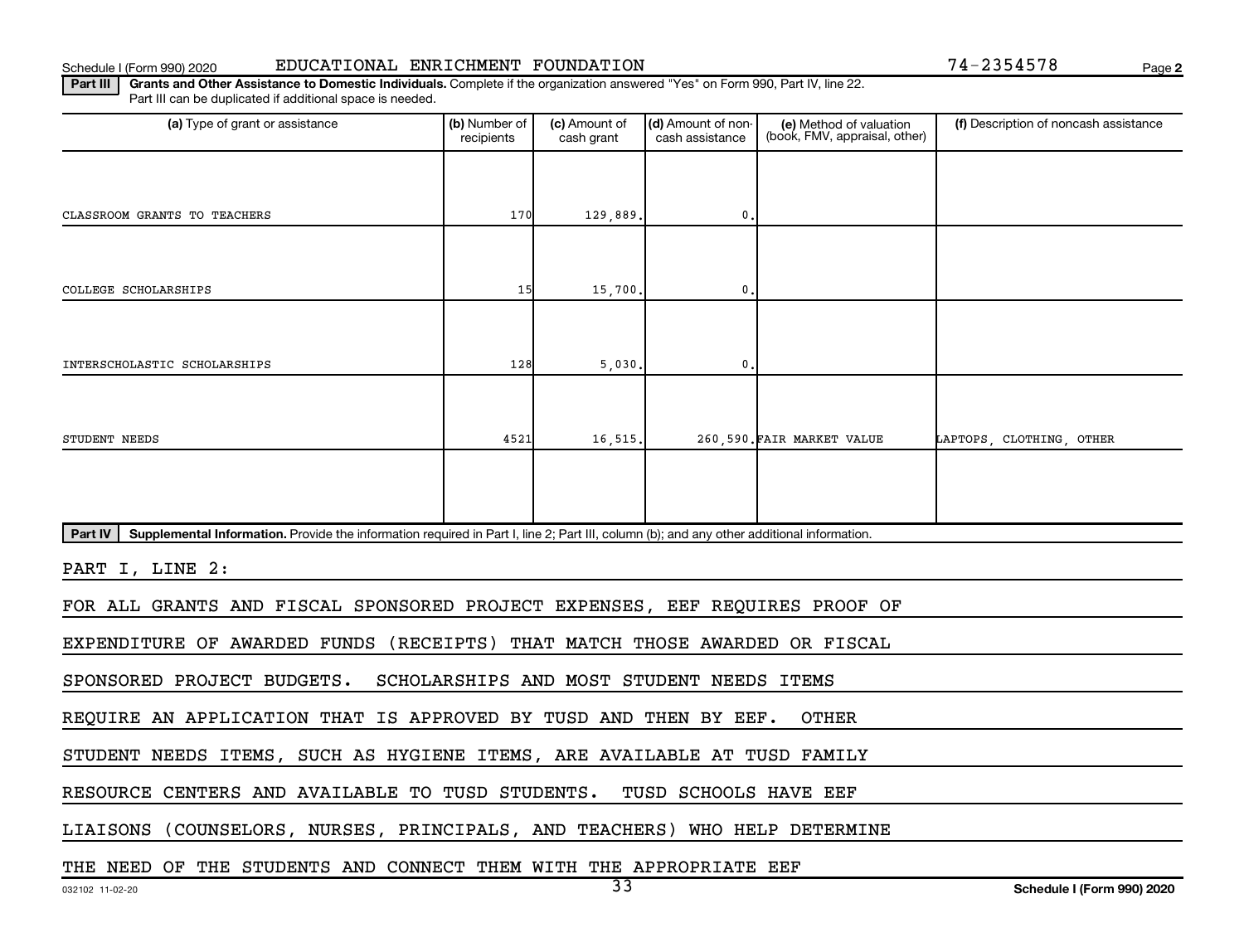|                                                                        | EDUCATIONAL ENRICHMENT FOUNDATION |      | <u>74-2354578 Page2</u> |
|------------------------------------------------------------------------|-----------------------------------|------|-------------------------|
| Schedule I (Form 990) EDUCA<br><b>Part IV</b> Supplemental Information |                                   |      |                         |
|                                                                        |                                   |      |                         |
| RESOURCE.                                                              |                                   |      |                         |
|                                                                        |                                   |      |                         |
|                                                                        |                                   |      |                         |
|                                                                        |                                   |      |                         |
|                                                                        |                                   |      |                         |
|                                                                        |                                   |      |                         |
|                                                                        |                                   |      |                         |
|                                                                        |                                   |      |                         |
|                                                                        |                                   |      |                         |
|                                                                        |                                   |      |                         |
|                                                                        |                                   |      |                         |
|                                                                        |                                   |      |                         |
|                                                                        |                                   |      |                         |
|                                                                        |                                   |      |                         |
|                                                                        |                                   |      |                         |
|                                                                        |                                   |      |                         |
|                                                                        |                                   |      |                         |
|                                                                        |                                   |      |                         |
|                                                                        |                                   |      |                         |
|                                                                        |                                   |      |                         |
|                                                                        |                                   |      |                         |
|                                                                        |                                   |      |                         |
|                                                                        |                                   |      |                         |
|                                                                        |                                   |      |                         |
|                                                                        |                                   |      |                         |
|                                                                        |                                   |      |                         |
|                                                                        |                                   |      |                         |
|                                                                        |                                   |      |                         |
|                                                                        |                                   |      |                         |
|                                                                        |                                   |      |                         |
|                                                                        |                                   |      |                         |
|                                                                        |                                   |      |                         |
|                                                                        |                                   |      |                         |
|                                                                        |                                   |      |                         |
|                                                                        |                                   |      |                         |
|                                                                        |                                   |      |                         |
|                                                                        |                                   |      |                         |
|                                                                        |                                   |      |                         |
|                                                                        |                                   |      |                         |
|                                                                        |                                   |      |                         |
|                                                                        |                                   |      |                         |
|                                                                        |                                   |      |                         |
|                                                                        |                                   |      |                         |
|                                                                        |                                   |      |                         |
|                                                                        |                                   |      |                         |
|                                                                        |                                   |      |                         |
|                                                                        |                                   |      |                         |
|                                                                        |                                   |      |                         |
|                                                                        |                                   |      |                         |
|                                                                        |                                   |      |                         |
| 032291<br>04-01-20                                                     |                                   |      | Schedule I (Form 990)   |
|                                                                        |                                   | $34$ |                         |
|                                                                        |                                   |      |                         |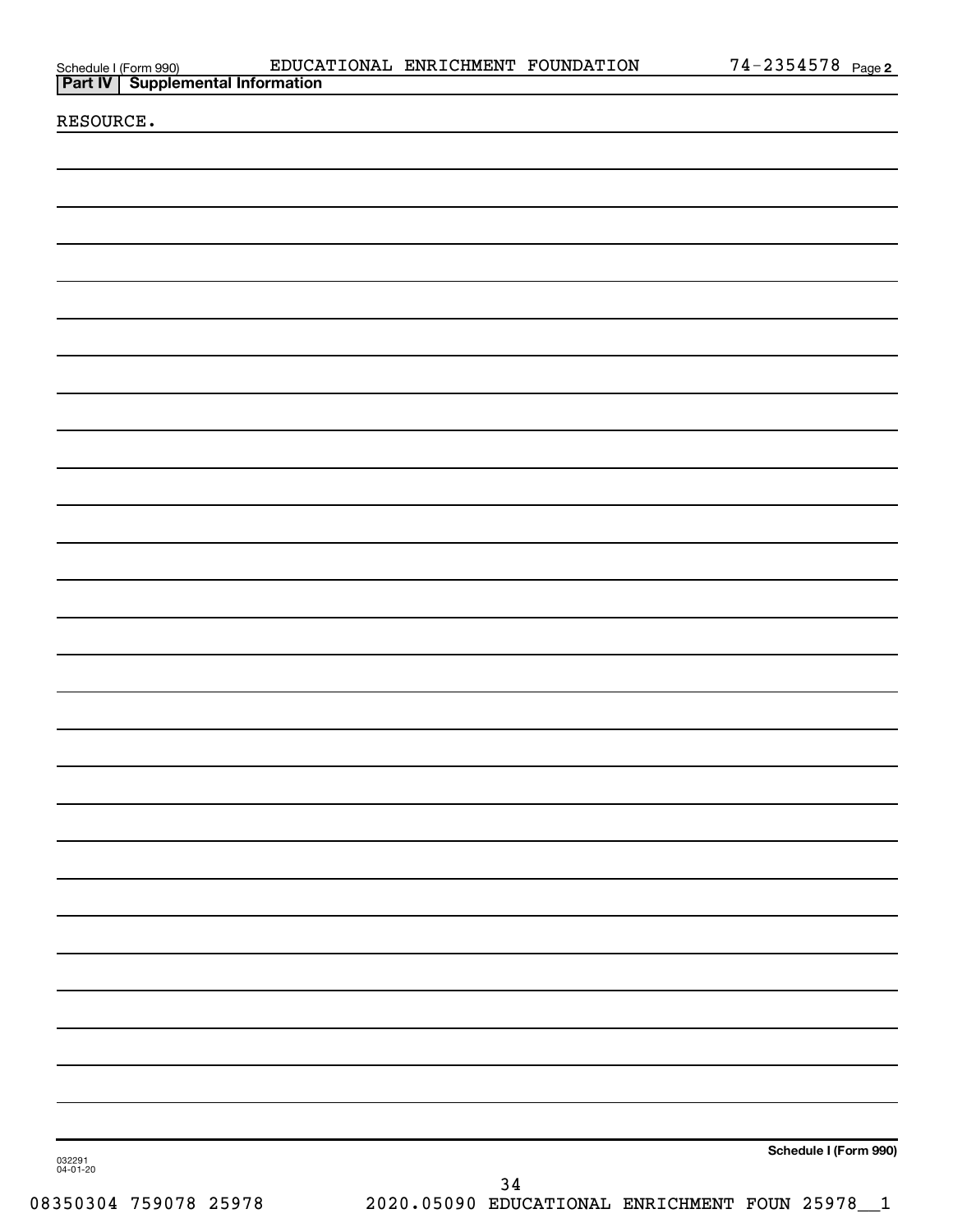#### **SCHEDULE M (Form 990)**

# **Noncash Contributions**

OMB No. 1545-0047

Department of the Treasury Internal Revenue Service

◆ Complete if the organizations answered "Yes" on Form 990, Part IV, lines 29 or 30.<br>● Complete if the organizations answered "Yes" on Form 990, Part IV, lines 29 or 30. **Attach to Form 990.**  $\blacktriangleright$ 

 $\blacktriangleright$ 

 **Go to www.irs.gov/Form990 for instructions and the latest information.**

**Open to Public Inspection Employer identification number**

| Name of the organization |  |
|--------------------------|--|
|--------------------------|--|

**Part I Types of Property**

EDUCATIONAL ENRICHMENT FOUNDATION

 $\overline{a}$ 

|               | RICHMENT FOUNDATION                            |                                                | 74-2354578                   |
|---------------|------------------------------------------------|------------------------------------------------|------------------------------|
|               |                                                |                                                |                              |
| (a)<br>eck if | (b)<br>Number of                               | (C)<br>Noncash contribution                    | (d)<br>Method of determining |
|               | المتحارب والمتحافظ والمطالب والأستطاع والمتحدة | المدامي المستطرع والمستحدث والمستحدث والمستحدث |                              |

|    |                                                                                                                                | Check if<br>applicable | Number of<br>contributions or | Noncash contribution<br>amounts reported on    | Method of determining<br>noncash contribution amounts |     |     |    |
|----|--------------------------------------------------------------------------------------------------------------------------------|------------------------|-------------------------------|------------------------------------------------|-------------------------------------------------------|-----|-----|----|
|    |                                                                                                                                |                        |                               | items contributed Form 990, Part VIII, line 1g |                                                       |     |     |    |
| 1  |                                                                                                                                |                        |                               |                                                |                                                       |     |     |    |
| 2  |                                                                                                                                |                        |                               |                                                |                                                       |     |     |    |
| з  | Art - Fractional interests                                                                                                     |                        |                               |                                                |                                                       |     |     |    |
| 4  |                                                                                                                                |                        |                               |                                                |                                                       |     |     |    |
| 5  | Clothing and household goods                                                                                                   |                        |                               |                                                |                                                       |     |     |    |
| 6  | Cars and other vehicles                                                                                                        |                        |                               |                                                |                                                       |     |     |    |
| 7  |                                                                                                                                |                        |                               |                                                |                                                       |     |     |    |
| 8  |                                                                                                                                |                        |                               |                                                |                                                       |     |     |    |
| 9  | Securities - Publicly traded                                                                                                   |                        |                               |                                                |                                                       |     |     |    |
| 10 | Securities - Closely held stock                                                                                                |                        |                               |                                                |                                                       |     |     |    |
| 11 | Securities - Partnership, LLC, or                                                                                              |                        |                               |                                                |                                                       |     |     |    |
|    | trust interests                                                                                                                |                        |                               |                                                |                                                       |     |     |    |
| 12 | Securities - Miscellaneous                                                                                                     |                        |                               |                                                |                                                       |     |     |    |
| 13 | Qualified conservation contribution -                                                                                          |                        |                               |                                                |                                                       |     |     |    |
|    |                                                                                                                                |                        |                               |                                                |                                                       |     |     |    |
| 14 | Qualified conservation contribution - Other                                                                                    |                        |                               |                                                |                                                       |     |     |    |
| 15 |                                                                                                                                |                        |                               |                                                |                                                       |     |     |    |
| 16 | Real estate - Commercial                                                                                                       |                        |                               |                                                |                                                       |     |     |    |
| 17 |                                                                                                                                |                        |                               |                                                |                                                       |     |     |    |
| 18 |                                                                                                                                |                        |                               |                                                |                                                       |     |     |    |
| 19 |                                                                                                                                |                        |                               |                                                |                                                       |     |     |    |
| 20 | Drugs and medical supplies                                                                                                     |                        |                               |                                                |                                                       |     |     |    |
| 21 |                                                                                                                                |                        |                               |                                                |                                                       |     |     |    |
| 22 |                                                                                                                                |                        |                               |                                                |                                                       |     |     |    |
| 23 |                                                                                                                                |                        |                               |                                                |                                                       |     |     |    |
| 24 |                                                                                                                                |                        |                               |                                                |                                                       |     |     |    |
| 25 | Other $\blacktriangleright$ (STUDENT NEEDS)                                                                                    | X                      | 5,000                         |                                                | 77,367. FAIR MARKET VALUE                             |     |     |    |
| 26 | Other $\blacktriangleright$                                                                                                    |                        |                               |                                                |                                                       |     |     |    |
| 27 | Other $\blacktriangleright$                                                                                                    |                        |                               |                                                |                                                       |     |     |    |
| 28 | Other $\blacktriangleright$                                                                                                    |                        |                               |                                                |                                                       |     |     |    |
| 29 | Number of Forms 8283 received by the organization during the tax year for contributions                                        |                        |                               |                                                |                                                       |     |     |    |
|    | for which the organization completed Form 8283, Part V, Donee Acknowledgement                                                  |                        |                               | 29                                             |                                                       |     |     |    |
|    |                                                                                                                                |                        |                               |                                                |                                                       |     | Yes | No |
|    | 30a During the year, did the organization receive by contribution any property reported in Part I, lines 1 through 28, that it |                        |                               |                                                |                                                       |     |     |    |
|    | must hold for at least three years from the date of the initial contribution, and which isn't required to be used for          |                        |                               |                                                |                                                       |     |     |    |
|    |                                                                                                                                |                        |                               |                                                |                                                       | 30a |     | x. |
|    | <b>b</b> If "Yes," describe the arrangement in Part II.                                                                        |                        |                               |                                                |                                                       |     |     |    |
| 31 | Does the organization have a gift acceptance policy that requires the review of any nonstandard contributions?                 |                        |                               |                                                |                                                       | 31  | х   |    |
|    | 32a Does the organization hire or use third parties or related organizations to solicit, process, or sell noncash              |                        |                               |                                                |                                                       |     |     |    |
|    | contributions?                                                                                                                 |                        |                               |                                                |                                                       | 32a |     | X  |

**For Paperwork Reduction Act Notice, see the Instructions for Form 990. Schedule M (Form 990) 2020** LHA

**33** If the organization didn't report an amount in column (c) for a type of property for which column (a) is checked,

032141 11-23-20

**b** If "Yes," describe in Part II.

describe in Part II.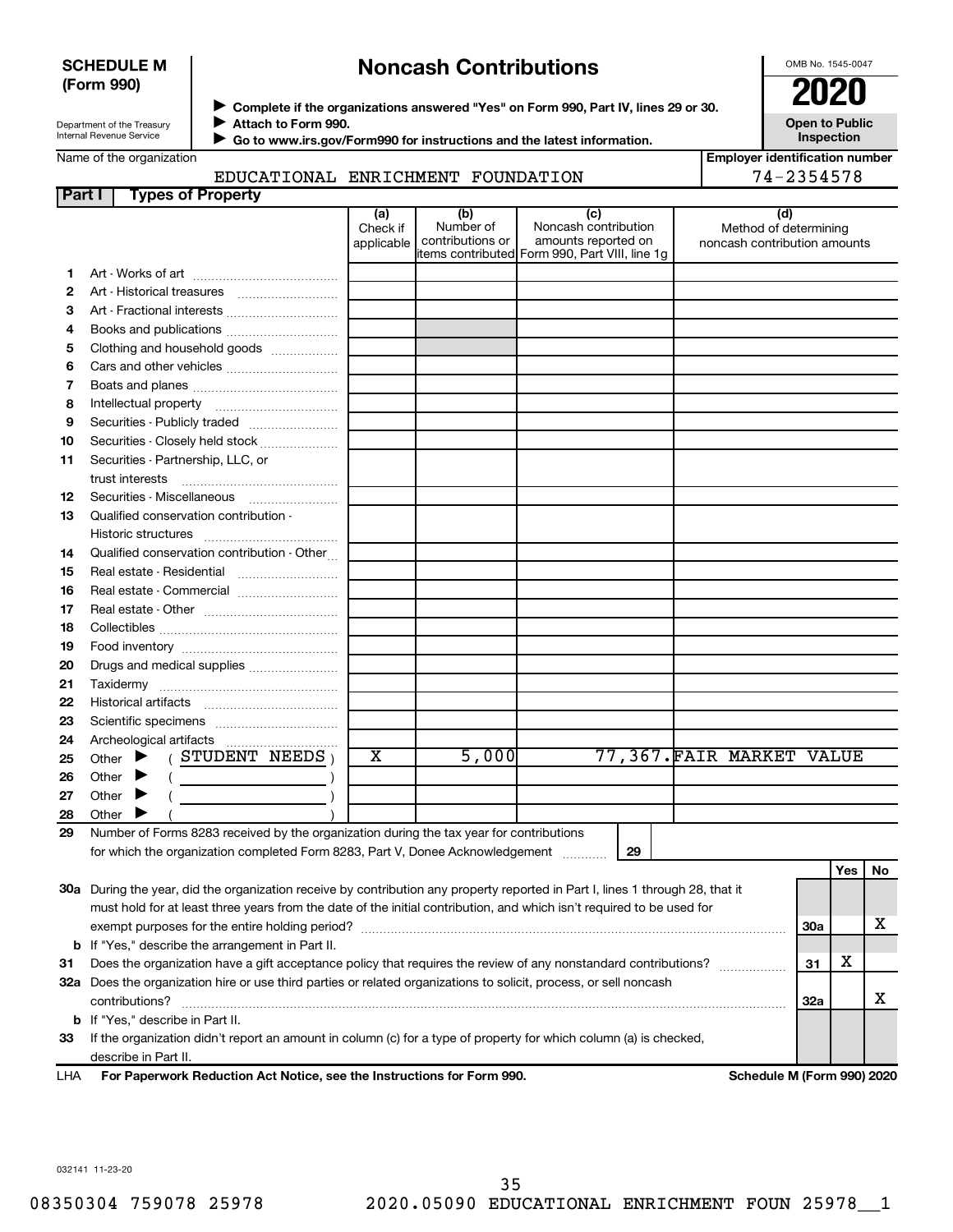|  |  |  | Schedule M (Form 990) 2020 EDUCATIONAL ENRICHMENT FOUNDATION |  |  | 74-2354578 | Page |  |
|--|--|--|--------------------------------------------------------------|--|--|------------|------|--|
|--|--|--|--------------------------------------------------------------|--|--|------------|------|--|

**2**

Part II | Supplemental Information. Provide the information required by Part I, lines 30b, 32b, and 33, and whether the organization is reporting in Part I, column (b), the number of contributions, the number of items received, or a combination of both. Also complete this part for any additional information.

SCHEDULE M, PART I, COLUMN (B):

THE AMOUNT IN COLUMN B REPRESENTS NUMBER OF ITEMS CONTRIBUTED.

**Schedule M (Form 990) 2020**

032142 11-23-20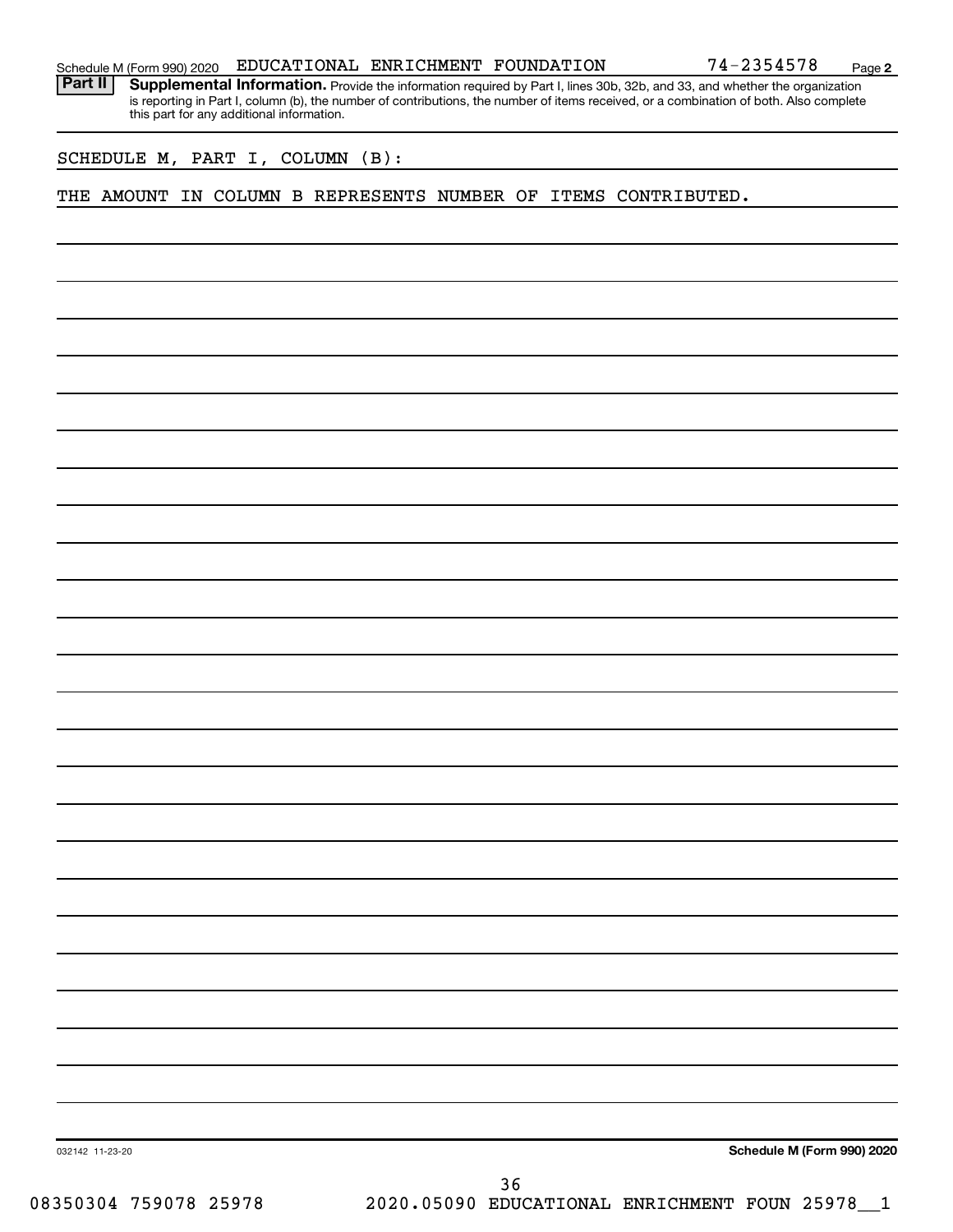**(Form 990 or 990-EZ)**

Department of the Treasury Internal Revenue Service Name of the organization

**Complete to provide information for responses to specific questions on Form 990 or 990-EZ or to provide any additional information. | Attach to Form 990 or 990-EZ. | Go to www.irs.gov/Form990 for the latest information. SCHEDULE O Supplemental Information to Form 990 or 990-EZ 2020**<br>(Form 990 or 990-EZ) **2020** 



EDUCATIONAL ENRICHMENT FOUNDATION 74-2354578

## FORM 990, PART III, LINE 4A, PROGRAM SERVICE ACCOMPLISHMENTS:

-COLLEGE AND INTERSCHOLASTIC SCHOLARSHIPS: SCHOLARSHIPS ARE AWARDED TO

ACADEMICALLY ELIGIBLE STUDENTS TO ALLOW THEM TO ATTEND COLLEGE AND WORK

TOWARDS A DEGREE; INTERSCHOLASTIC SCHOLARSHIPS ARE AWARDED TO NEEDY,

ACADEMICALLY ELIGIBLE STUDENTS TO PARTICIPATE IN CO-CURRICULAR

ACTIVITIES.

-FISCAL SPONSORED PROJECTS: THE ORGANIZATION PARTNERS WITH PARENT AND

COMMUNITY GROUPS TO HELP RAISE AND DISTRIBUTE FUNDS FOR

MISSION-COMPATIBLE PROJECTS FOR TUSD TEACHERS, STUDENTS, AND SCHOOL

SITES.

DURING THE 2020-2021 SCHOOL YEAR, EEF AWARDED \$90,000 IN CLASSROOM GRANTS FOR EDUCATOR-INITIATED PROJECTS. EEF ALSO AWARDED \$28,000 IN COLLEGE SCHOLARSHIPS TO GRADUATING TUSD SENIORS. EEF PROVIDED STUDENTS IN NEED WITH 100 EYE EXAMS AND PRESCRIPTION EYEGLASSES, 800 PAIRS OF SHOES, 1,200 PAIRS OF SOCKS, AND 1,460 HYGIENE PACKS TO STUDENT FAMILIES IN NEED. DUE TO COVID-19, SOME PROGRAMS, SUCH AS INTERSCHOLASTICS, HAD TO BE PLACED ON HOLD. WITH SCHOOL CLOSURES AND REMOTE LEARNING, EEF WAS ABLE TO PROVIDE FUNDING FOR 470 CHROMEBOOKS TO DISTRICT STUDENTS AND AN ADDITIONAL \$90,000 IN FUNDING FOR INTERNET ACCESS.

FORM 990, PART VI, SECTION B, LINE 11B:

EEF'S FINANCE COMMITTEE THAT INCLUDES THE EEF BOARD PRESIDENT, BOARD

032211 11-20-20 **For Paperwork Reduction Act Notice, see the Instructions for Form 990 or 990-EZ. Schedule O (Form 990 or 990-EZ) 2020** LHA TREASURER AND 3-4 ADDITIONAL BOARD MEMBERS AND STAFF WILL REVIEW THE 990,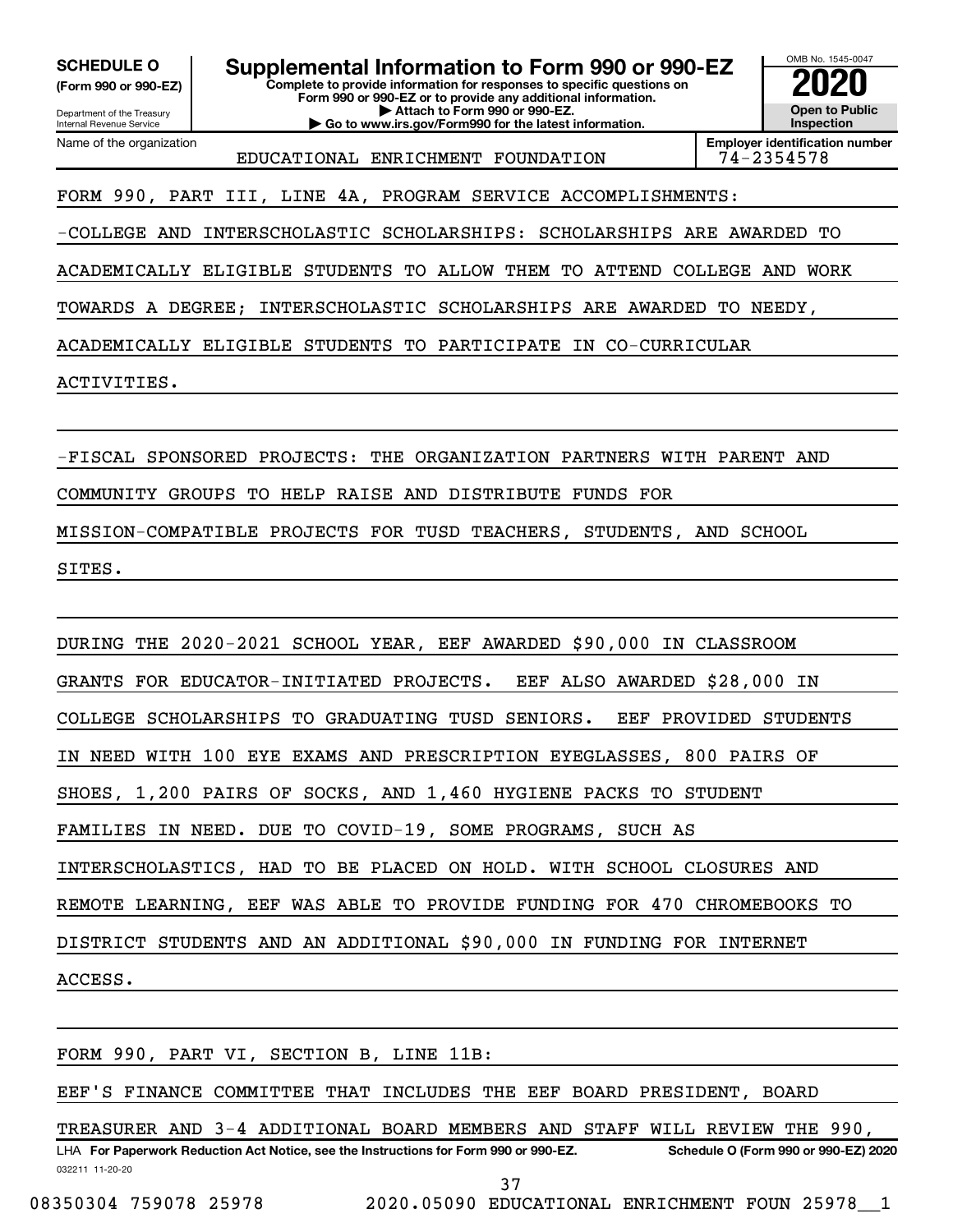| Schedule O (Form 990 or 990-EZ) 2020<br>Page 2                              |                                                         |  |  |  |  |  |  |
|-----------------------------------------------------------------------------|---------------------------------------------------------|--|--|--|--|--|--|
| Name of the organization<br>EDUCATIONAL ENRICHMENT FOUNDATION               | <b>Employer identification number</b><br>$74 - 2354578$ |  |  |  |  |  |  |
| COMPARING DATA TO AVAILABLE REPORTS. ONCE THE FINANCE COMMITTEE APPROVES    |                                                         |  |  |  |  |  |  |
| THE 990, A COPY OF THE DRAFT WILL BE PRESENTED TO THE BOARD PRIOR TO FILING |                                                         |  |  |  |  |  |  |
| WITH THE IRS.                                                               |                                                         |  |  |  |  |  |  |

FORM 990, PART VI, SECTION B, LINE 12C:

A CONFLICT OF INTEREST IS DEFINED AS AN ACTUAL OR PERCEIVED INTEREST BY AN EMPLOYEE, VOLUNTEER OR BOARD MEMBER IN AN ACTION THAT RESULTS IN, OR HAS THE APPEARANCE OF RESULTING IN, PERSONAL, ORGANIZATIONAL OR PROFESSIONAL GAIN. A CONFLICT OF INTEREST OCCURS WHEN AN EMPLOYEE, VOLUNTEER OR BOARD MEMBER HAS A DIRECT OR FIDUCIARY INTEREST WHICH COULD CREATE AN ACTUAL OR PERCEIVED CONFLICT BETWEEN THE PERSONAL INTEREST OF THE EMPLOYEE, VOLUNTEER OR BOARD MEMBER AND THAT OF THE EDUCATIONAL ENRICHMENT FOUNDATION (THE FOUNDATION).

EACH INDIVIDUAL SHALL DISCLOSE TO THE FOUNDATION ANY PERSONAL INTEREST WHICH HE OR SHE MAY HAVE IN ANY MATTER PENDING BEFORE THE FOUNDATION AND SHALL REFRAIN FROM PARTICIPATION IN ANY DECISION ON SUCH MATTER.

032212 11-20-20 **Schedule O (Form 990 or 990-EZ) 2020** IT IS IN THE INTEREST OF THE FOUNDATION AND ITS EMPLOYEES, VOLUNTEERS AND BOARD MEMBERS TO STRENGTHEN TRUST AND CONFIDENCE IN EACH OTHER AND IN THE FOUNDATION, TO EXPEDITE RESOLUTION OF PROBLEMS, TO MITIGATE THE EFFECT AND TO MINIMIZE ORGANIZATIONAL AND INDIVIDUAL STRESS THAT CAN BE CAUSED BY AN ACTUAL OR PERCEIVED CONFLICT OF INTEREST. THEREFORE, ANY CONFLICT OF INTEREST, POTENTIAL CONFLICT OF INTEREST OR THE APPEARANCE OF A CONFLICT OF INTEREST IS TO BE REPORTED TO THE EXECUTIVE DIRECTOR OR THE EXECUTIVE COMMITTEE OF THE BOARD OF DIRECTORS IMMEDIATELY. THE BOARD OF DIRECTORS WILL REVIEW THE POTENTIAL CONFLICT OF INTEREST TO DETERMINE IF AN ACTUAL CONFLICT EXISTS. EMPLOYEES, VOLUNTEERS AND BOARD MEMBERS ARE TO MAINTAIN 08350304 759078 25978 2020.05090 EDUCATIONAL ENRICHMENT FOUN 25978\_\_1 38